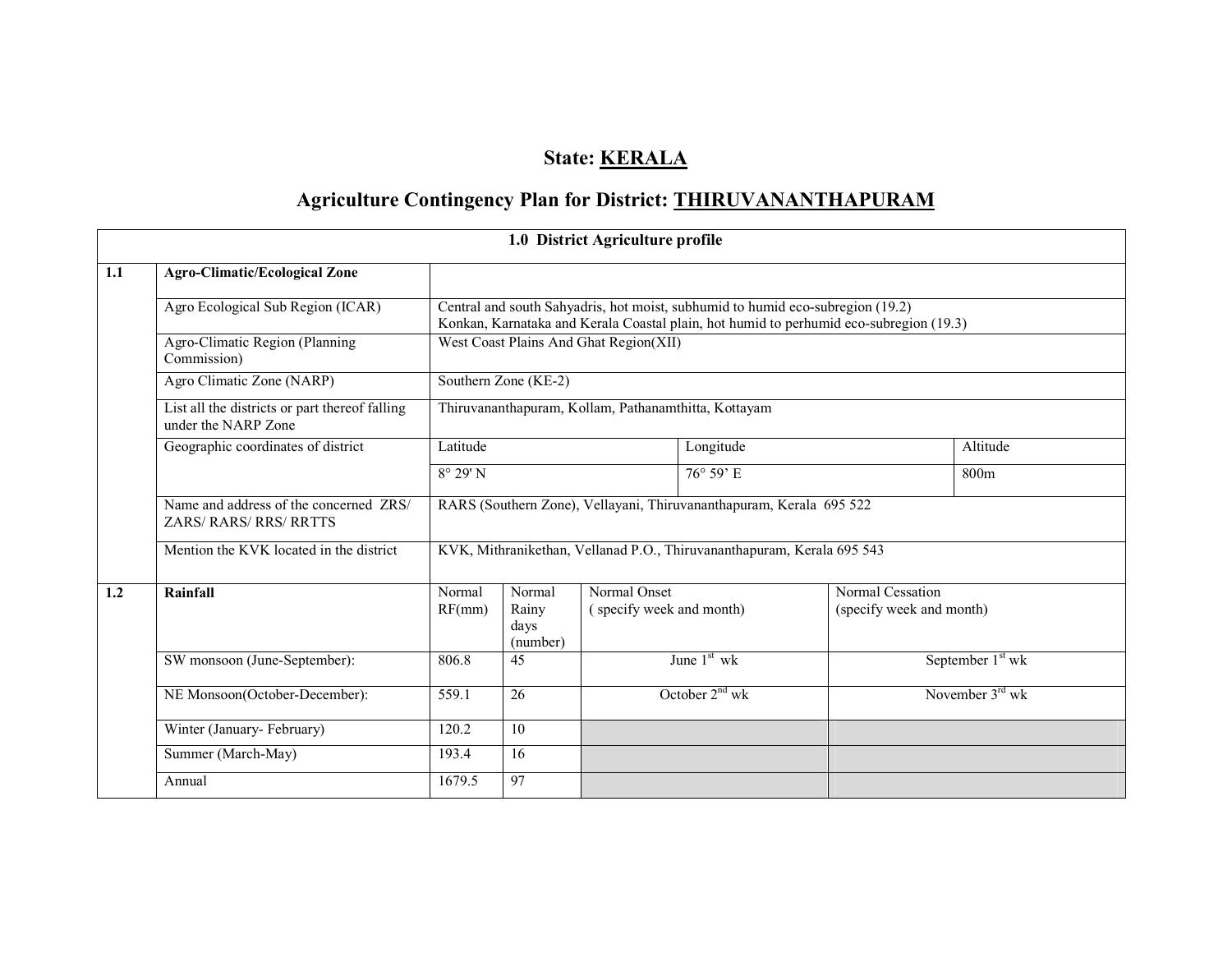| 1.3 | <b>Land use</b>                                   | Geographical | Forest area | Land under               | Permanent | Cultivable | Land under              | Barren and           | Current | Other   |
|-----|---------------------------------------------------|--------------|-------------|--------------------------|-----------|------------|-------------------------|----------------------|---------|---------|
|     | pattern of the<br>district (latest<br>statistics) | area         |             | non-<br>agricultural use | pastures  | wasteland  | Misc. tree<br>crops and | uncultivable<br>land | fallows | fallows |
|     |                                                   |              |             |                          |           |            | groves                  |                      |         |         |
|     | Area $(000'$ ha)                                  | 218.7        | 49.0        | 24.4                     | Nil       | U.S        | 0.1                     | 0.5                  | 2.5     | 0.3     |

| 1, 4 | Major Soils (common names like shallow | Area ('000 ha) | Percent (%) of total |
|------|----------------------------------------|----------------|----------------------|
|      | red soils etc.,)                       |                |                      |
|      | Sandy soils                            | 8.5            | $\overline{3.8}$     |
|      | Sandy loam soils                       | 2.4            | 1.1                  |
|      | Gravelly sandy loam soils              | 11.1           | 5.1                  |
|      | Sandy clay loam soils                  | 9.9            | 4.5                  |
|      | Gravelly sandy clay loam soils         | 155.9          | 71.3                 |
|      | Loamy soils                            | 4.3            | 2.0                  |
|      | Clay loam soils                        | 8.6            | 4.0                  |
|      | Gravelly clay loam soils               | 12.0           | 5.5                  |
|      | Beach sand soils                       | 2.5            | 1.1                  |
|      | Water body                             | 3.2            | 1.4                  |
|      | Total                                  | 218.6          | 100                  |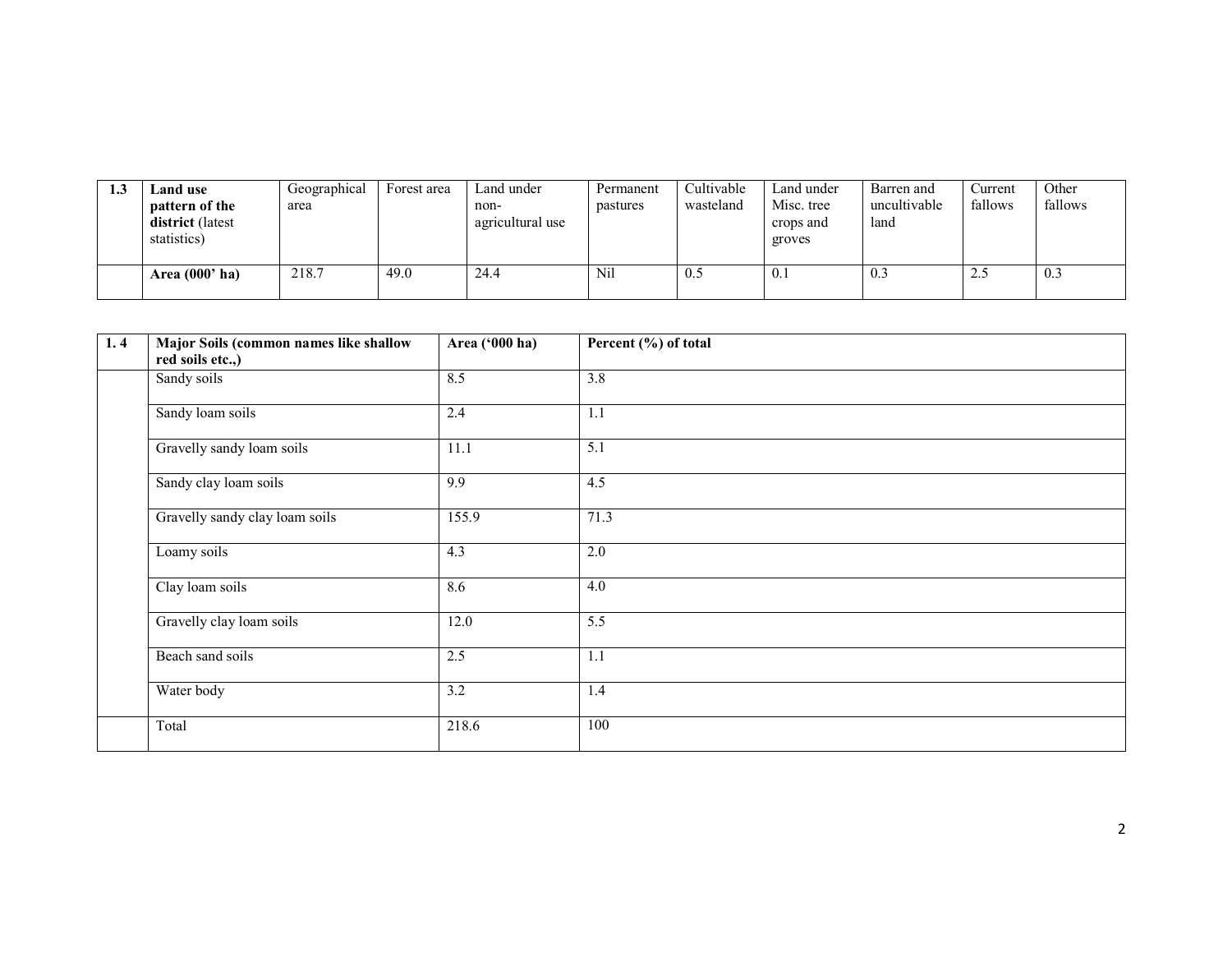| 1.5 | Agricultural land use    | Area $('000 ha)$ | Cropping intensity % |
|-----|--------------------------|------------------|----------------------|
|     | Net sown area            | $\sim$<br>133    |                      |
|     | Area sown more than once | 28               | 120.7                |
|     | Gross cropped area       | 163              |                      |

| 1.6 | Irrigation                                                                                            | Area ('000 ha)            |                          |                                    |  |  |  |  |
|-----|-------------------------------------------------------------------------------------------------------|---------------------------|--------------------------|------------------------------------|--|--|--|--|
|     | Net irrigated area                                                                                    | 8.2                       |                          |                                    |  |  |  |  |
|     | Gross irrigated area                                                                                  | 13.7                      |                          |                                    |  |  |  |  |
|     | Rainfed area                                                                                          | 126.8                     |                          |                                    |  |  |  |  |
|     | <b>Sources of Irrigation</b>                                                                          | Number                    | Area ('000 ha)           | Percentage of total irrigated area |  |  |  |  |
|     | Canals                                                                                                |                           | 4.6                      | 56.1                               |  |  |  |  |
|     | Tanks                                                                                                 | 1206                      | 0.4                      | 4.9                                |  |  |  |  |
|     | Open wells                                                                                            |                           | 2.9                      | 35.4                               |  |  |  |  |
|     | Bore wells                                                                                            | 85                        | 0.02                     | 0.2                                |  |  |  |  |
|     | Lift irrigation                                                                                       |                           | $\overline{\phantom{0}}$ | ÷,                                 |  |  |  |  |
|     | Micro-irrigation                                                                                      |                           |                          | ٠                                  |  |  |  |  |
|     | Other sources                                                                                         |                           | $\overline{\phantom{0}}$ | ٠                                  |  |  |  |  |
|     | <b>Total Irrigated Area</b>                                                                           |                           | 8.2                      |                                    |  |  |  |  |
|     | Groundwater availability and use* (Data<br>source: State/Central Ground water<br>Department /Board)   | No. of blocks/<br>Tehsils | $(\%)$ Area              |                                    |  |  |  |  |
|     | Over exploited                                                                                        | Nil                       |                          |                                    |  |  |  |  |
|     | Critical                                                                                              | Nil                       |                          |                                    |  |  |  |  |
|     | Semi-critical                                                                                         | Nil                       |                          |                                    |  |  |  |  |
|     | Safe                                                                                                  | All Blocks                | 100%                     |                                    |  |  |  |  |
|     | Wastewater availability and use                                                                       | NA                        |                          |                                    |  |  |  |  |
|     | Ground water quality                                                                                  | Good                      |                          |                                    |  |  |  |  |
|     | *over-exploited: groundwater utilization > 100%; critical: 90-100%; semi-critical: 70-90%; safe: <70% |                           |                          |                                    |  |  |  |  |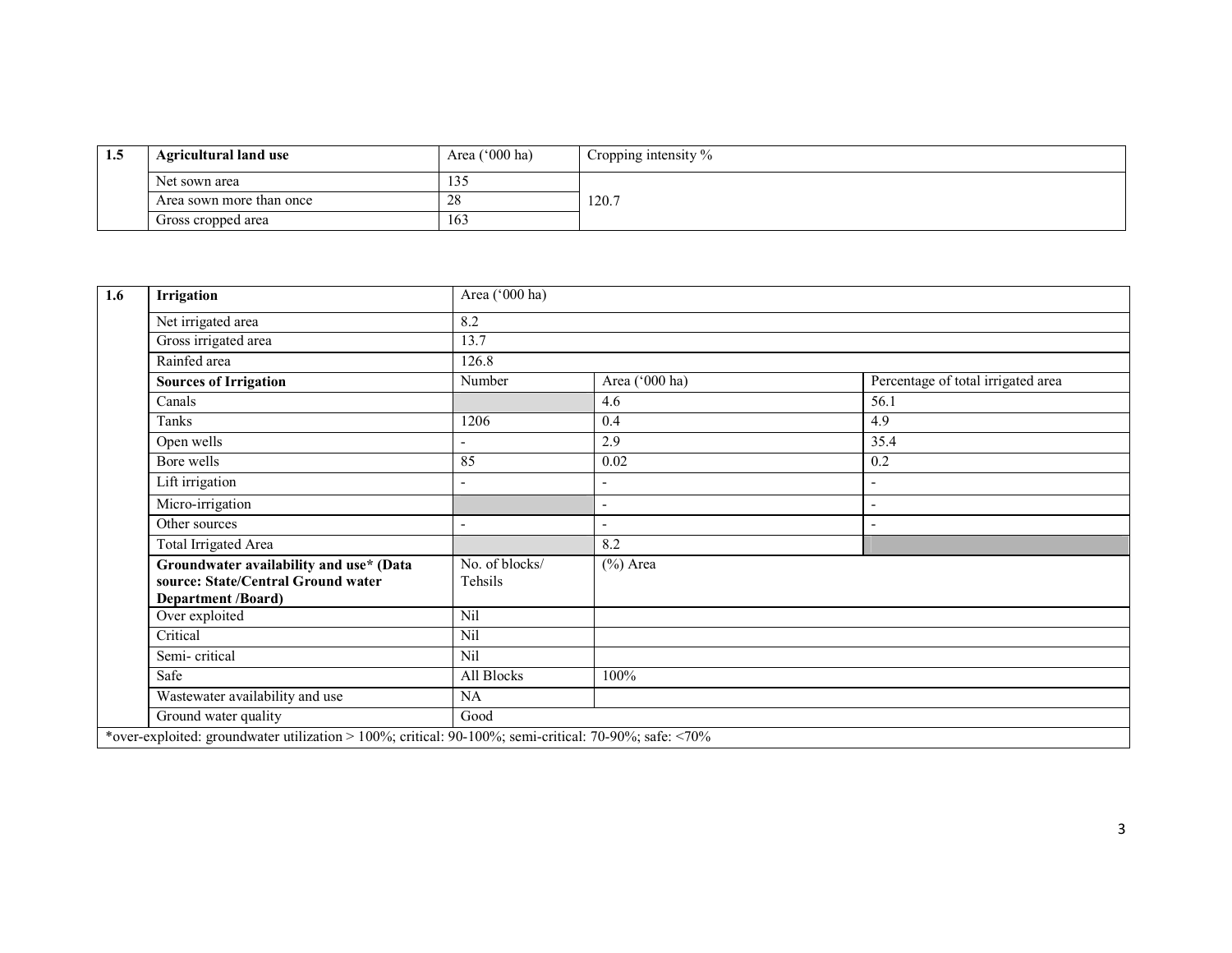| <b>Major Field Crops cultivated</b>     |                  |                  |                          | Area ('000 ha)    |                  |                  |  |
|-----------------------------------------|------------------|------------------|--------------------------|-------------------|------------------|------------------|--|
|                                         |                  | <b>Kharif</b>    |                          | Rabi              | <b>Summer</b>    | <b>Total</b>     |  |
|                                         | <b>Irrigated</b> | Rainfed          | <b>Irrigated</b>         | Rainfed           |                  |                  |  |
| Tapioca                                 | $\blacksquare$   | 5.2              | $\overline{\phantom{a}}$ | 5.4               | 9.6              | 20.3             |  |
| Rice                                    | 1.3              | 0.1              | 1.5                      | 0.02              | 0.1              | 2.9              |  |
| Other Tubers(Annual crop)               | 1.2              | 0.3              | $\blacksquare$           | $\sim$            | $\blacksquare$   | $\overline{1.5}$ |  |
| Pulses                                  | $\blacksquare$   | 0.002            | $\blacksquare$           | 0.002             | $\overline{0.2}$ | $\overline{0.2}$ |  |
| Horticulture crops - Fruits             |                  |                  |                          | <b>Total area</b> |                  |                  |  |
| Banana & Plantain                       |                  |                  |                          | 8.3               |                  |                  |  |
| Jack                                    |                  |                  |                          | $\overline{5.4}$  |                  |                  |  |
| Mango                                   |                  |                  |                          | 3.6               |                  |                  |  |
| Papaya                                  |                  |                  |                          | $\overline{1.3}$  |                  |                  |  |
| Pineapple                               |                  |                  |                          | 0.3               |                  |                  |  |
| <b>Horticultural crops - Vegetables</b> |                  |                  |                          | <b>Total area</b> |                  |                  |  |
| Amaranthus                              |                  |                  |                          | 0.2               |                  |                  |  |
| Cucumber                                |                  |                  |                          | $\overline{0.2}$  |                  |                  |  |
| Snake gourd                             |                  |                  |                          | 0.1               |                  |                  |  |
| Bitter gourd                            |                  |                  |                          | $\overline{0.1}$  |                  |                  |  |
| Ladies finger (okra)                    |                  |                  |                          | 0.1               |                  |                  |  |
| <b>Medicinal and Aromatic crops</b>     |                  |                  |                          | <b>Total area</b> |                  |                  |  |
| Pepper                                  |                  |                  |                          | 5.7               |                  |                  |  |
| Ginger                                  |                  | $\overline{0.1}$ |                          |                   |                  |                  |  |
| Nutmeg                                  |                  |                  |                          | $\overline{0.1}$  |                  |                  |  |
| Clove                                   |                  |                  |                          | 0.04              |                  |                  |  |
| Other medicinal plants                  |                  |                  |                          | 0.01              |                  |                  |  |

#### 1.7 Area under major field crops & horticulture etc. (2008-09)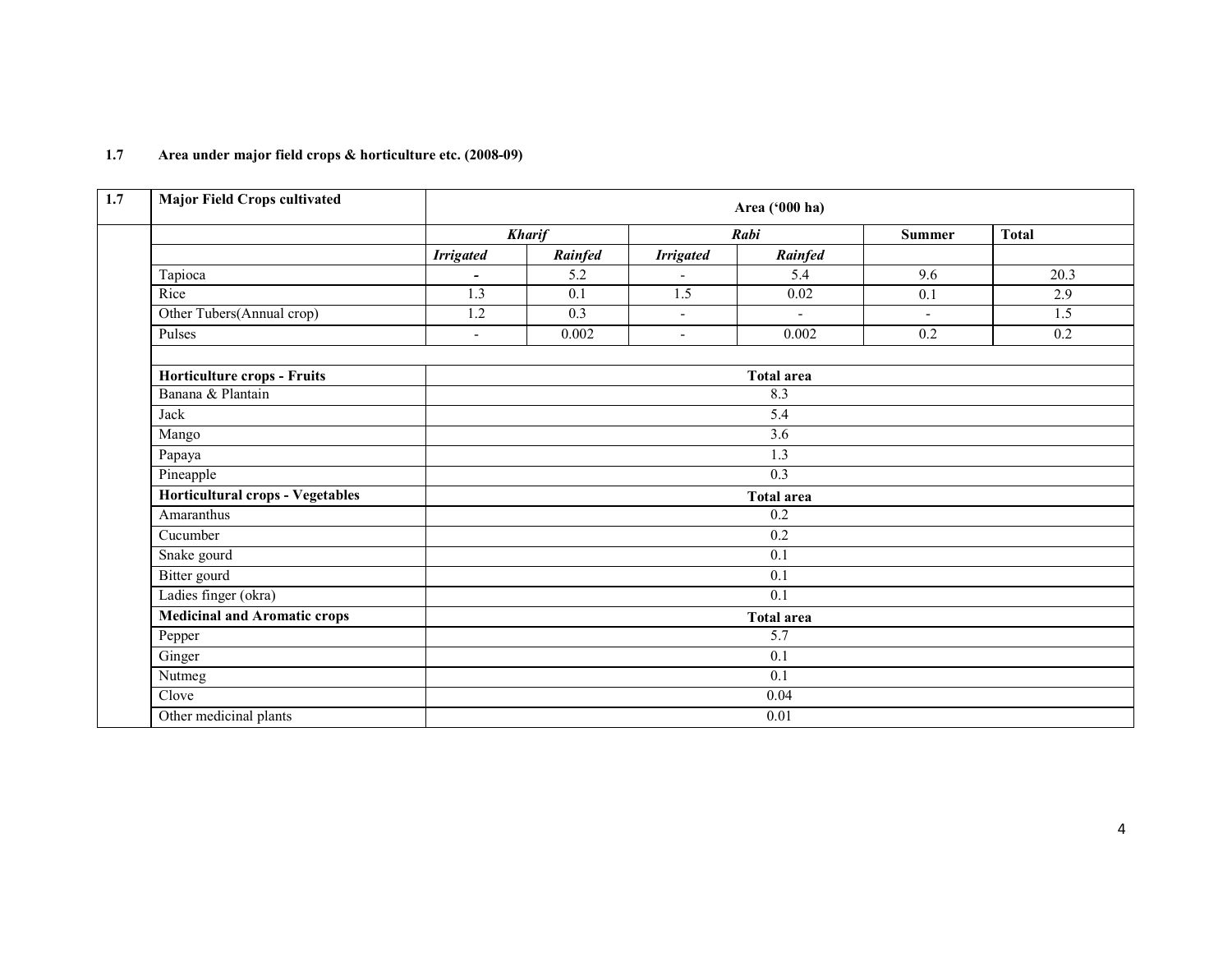| <b>Plantation crops</b> | <b>Total area</b>        |
|-------------------------|--------------------------|
| Coconut                 | 71.7                     |
| Rubber                  | 30.0                     |
| Cashew                  | 1.0                      |
| Arecanut                | 1.0                      |
| Tea                     | 1.0                      |
| <b>Fodder crops</b>     | <b>Total area</b>        |
| Hybrid Napier           | $\overline{\phantom{0}}$ |
| Guinea grass            | $\overline{\phantom{0}}$ |
| Congo signal            | $\overline{\phantom{a}}$ |
| Fodder maize            | $\overline{\phantom{a}}$ |
| Total fodder crop area  | 0.1                      |
| <b>Grazing land</b>     | $\sim$                   |
| Sericulture etc         | $\overline{\phantom{a}}$ |
| Others (Specify)        | $\overline{\phantom{0}}$ |

| 1.8 | Livestock                                      | <b>Male (Number)</b> | <b>Female (Number)</b> | <b>Total (Number)</b>     |
|-----|------------------------------------------------|----------------------|------------------------|---------------------------|
|     |                                                |                      |                        |                           |
|     | Non descriptive Cattle (local low yielding)    | 552                  | 3,338                  | 3,890                     |
|     | Crossbred cattle                               | 6,854                | 1,36,228               | 1,43,082                  |
|     | Non descriptive Buffaloes (local low yielding) | 563                  | 2,707                  | 3,270                     |
|     | <b>Graded Buffaloes</b>                        | 38,425               | 1,07,876               | 1,46,301                  |
|     | Goat                                           | 148                  | 145                    | 293                       |
|     | Sheep                                          | 846                  | 1.044                  | 1,890                     |
| 1.9 | Poultry                                        | No. of farms         |                        | Total No. of birds ('000) |
|     | Commercial                                     |                      |                        |                           |
|     | Backyard                                       |                      | 1097.07                |                           |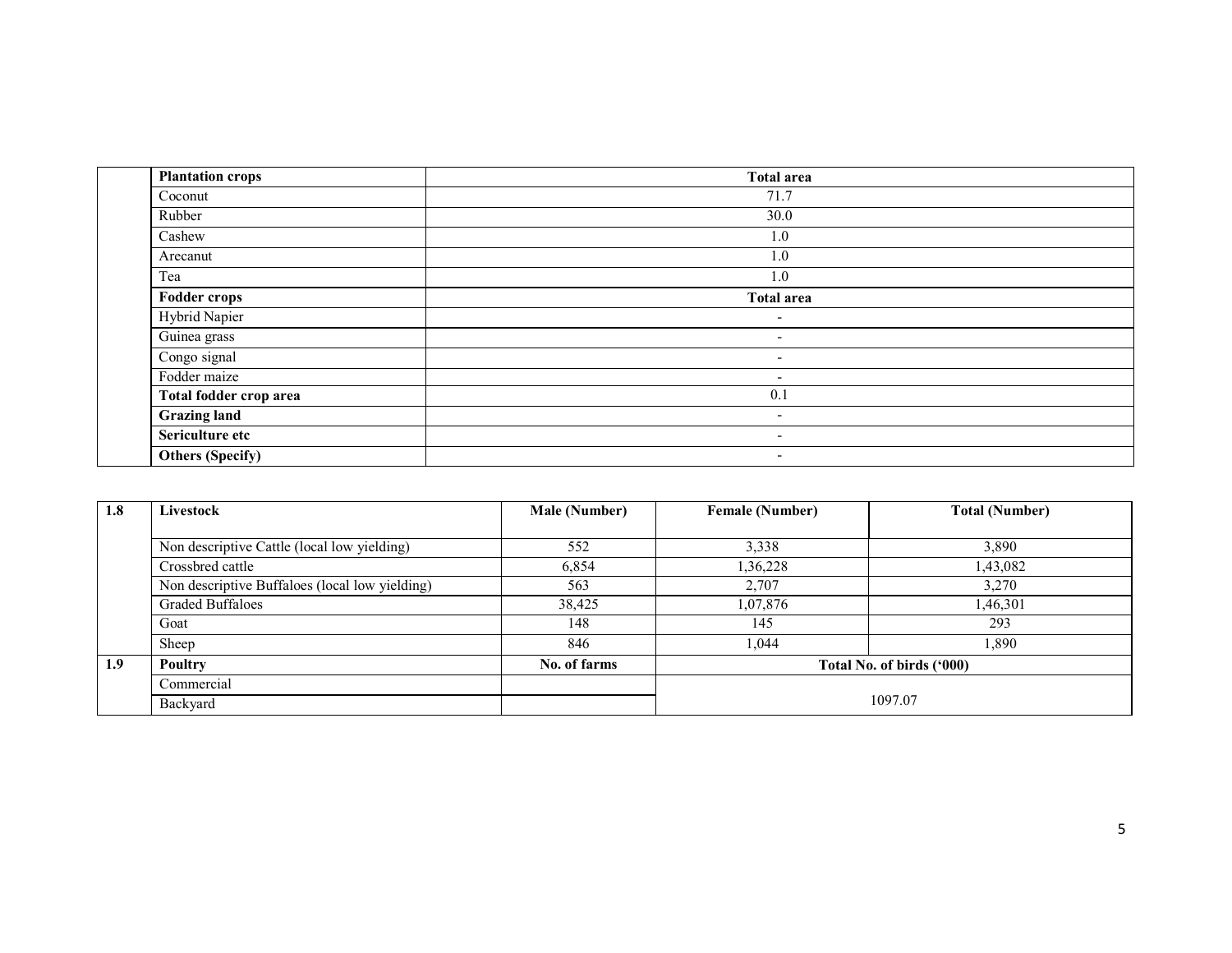## 1.11 Production and Productivity of major crops (Average of last 5 years: 2004, 05, 06, 07, 08)

| 1.11 | Name of crop                                                      |                       | <b>Kharif</b>                                                             |                            | Rabi                           |                       | <b>Summer</b>           |                       | Total                   | Crop residue as    |  |
|------|-------------------------------------------------------------------|-----------------------|---------------------------------------------------------------------------|----------------------------|--------------------------------|-----------------------|-------------------------|-----------------------|-------------------------|--------------------|--|
|      |                                                                   | Production<br>(000 t) | Productivity<br>(kg/ha)                                                   | Production<br>(000 t)      | Productivity<br>(kg/ha)        | Production<br>(000 t) | Productivity<br>(kg/ha) | Production<br>(000 t) | Productivity<br>(kg/ha) | fodder ('000 tons) |  |
|      | Major Field crops (Crops to be identified based on total acreage) |                       |                                                                           |                            |                                |                       |                         |                       |                         |                    |  |
|      | Tapioca                                                           |                       |                                                                           | Crop of 10 months duration |                                |                       |                         | 525.9                 | 25921                   | Nil                |  |
|      | Rice                                                              | 3.4                   | 2488                                                                      | 3.6                        | 2359                           | 0.3                   | 2638                    | 7.3                   | 2429                    | 7.3                |  |
|      | Other Tubers                                                      |                       |                                                                           |                            | Crops of 10-11 months duration |                       |                         | 25.4                  | 16869                   | Nil                |  |
|      | Pulses                                                            | 0.001                 | 719                                                                       | 0.001                      | 719                            | 0.1                   | 720                     | 0.1                   | 419                     | 0.3                |  |
|      |                                                                   |                       | Major Horticultural crops (Crops to be identified based on total acreage) |                            |                                |                       |                         |                       |                         |                    |  |
|      | Banana                                                            |                       | Crops of 10-11 months duration                                            |                            |                                |                       |                         | 18.8                  | 7000                    | 13.4               |  |
|      | Plantain                                                          |                       | Crop of 10-18 months duration                                             |                            |                                |                       |                         | 43.3                  | 7680                    | 27.5               |  |
|      | Jack                                                              | Perennial crop        |                                                                           |                            |                                |                       |                         | 260.0                 | 47800                   | 15.0               |  |
|      | Mango                                                             |                       | Perennial crop                                                            |                            |                                |                       |                         | 23.4                  | 6490                    | Nil                |  |
|      | Papaya                                                            |                       | Perennial crop                                                            |                            |                                |                       |                         |                       | 5800                    | Nil                |  |
|      | Pine apple                                                        | Biennial crop         |                                                                           |                            |                                |                       |                         | 2.1                   | 6626                    | Nil                |  |

| 1.12 | Sowing window for 5 major<br>field crops<br>(start and end of normal)<br>sowing period) | Tapioca                                                | <b>Rice</b>                               | <b>Tubers</b>                                          | <b>Pulses</b>                             |
|------|-----------------------------------------------------------------------------------------|--------------------------------------------------------|-------------------------------------------|--------------------------------------------------------|-------------------------------------------|
|      | Kharif-Rainfed                                                                          | April $1st$ wk to May $2nd$ wk                         | April $1st$ wk to June $3rd$ wk           | February $3^{\text{rd}}$ wk to June $3^{\text{rd}}$ wk | April $2^{nd}$ wk to May $2^{nd}$ wk      |
|      | Kharif-Irrigated                                                                        | April $1^{st}$ wk to May $2^{nd}$ wk                   | May $3^{\text{rd}}$ wk to June last wk    | August 3rd wk to October 2nd<br>wk                     | No irrigated crop                         |
|      | Rabi-Rainfed                                                                            | September 1 <sup>st</sup> wk to October<br>$2^{nd}$ wk | August last wk to<br>September $3rd$ wk   | No Rabi planting                                       | August $2^{nd}$ wk to October $1^{st}$ wk |
|      | Rabi-Irrigated                                                                          | September 1 <sup>st</sup> wk to October<br>$2nd$ wk    | September $1st$ wk to October<br>$2nd$ wk | No Rabi planting                                       | No irrigated crop                         |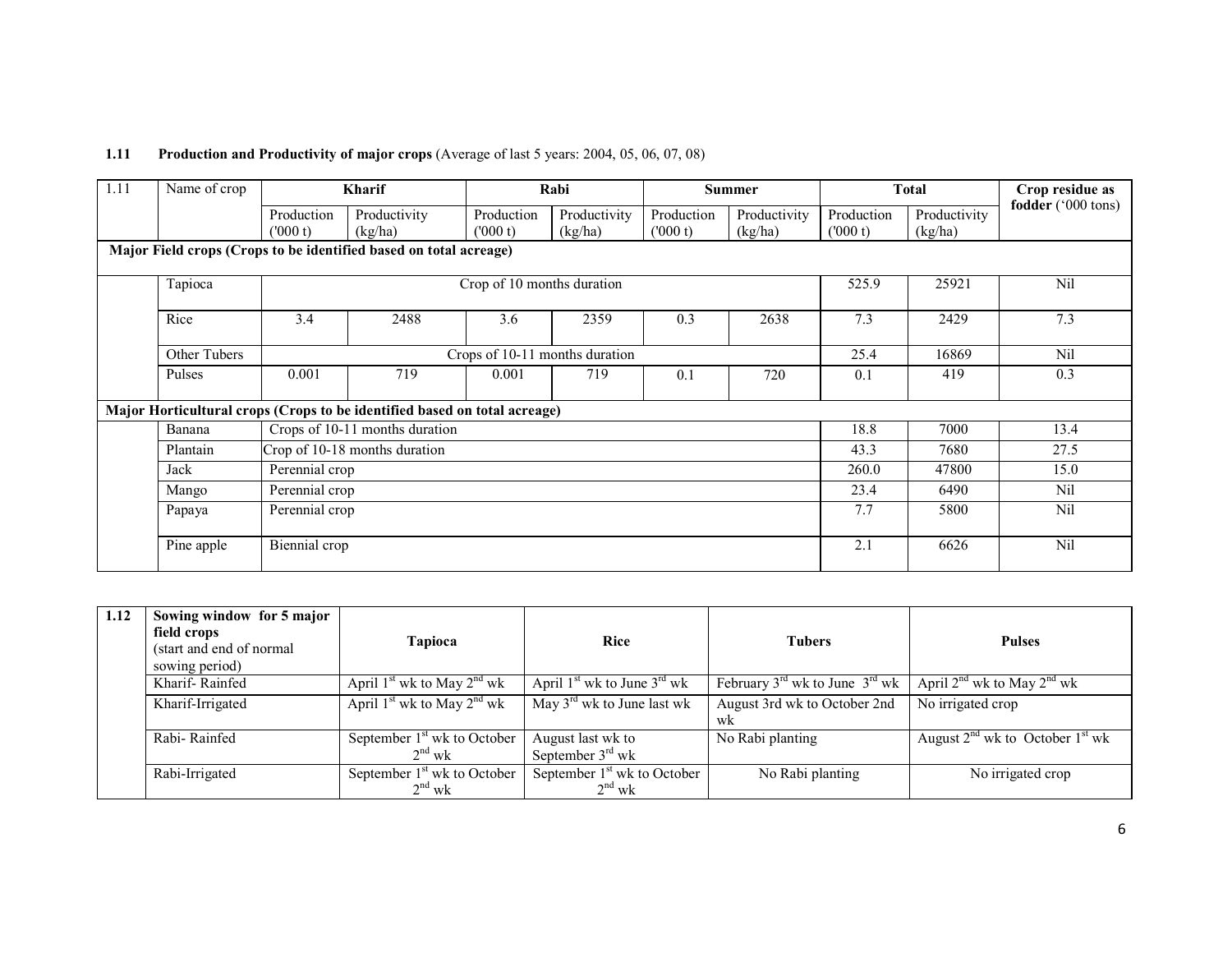| 1.13 | What is the major contingency the<br>district is prone to? (Tick mark and<br>mention years if known during the last 10<br>year period) | Regular    | Occasional | None       |
|------|----------------------------------------------------------------------------------------------------------------------------------------|------------|------------|------------|
|      | Drought                                                                                                                                |            |            |            |
|      | Flood                                                                                                                                  | $\sqrt{ }$ |            |            |
|      | Cyclone                                                                                                                                |            |            |            |
|      | Hail storm                                                                                                                             |            |            |            |
|      | Heat wave                                                                                                                              |            |            |            |
|      | Cold wave                                                                                                                              |            |            |            |
|      | Frost                                                                                                                                  |            |            | $\sqrt{ }$ |
|      | Sea water intrusion                                                                                                                    |            |            |            |
|      | Pests and diseases (specify)                                                                                                           |            |            |            |
|      | Others<br>Attack of wild animals on crops raised near<br>forest area                                                                   |            |            |            |

| 1.14 | Include Digital maps of<br>the district for | Location map of district within State as Annexure I | Enclosed: Yes |
|------|---------------------------------------------|-----------------------------------------------------|---------------|
|      |                                             | Mean annual rainfall as Annexure 2                  | Enclosed: Yes |
|      |                                             | Soil map as Annexure 3                              | Enclosed: No  |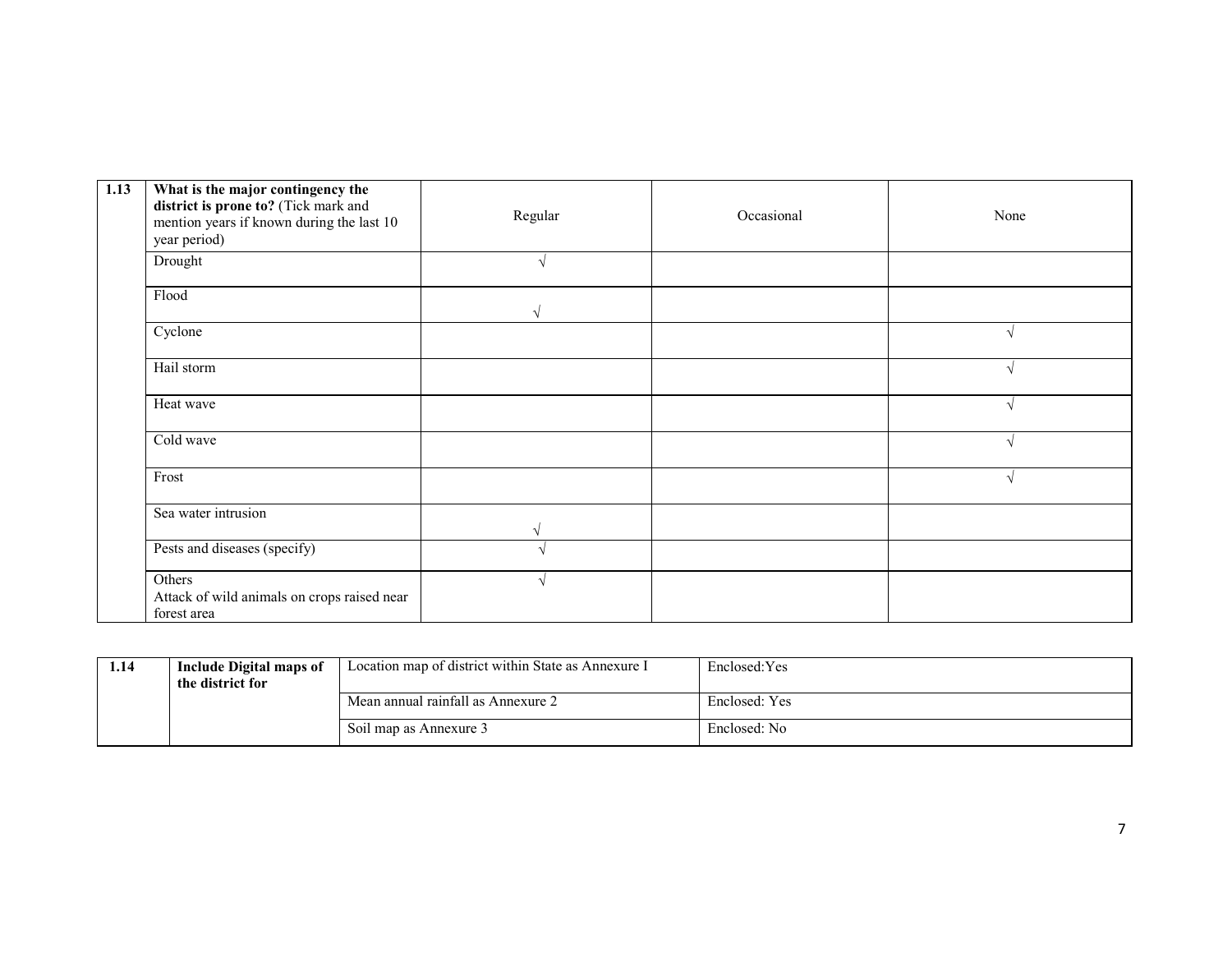**KERALA**<br>District Map X  $-$ Fasaition KASARAGOD KANNAM Kannur  $1 + 2 + 4 + 1 + 1$ WAYARAD Kalpetta<sub>x</sub> козникове .xozhkode **HALAPPLITAN** Malapuram PALAKKAD sPalatkad **Linkweit** арарар, шагр **1711 THRUSSUR** ERNAKOLAH поскот Emakulam **Literature** KOTTAYAH Woopuring <sup>of</sup> Kottayani PATHANAMTHETTA ALAPTUZHA \*Patteriamthytta **LEGEND** State Boardery<br>District Boardery KOLLAN  $\alpha$  . District in  $\alpha$ Kolam H State Capital THERIDVANANTHAPLANA **Chirurananthepuram** Net not to three: Coopigation (1) www.ingpartedia.com<br>consideration.com

Annexure 1: Location map of TIRUVANANTHAPURAM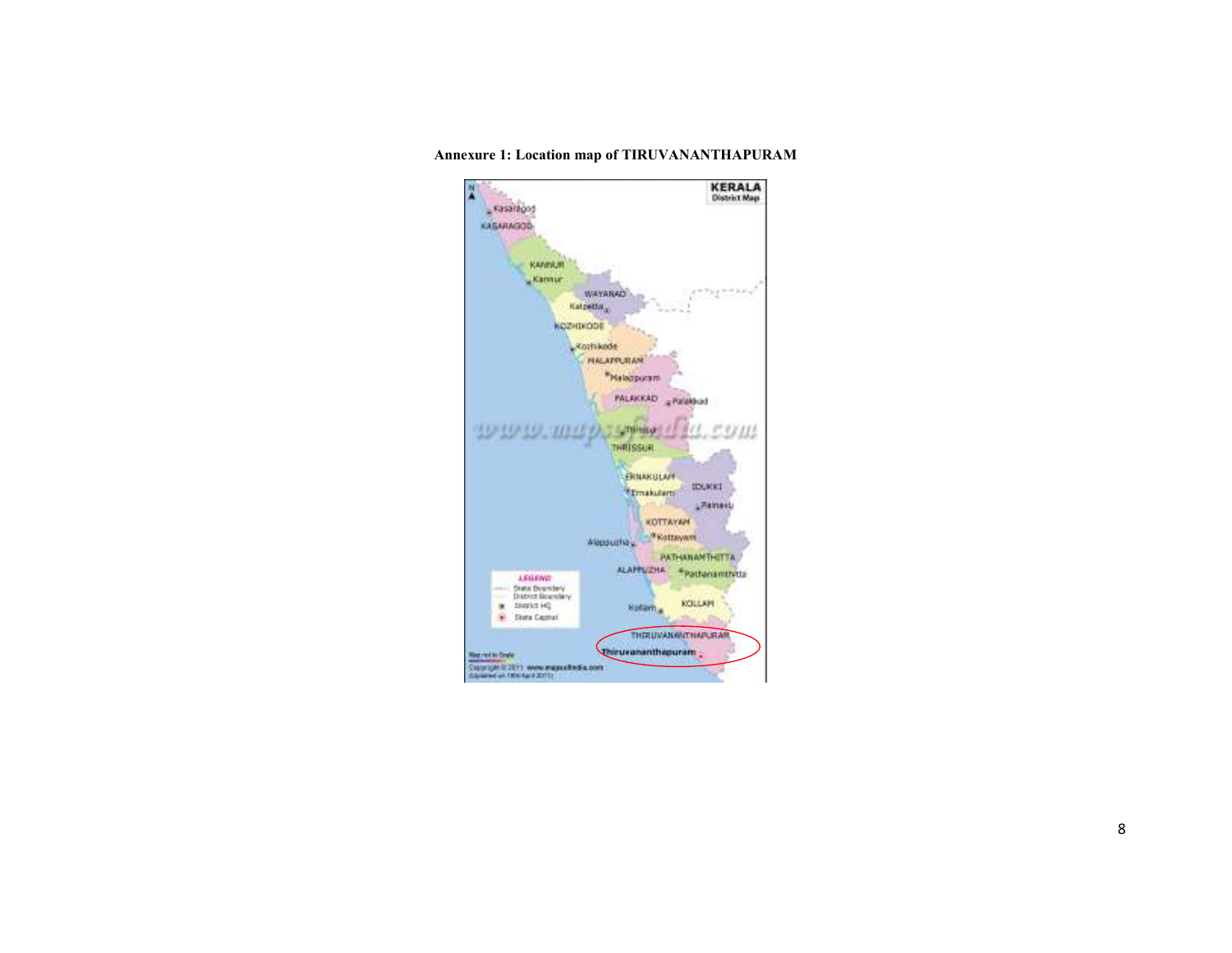

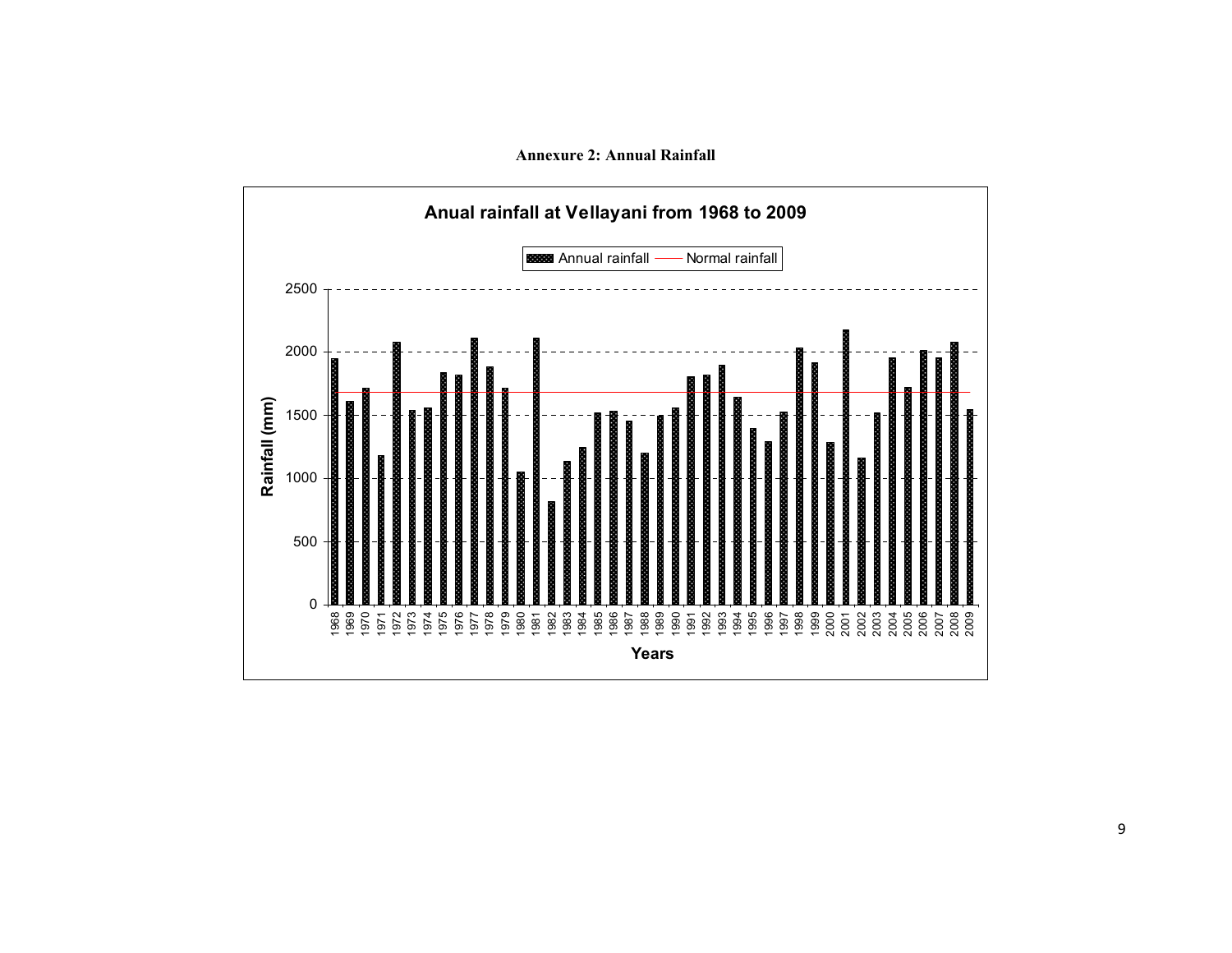### 2.0 Strategies for weather related contingencies

# 2.1 Drought

## 2.1.1 Rainfed situation

| <b>Condition</b>                                                                                                                                                                                                                   |                                                                                                                                                                                                                          |                                                                                                                                                                                                                                                                                   |                                                                                                                                                                                                                             | <b>Suggested Contingency measures</b>                                                                                                                                                                                                                                     |                                          |
|------------------------------------------------------------------------------------------------------------------------------------------------------------------------------------------------------------------------------------|--------------------------------------------------------------------------------------------------------------------------------------------------------------------------------------------------------------------------|-----------------------------------------------------------------------------------------------------------------------------------------------------------------------------------------------------------------------------------------------------------------------------------|-----------------------------------------------------------------------------------------------------------------------------------------------------------------------------------------------------------------------------|---------------------------------------------------------------------------------------------------------------------------------------------------------------------------------------------------------------------------------------------------------------------------|------------------------------------------|
| <b>Early season</b><br>drought<br>(delayed onset)                                                                                                                                                                                  | <b>Major Farming</b><br>situation                                                                                                                                                                                        | <b>Normal Crop/cropping system</b>                                                                                                                                                                                                                                                | Change in<br>crop/cropping<br>system                                                                                                                                                                                        | <b>Agronomic measures</b>                                                                                                                                                                                                                                                 | <b>Remarks</b> on<br>Implementa<br>tion. |
| Delay by 2<br>weeks<br>June 3rd week                                                                                                                                                                                               | Kazhakkuttam series<br>Coarse loamy, mixed<br>isohyperthermic<br>(Kazhakkuttam<br>Block)                                                                                                                                 | Coconut + Tapioca/ other Tubers /<br>Banana<br>Rice – Rice- Vegetable/ Pulses<br>Banana + Vegetables in low lands<br>Homestead cultivation                                                                                                                                        | Not required<br>Drought<br>tolerant table<br>purpose<br>plantain variety<br>Njalipoovan<br>may be used for<br>intercropping                                                                                                 | Rice<br>Direct seeding<br>$\bullet$<br>Prefer short duration, drought tolerant<br>varieties<br>In transplanted crop prepare mat nursery and<br>$\bullet$<br>Adopt community nursery<br>Rainwater harvesting in farm tanks or ponds<br>Adopt Summer ploughing for moisture | NREGS,<br>RKVY,<br><b>BRGF</b>           |
|                                                                                                                                                                                                                                    | Amaravila series<br>Coconut + Tapioca/ other Tubers /<br>Fine mixed<br>Banana / Pepper<br>Banana + Vegetables in low lands<br>(Perumkadavila<br>Block)<br>Homestead cultivation<br>Rice-Rice-Vegetable/ Pulses<br>Rubber | conservation<br>$\bullet$                                                                                                                                                                                                                                                         | Coconut based cropping system<br>• Husk burial in trenches to conserve moisture<br>Application of bulky organic manures like<br>farm yard manure, green leaf manure etc.<br>• Deepening of trenches in the inter row spaces |                                                                                                                                                                                                                                                                           |                                          |
| Coconut + Tapioca/ other Tubers /<br>Vellayani series<br>Clayey kaolinitic<br>Banana<br>isohyperthermic<br>Rice – Rice- Vegetable/ Pulses<br>(Nemom Block)<br>Banana + Vegetables in low lands<br>Tapioca<br>Homestead cultivation |                                                                                                                                                                                                                          | to conserve moisture<br>• Recharging of open wells and other ground<br>water resources by rain water harvesting<br>• Mulching with dried coconut leaves and other<br>available crop residues, dust mulching etc.<br><b>Tubers</b><br>• Adjust planting time of Tubers in order to | Micro<br>irrigation<br>schemes by<br>the State<br>department                                                                                                                                                                |                                                                                                                                                                                                                                                                           |                                          |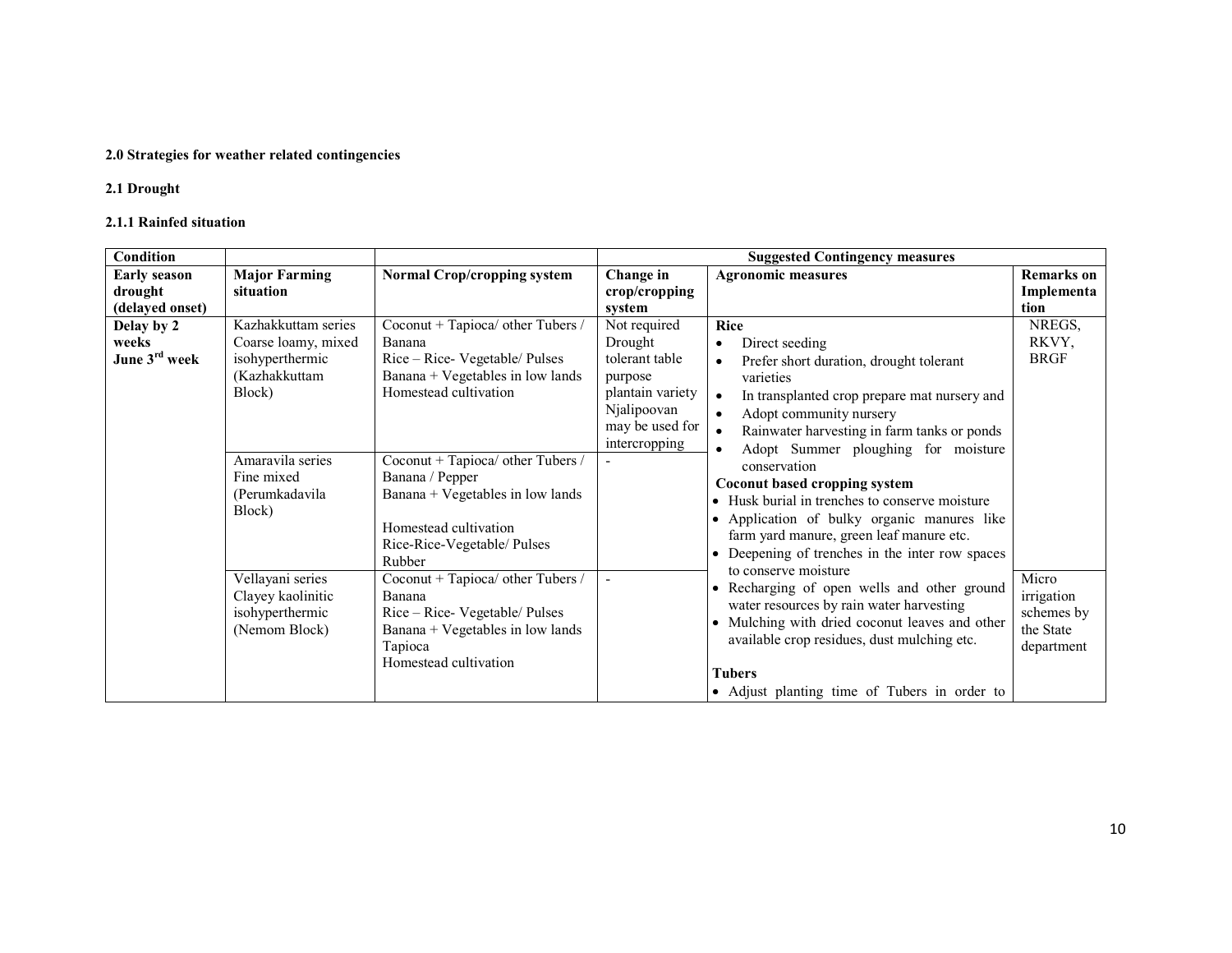| Trivandrum series<br>clayey-skelal,<br>kaolinitic,<br>isohyperthermic<br>(Kazhakkuttam<br>Block) | Coconut + Tapioca/ other Tubers /<br>Banana<br>Rice – Rice- Vegetable/ Pulses<br>Banana + Vegetables in low lands<br>Homestead cultivation |                | avoid drought during crop period.<br><b>Banana</b><br>• Protecting pseudo stems of standing crop with<br>the hanging dry leaves<br>• Application of bulky organic manures<br>• Deepening of trenches in low lands for rain<br>water harvesting<br>• Mulching<br><b>Vegetables</b> |                                                         |
|--------------------------------------------------------------------------------------------------|--------------------------------------------------------------------------------------------------------------------------------------------|----------------|-----------------------------------------------------------------------------------------------------------------------------------------------------------------------------------------------------------------------------------------------------------------------------------|---------------------------------------------------------|
| Nedumangadu series,<br>clayey - skela, mixed<br>isohyperthermic.<br>(Nedumangadu<br>Block)       | Rubber<br>Coconut + Tapioca/ other Tubers /<br>Banana / Pepper<br>Banana + Vegetables in low lands<br>Homestead cultivation                |                | • Direct seeding of for the first crop<br>• Sprinkler/drip Irrigation<br>• Sufficient mulching<br>• Organic Manuring<br><b>Homesteads</b>                                                                                                                                         | Micro<br>irrigation<br>scheme,<br>RKVY,<br><b>NREGS</b> |
| Kallar series<br>Clayey, mixed,<br>isohyperthermic<br>(Vamanapuram<br>Block)                     | Coconut + Tapioca/ other Tubers /<br>Banana / Pepper<br>Rubber<br>Banana + Vegetables in low lands<br>Homestead cultivation                | $\blacksquare$ | • Recycle used water,<br>• Mulching                                                                                                                                                                                                                                               |                                                         |
| Ponmudi series<br>Fine loamy, mixed,<br>isohperthermic<br>(Vamanapuram<br>Block)                 | Tea<br>Homestead cultivation<br>Tapioca/ other Tubers / Banana /<br>Pepper                                                                 |                |                                                                                                                                                                                                                                                                                   |                                                         |
| Kottur series<br>Gravelly sandy clay-<br>forest<br>(Nedumangadu<br>Block)                        | Coconut/Tapioca/ other Tubers /<br>Banana / Pepper<br>Rubber<br>Homestead cultivation                                                      | $\overline{a}$ |                                                                                                                                                                                                                                                                                   |                                                         |
| Thonnackal series<br>Gravelly sandy loam<br>forest<br>(Thiruvananthapuram<br>Block)              | Coconut<br>Tapioca/ other Tubers /<br>Banana/Vegetables / Pepper<br>Homestead cultivation,<br>Rubber                                       |                |                                                                                                                                                                                                                                                                                   | Micro<br>irrigation<br>scheme,<br>RKVY,<br><b>NREGS</b> |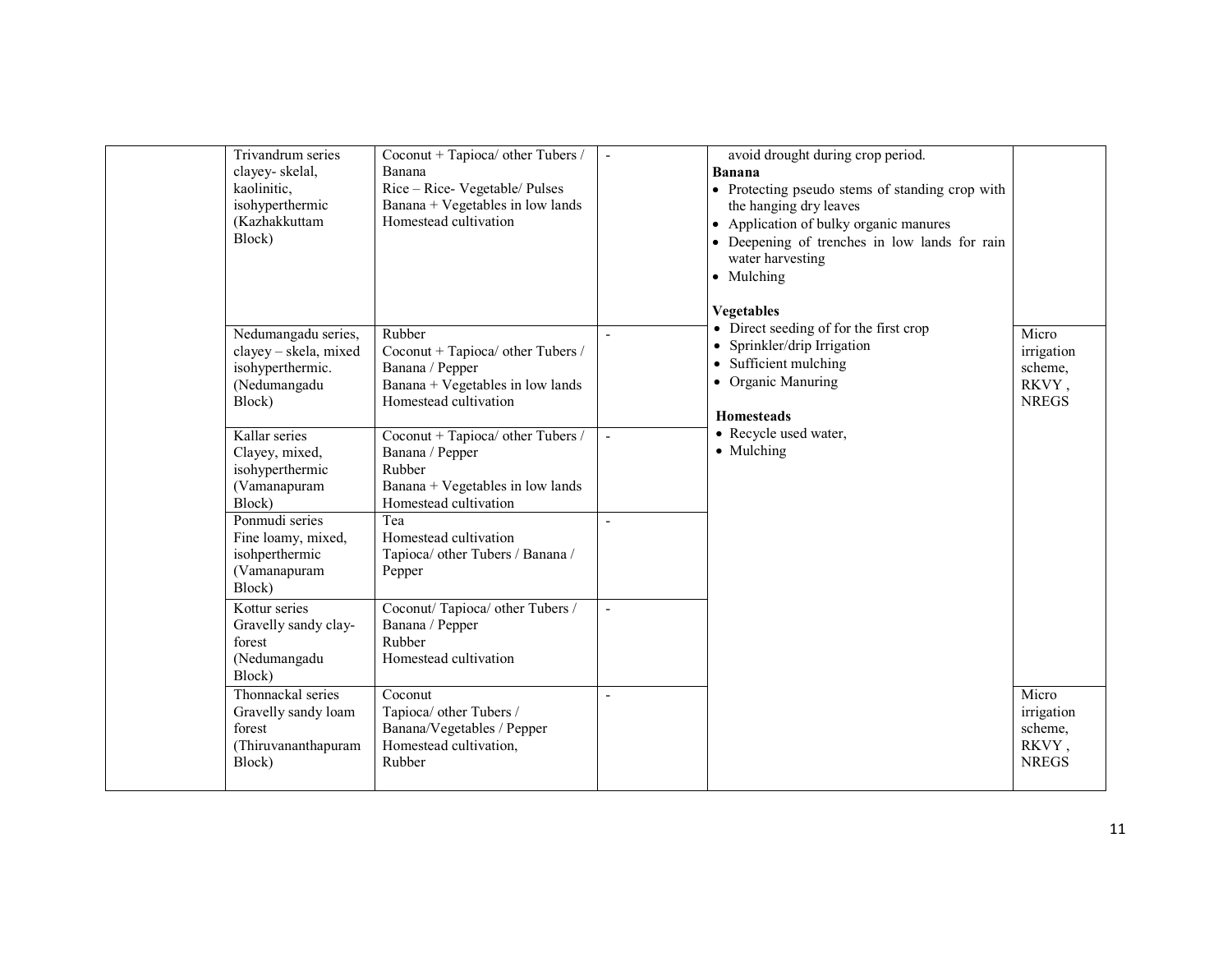| Vilappil series  | Coconut + Tapioca/ other Tubers / | $\overline{\phantom{0}}$ |  |
|------------------|-----------------------------------|--------------------------|--|
| Fine loamy mixed | Banana                            |                          |  |
| isohyperthermic  | Rice – Rice- Vegetable/ Pulses    |                          |  |
|                  | Banana + Vegetables in low lands  |                          |  |
|                  | Homestead cultivation             |                          |  |
|                  |                                   |                          |  |
|                  |                                   |                          |  |

| <b>Major Farming</b><br><b>Normal Crop/cropping system</b><br><b>Early season</b><br>Change in<br><b>Agronomic measures</b><br><b>Remarks</b> on<br>situation<br>drought<br>crop/cropping<br>Implementat<br>(delayed onset)<br>system<br>ion<br>Coconut + Tapioca/ other Tubers /<br>NREGS,<br>Kazhakkuttam series<br>No Change<br><b>Rice</b><br>Delay by 4<br>Coarse loamy, mixed<br>RKVY,<br>weeks<br>Banana<br>Wet seeding of sprouted seeds of short<br>$\bullet$<br>July 1 <sup>st</sup> week<br><b>BRGF</b><br>isohyperthermic<br>Rice - Rice- Vegetable/ Pulses<br>duration drought tolerant<br>varieties<br>(Kazhakkuttam<br>Banana + Vegetables in low lands<br>Resort to seed hardening with KCl<br>Homestead cultivation<br>Block)<br>In transplanted crop prepare mat nurse<br>$\bullet$<br>and adopt community nursery<br>Amaravila series<br>Coconut + Tapioca/ other Tubers /<br>Adopt closer spacing and increase the<br>Banana / Pepper<br>Fine mixed<br>number of seedlings to 3-5 per hill<br>Banana + Vegetables in low lands<br>(Perumkadavila<br>and apply addition dose of N $(2)$ 5<br>Homestead cultivation<br>Block)<br>Kg/ha<br>Rice - Rice- Vegetable/ Pulses<br>Apply silica<br>Rubber<br>Coconut based cropping system<br>Vellayani series<br>• Raise leguminous cover crops<br>Micro<br>Coconut + Tapioca/ other Tubers /<br>Clayey kaolinitic<br>Banana<br>• Production and application of vermin<br>irrigation<br>isohyperthermic<br>Rice – Rice- Vegetable/ Pulses<br>compost<br>scheme,<br>(Nemom Block)<br>Banana + Vegetables in low lands<br>• Application of bulky organic manures like<br>RKVY,<br>Tapioca<br>farm yard manure, green leaf manure etc.<br><b>NREGS</b><br>Homestead cultivation<br>• Deepening of trenches in the inter row<br>spaces to conserve moisture<br>• Mulching with dried coconut leaves and<br>other available crop residues, dust mulching | Condition |  | <b>Suggested Contingency measures</b> |  |
|-----------------------------------------------------------------------------------------------------------------------------------------------------------------------------------------------------------------------------------------------------------------------------------------------------------------------------------------------------------------------------------------------------------------------------------------------------------------------------------------------------------------------------------------------------------------------------------------------------------------------------------------------------------------------------------------------------------------------------------------------------------------------------------------------------------------------------------------------------------------------------------------------------------------------------------------------------------------------------------------------------------------------------------------------------------------------------------------------------------------------------------------------------------------------------------------------------------------------------------------------------------------------------------------------------------------------------------------------------------------------------------------------------------------------------------------------------------------------------------------------------------------------------------------------------------------------------------------------------------------------------------------------------------------------------------------------------------------------------------------------------------------------------------------------------------------------------------------------------------------------------------------------------------------|-----------|--|---------------------------------------|--|
|                                                                                                                                                                                                                                                                                                                                                                                                                                                                                                                                                                                                                                                                                                                                                                                                                                                                                                                                                                                                                                                                                                                                                                                                                                                                                                                                                                                                                                                                                                                                                                                                                                                                                                                                                                                                                                                                                                                 |           |  |                                       |  |
| etc.                                                                                                                                                                                                                                                                                                                                                                                                                                                                                                                                                                                                                                                                                                                                                                                                                                                                                                                                                                                                                                                                                                                                                                                                                                                                                                                                                                                                                                                                                                                                                                                                                                                                                                                                                                                                                                                                                                            |           |  |                                       |  |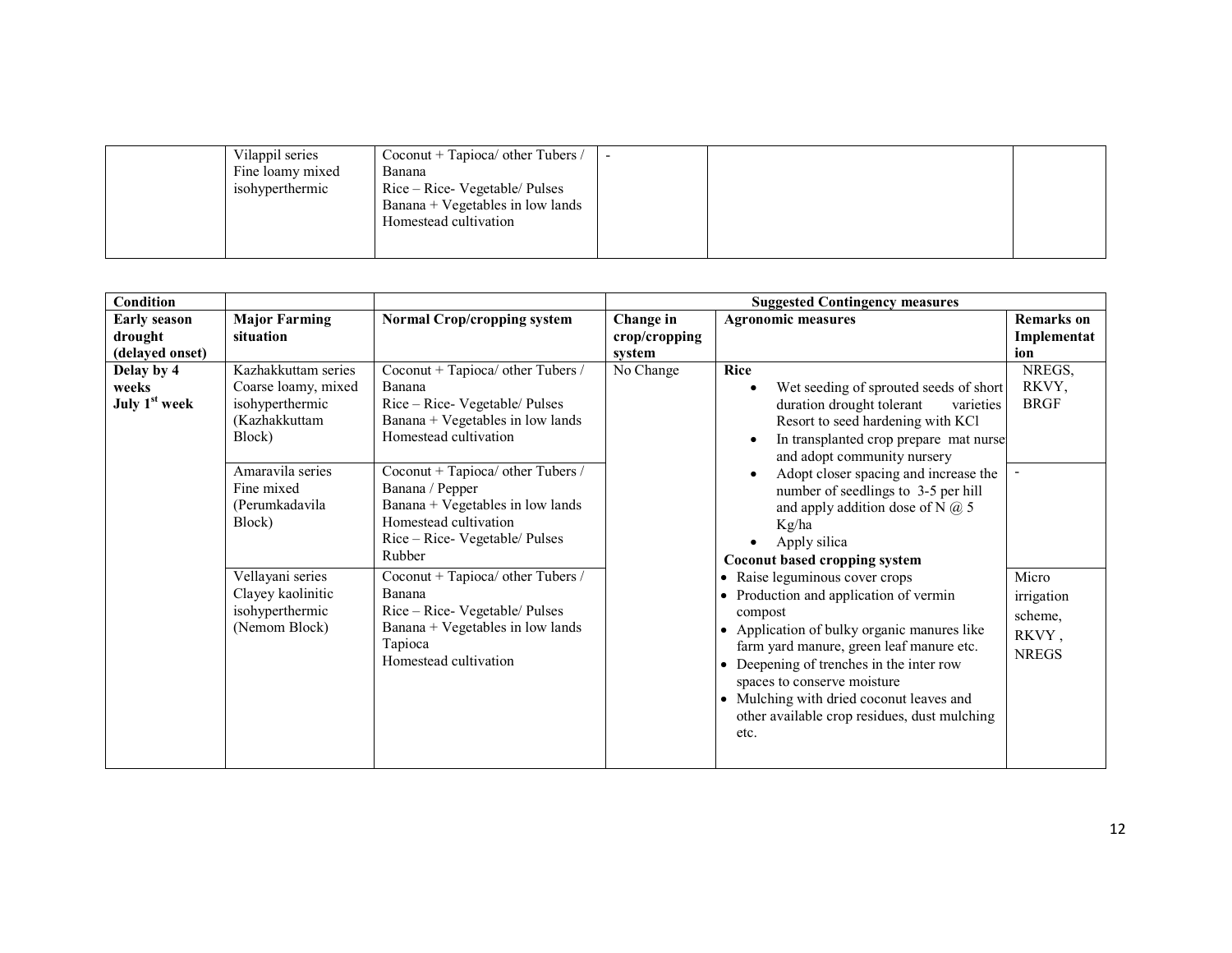| <b>Tubers</b><br>• Adjust planting time of Tubers in order to<br>avoid drought during crop period.<br>Banana<br>• Deepening of trenches in low lands for rain | Coconut + Tapioca/ other Tubers /<br>Banana<br>Rice - Rice- Vegetable/ Pulses<br>Banana + Vegetables in low lands<br>Homestead cultivation                                                                                | Trivandrum series<br>clayey-skelal,<br>kaolinitic,<br>isohyperthermic<br>(Kazhakkuttam<br>Block)                                                |
|---------------------------------------------------------------------------------------------------------------------------------------------------------------|---------------------------------------------------------------------------------------------------------------------------------------------------------------------------------------------------------------------------|-------------------------------------------------------------------------------------------------------------------------------------------------|
| • Life saving irrigation<br>• Drip irrigation<br>• Mulching<br><b>Vegetables</b>                                                                              | Nedumangadu series,<br>Rubber<br>clayey - skela, mixed<br>Coconut + Tapioca/ other Tubers /<br>isohyperthermic.<br>Banana / Pepper<br>Banana + Vegetables in low lands<br>Homestead cultivation<br>(Nedumangadu<br>Block) |                                                                                                                                                 |
| channels in time. Heavy mulching, organic<br>manuring, drip irrigation/pitcher irrigation,<br>rainwater conservation measures.<br><b>Homesteads</b>           | Coconut + Tapioca/ other Tubers /<br>Banana / Pepper<br>Rubber<br>Banana + Vegetables in low lands<br>Homestead cultivation                                                                                               | Kallar series<br>Clayey, mixed,<br>isohyperthermic<br>(Vamanapuram<br>Block)                                                                    |
| Convert cultivated area into leveled<br>plots/contour strips Adopt single crop<br>medium / long duration high yielding<br>varieties.                          | Ponmudi series<br>Tea<br>Homestead cultivation<br>Fine loamy, mixed,<br>isohperthermic<br>Tapioca/ other Tubers / Banana /<br>(Vamanapuram<br>Pepper<br>Block)                                                            |                                                                                                                                                 |
|                                                                                                                                                               | Banana / Pepper<br>Rubber<br>Homestead cultivation<br>Coconut<br>Tapioca/ other Tubers /<br>Banana/Vegetables / Pepper<br>Homestead cultivation<br>Rubber                                                                 | Gravelly sandy clay-<br>forest<br>(Nedumangadu<br>Block)<br>Thonnackal series<br>Gravelly sandy loam<br>forest<br>(Thiruvananthapuram<br>Block) |
| water harvesting<br>Regular weeding, Renovation of irrigation<br>• Growing crops along contour strips.                                                        | Coconut/Tapioca/ other Tubers /                                                                                                                                                                                           | Kottur series                                                                                                                                   |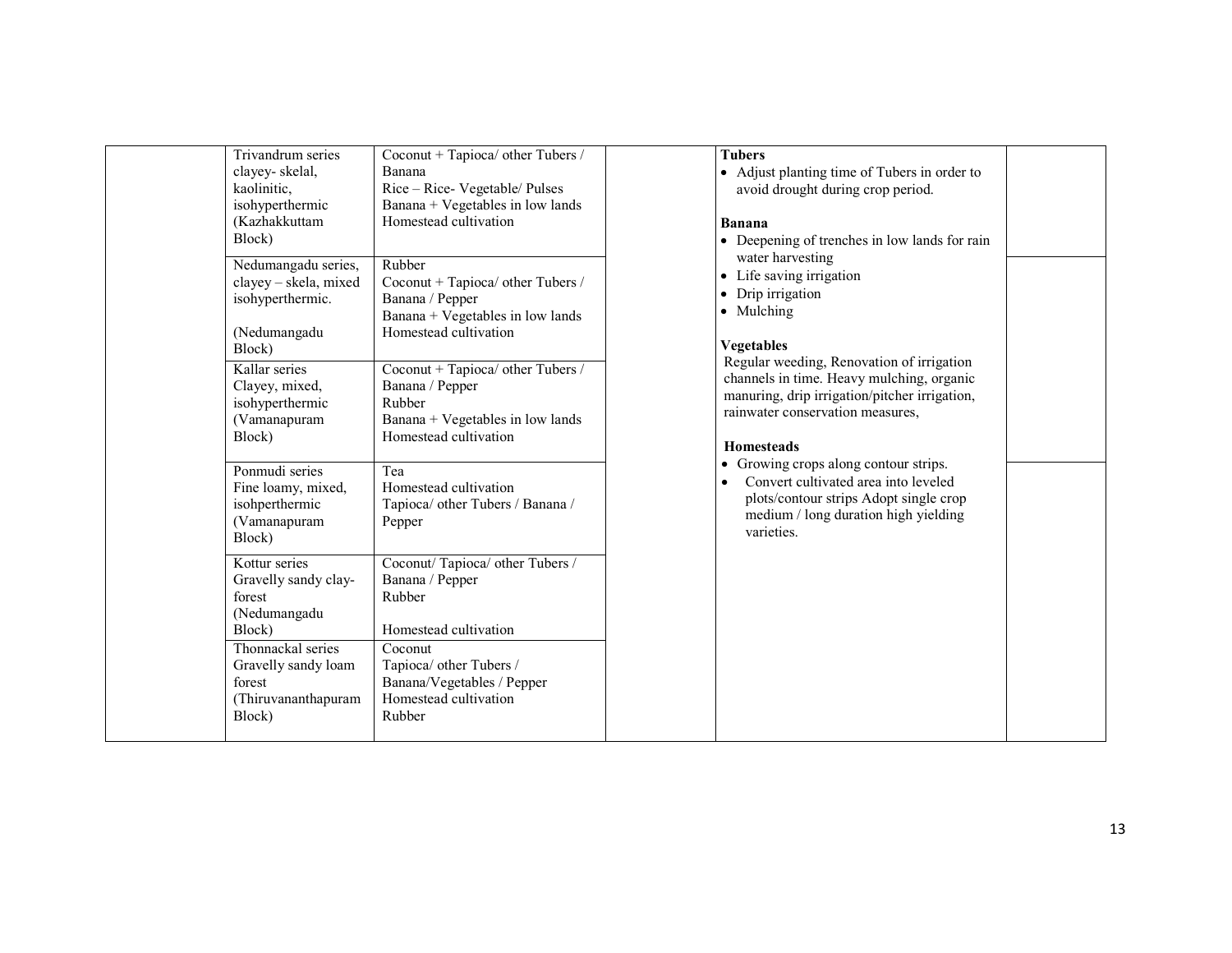| Vilappil series  | Coconut + Tapioca/ other Tubers / |  |  |
|------------------|-----------------------------------|--|--|
| Fine loamy mixed | Banana                            |  |  |
| isohyperthermic  | Rice – Rice- Vegetable/ Pulses    |  |  |
|                  | Banana + Vegetables in low lands  |  |  |
|                  | Homestead cultivation             |  |  |

| <b>Condition</b>                                  |                                                                                                                                                     |                                                                                                                                                                                                                                                                                                   |                                      | <b>Suggested Contingency measures</b>                                                                                                                                                                                                                                                                                                                                                                                                                                                                                                                                                                                                                                                                      |                                     |
|---------------------------------------------------|-----------------------------------------------------------------------------------------------------------------------------------------------------|---------------------------------------------------------------------------------------------------------------------------------------------------------------------------------------------------------------------------------------------------------------------------------------------------|--------------------------------------|------------------------------------------------------------------------------------------------------------------------------------------------------------------------------------------------------------------------------------------------------------------------------------------------------------------------------------------------------------------------------------------------------------------------------------------------------------------------------------------------------------------------------------------------------------------------------------------------------------------------------------------------------------------------------------------------------------|-------------------------------------|
| <b>Early season</b><br>drought<br>(delayed onset) | <b>Major Farming</b><br>situation                                                                                                                   | <b>Normal Crop/cropping system</b>                                                                                                                                                                                                                                                                | Change in<br>crop/cropping<br>system | <b>Agronomic measures</b>                                                                                                                                                                                                                                                                                                                                                                                                                                                                                                                                                                                                                                                                                  | <b>Remarks</b> on<br>Implementation |
| Delay by 6<br>weeks<br>July 3 <sup>rd</sup> week  | Kazhakkuttam series<br>Coarse loamy, mixed<br>isohyperthermic<br>(Kazhakkuttam Block)<br>Amaravila series<br>Fine mixed<br>(Perumkadavila<br>Block) | Coconut + Tapioca/ other Tubers /<br>Banana<br>Rice – Rice- Vegetable/ Pulses<br>Banana + Vegetables in low lands<br>Homestead cultivation<br>Coconut + Tapioca/ other Tubers /<br>Banana / Pepper<br>Banana + Vegetables in low lands<br>Homestead cultivation<br>Rice – Rice- Vegetable/ Pulses | No Change                            | Rice<br>Prefer short duration, drought tolerant<br>varieties<br>Resort to seed hardening with KCl.<br>$\bullet$<br>In transplanted crop prepare mat<br>$\bullet$<br>nursery and adopt community nursery<br>Adopt closer spacing and increase the<br>$\bullet$<br>number of seedlings to 3-5 per hill<br>and apply addition dose of N $(2)$ 5<br>Kg/ha<br>Apply silica<br>$\bullet$<br>Spray K/KCl to mitigate drought.<br>$\bullet$<br>at $1-4$<br>Irrigate<br>days<br>after<br>$\bullet$<br>disappearance of ponded water<br>Life saving irrigation at critical stages<br>$\bullet$<br>like flowering, PI and Grain filling.<br>Retain the available paddy fields<br>$\bullet$<br>under Rice cultivation. | NREGS,<br>RKVY, BRGF                |
|                                                   |                                                                                                                                                     | Rubber                                                                                                                                                                                                                                                                                            |                                      |                                                                                                                                                                                                                                                                                                                                                                                                                                                                                                                                                                                                                                                                                                            |                                     |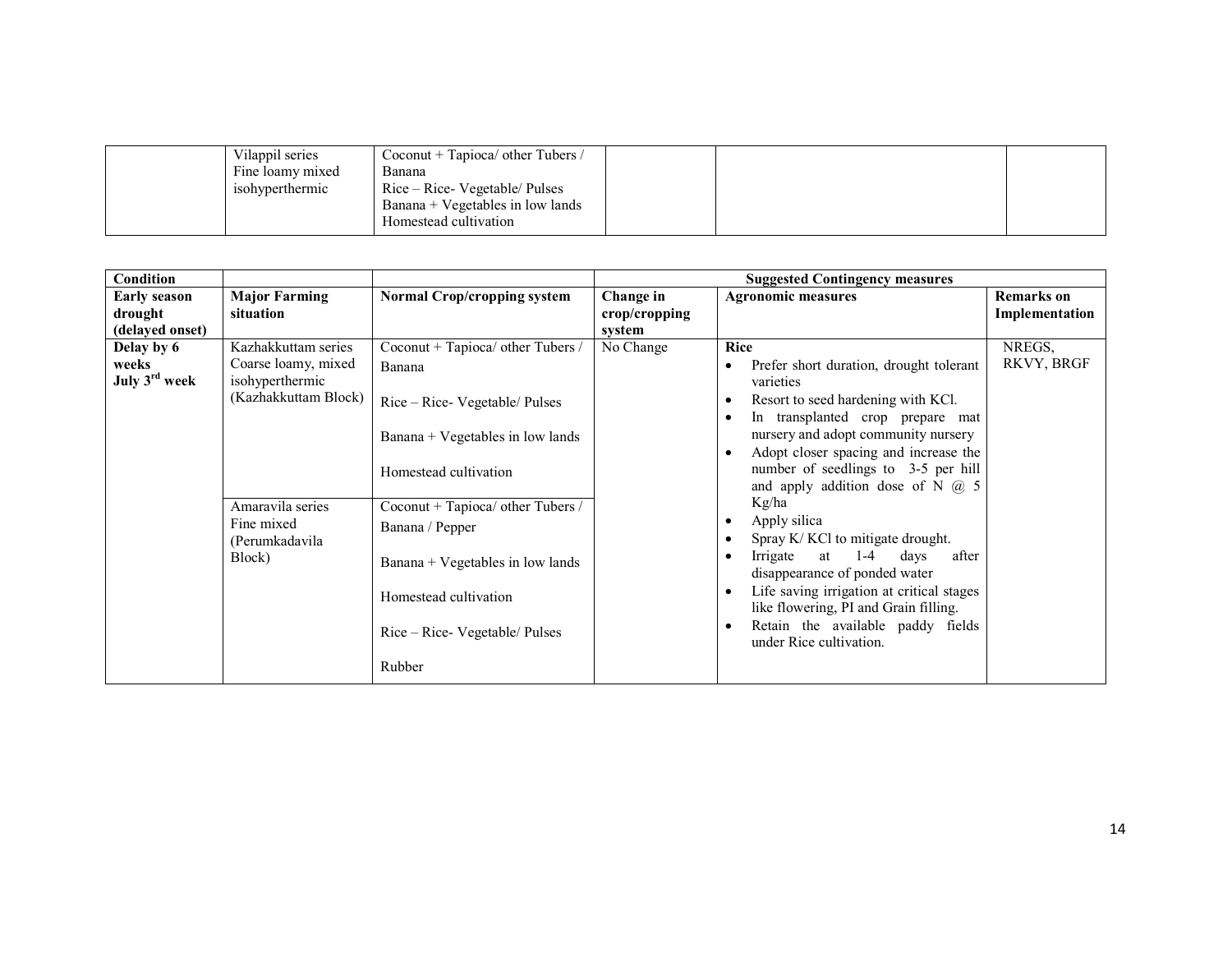| Vellayani series                          | Coconut + Tapioca/ other tubers / | Coconut based cropping system                                                   |  |
|-------------------------------------------|-----------------------------------|---------------------------------------------------------------------------------|--|
| Clayey kaolinitic                         | Banana                            |                                                                                 |  |
| isohyperthermic                           |                                   | • Adopt Micro irrigation like drip for main                                     |  |
| (Nemom Block)                             | Rice – Rice- Vegetable/ Pulses    | crop and intercropped Banana                                                    |  |
|                                           |                                   | • Husk burial in trenches to conserve                                           |  |
|                                           | Banana + Vegetables in low lands  | moisture                                                                        |  |
|                                           |                                   | • Application of bulky organic manures                                          |  |
|                                           | Tapioca                           | like farm yard manure, green leaf                                               |  |
|                                           |                                   | manure etc.                                                                     |  |
|                                           | Homestead cultivation             | • Deepening of trenches in the inter row                                        |  |
|                                           |                                   | spaces to conserve moisture                                                     |  |
| Trivandrum series                         | Coconut + Tapioca/ other Tubers / | • Mulching with dried coconut leaves and<br>other available crop residues, dust |  |
| clayey-skelal,                            | Banana                            | mulching etc.                                                                   |  |
| kaolinitic,                               |                                   | • Raise leguminous cover crops                                                  |  |
| isohyperthermic                           | Rice – Rice- Vegetable/ Pulses    |                                                                                 |  |
| (Kazhakkuttam Block)                      |                                   | <b>Tubers</b>                                                                   |  |
|                                           | Banana + Vegetables in low lands  | · Production of more drought tolerant                                           |  |
|                                           |                                   | planting materials by mini sett technique                                       |  |
|                                           | Homestead cultivation             | • Adjust planting time of Tubers in order                                       |  |
|                                           |                                   | to avoid drought during crop period                                             |  |
| Nedumangadu series,                       | Rubber                            | critical crop stages                                                            |  |
| clayey - skela, mixed<br>isohyperthermic. |                                   |                                                                                 |  |
|                                           | Coconut + Tapioca/ other Tubers / | <b>Banana</b>                                                                   |  |
| (Nedumangadu Block)                       | Banana / Pepper                   | • Life saving irrigation<br>• Drip irrigation                                   |  |
|                                           |                                   | · Maximum conservation of water by                                              |  |
|                                           | Banana + Vegetables in low lands  | mulching with organic residues                                                  |  |
|                                           | Homestead cultivation             |                                                                                 |  |
|                                           |                                   | <b>Vegetables</b>                                                               |  |
|                                           |                                   |                                                                                 |  |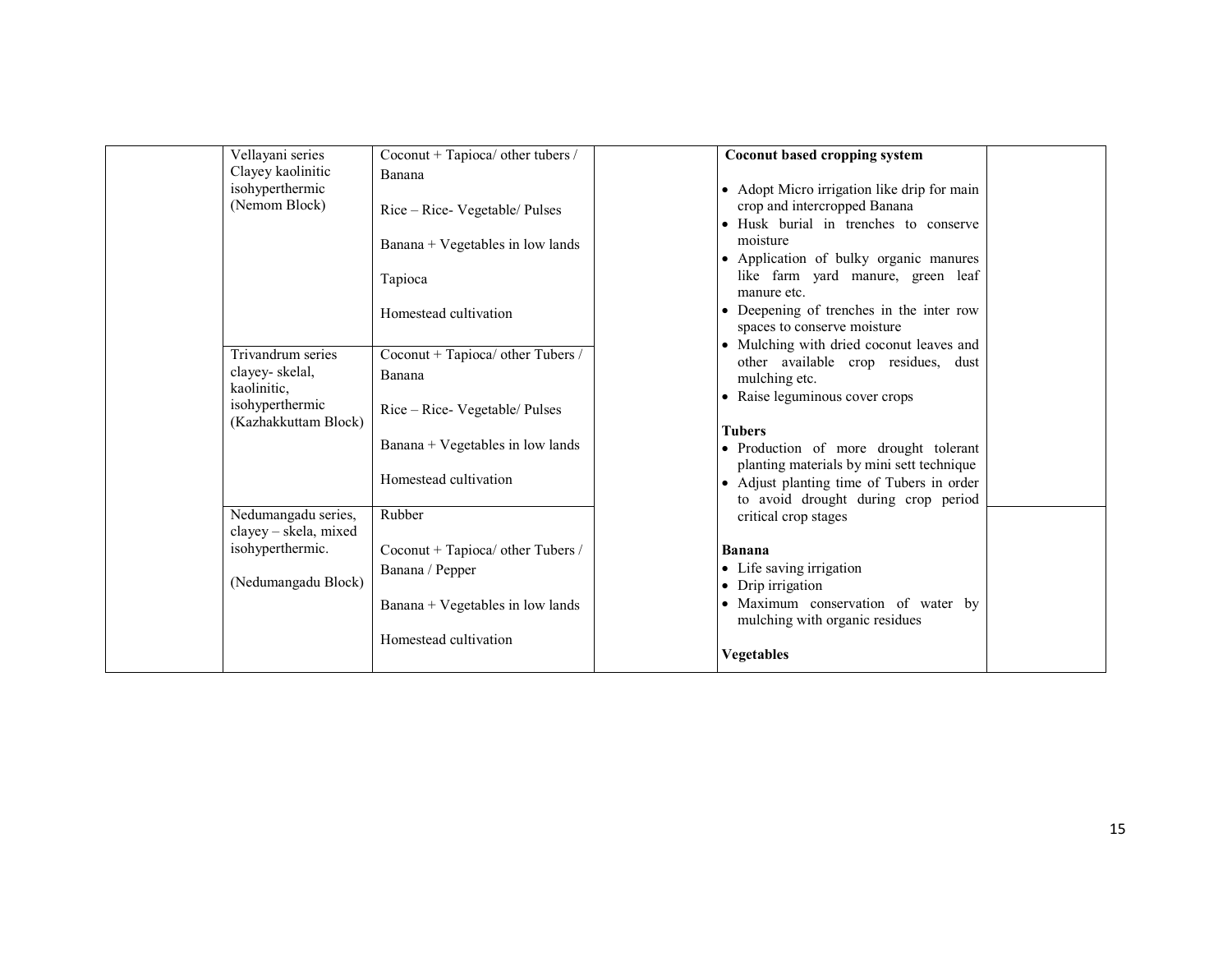| Kallar series<br>Clayey, mixed,<br>isohyperthermic<br>(Vamanapuram<br>Block)                      | Coconut + Tapioca/ other Tubers /<br>Banana / Pepper<br>Rubber<br>Banana + Vegetables in low lands<br>Homestead cultivation               |                                                                                                                                                                                       | Use short duration varieties $\&$ resort to<br>direct sowing. Strengthen rain water<br>harvesting facilities. Use drought tolerant<br>varieties, resort to lesser spacing, Irrigate<br>at least once in 2 days<br>Give heavy mulching, organic manuring,<br>Reduce the use of chemical fertilizers, drip<br>irrigation /pitcher irrigation, Rainwater<br>conservation measures, Renovation of |  |
|---------------------------------------------------------------------------------------------------|-------------------------------------------------------------------------------------------------------------------------------------------|---------------------------------------------------------------------------------------------------------------------------------------------------------------------------------------|-----------------------------------------------------------------------------------------------------------------------------------------------------------------------------------------------------------------------------------------------------------------------------------------------------------------------------------------------------------------------------------------------|--|
| Ponmudi series<br>Fine loamy, mixed,<br>isohperthermic<br>(Vamanapuram<br>Block)<br>Kottur series | Tea<br>Homestead cultivation<br>Tpioca/ other Tubers / Banana /<br>Pepper<br>Coconut/Tapioca/ other Tubers /                              | irrigation channels in time.<br><b>Homesteads</b><br>• Rain water harvesting by soak pits<br>• Roof water harvesting & recharging<br>open wells for irrigation.<br>• Grow cover crops |                                                                                                                                                                                                                                                                                                                                                                                               |  |
| Gravelly sandy clay-<br>forest<br>(Nedumangadu Block)                                             | Banana / Pepper<br>Rubber<br>Homestead cultivation                                                                                        |                                                                                                                                                                                       |                                                                                                                                                                                                                                                                                                                                                                                               |  |
| Thonnackal series<br>Gravelly sandy loam<br>forest<br>(Thiruvananthapuram<br>Block)               | Coconut<br>Tapioca/ other Tubers /<br>Banana/Vegetables / Pepper<br>Homestead cultivation<br>Rubber                                       |                                                                                                                                                                                       |                                                                                                                                                                                                                                                                                                                                                                                               |  |
| Vilappil series<br>Fine loamy mixed<br>isohyperthermic                                            | Coconut + Tapioca/ other ubers /<br>Banana<br>Rice – Rice- Vegetable/ Pulses<br>Banana + Vegetables in low lands<br>Homestead cultivation |                                                                                                                                                                                       |                                                                                                                                                                                                                                                                                                                                                                                               |  |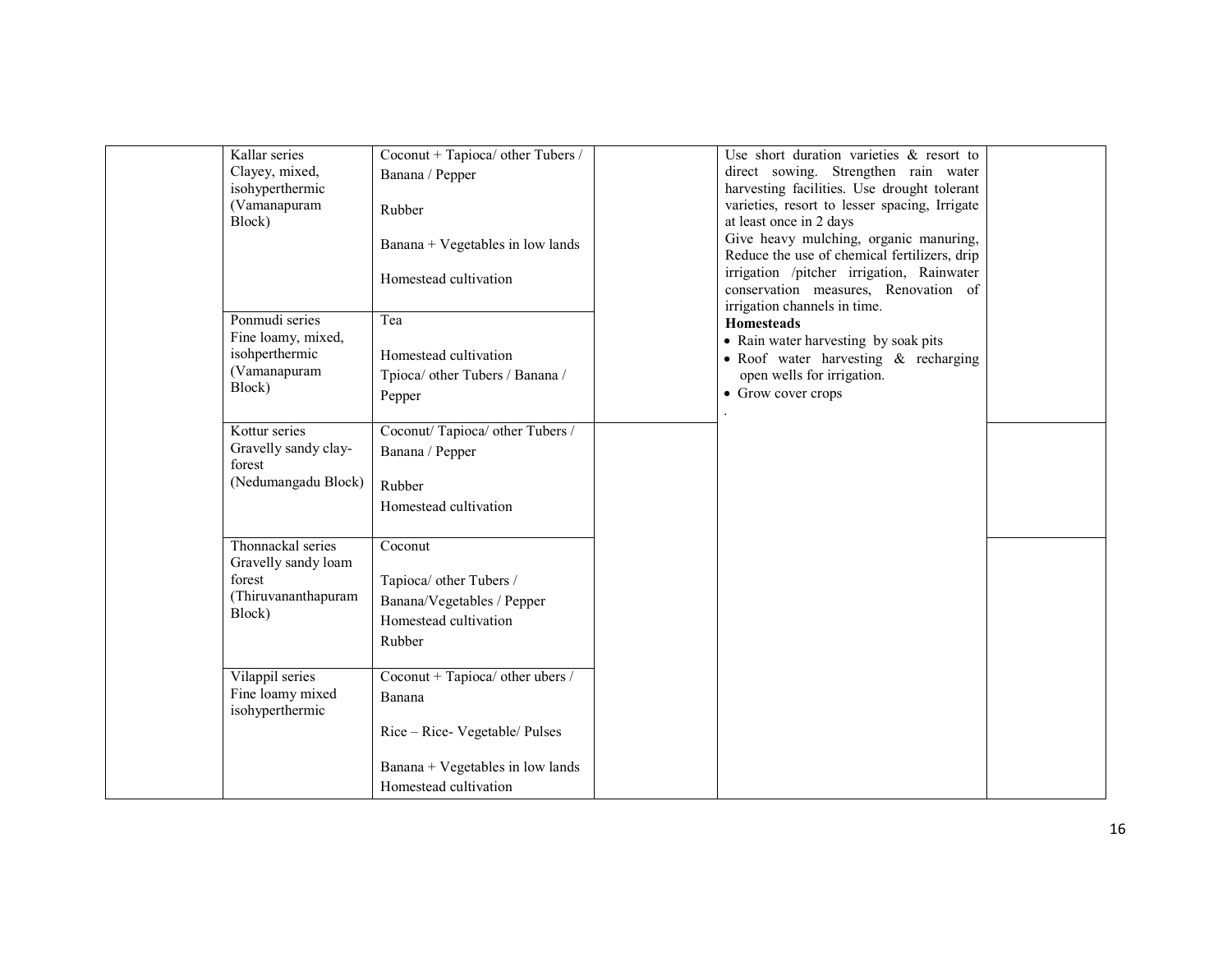| Condition                                        |                                                                                                                                                                                                                                           |                                                                                                                                                                                                                                                                                                                                                                                                                                                                      |                                      | <b>Suggested Contingency measures</b>                                                                                                                                                                                                                                                                                                                                                                                                                                                                                                                                                                                                                                                                                                                                                                                                                                                                                                                                                                                                                                                                                                                                                   |                                     |
|--------------------------------------------------|-------------------------------------------------------------------------------------------------------------------------------------------------------------------------------------------------------------------------------------------|----------------------------------------------------------------------------------------------------------------------------------------------------------------------------------------------------------------------------------------------------------------------------------------------------------------------------------------------------------------------------------------------------------------------------------------------------------------------|--------------------------------------|-----------------------------------------------------------------------------------------------------------------------------------------------------------------------------------------------------------------------------------------------------------------------------------------------------------------------------------------------------------------------------------------------------------------------------------------------------------------------------------------------------------------------------------------------------------------------------------------------------------------------------------------------------------------------------------------------------------------------------------------------------------------------------------------------------------------------------------------------------------------------------------------------------------------------------------------------------------------------------------------------------------------------------------------------------------------------------------------------------------------------------------------------------------------------------------------|-------------------------------------|
| Early<br>season<br>drought<br>(delayed<br>onset) | <b>Major Farming</b><br>situation                                                                                                                                                                                                         | <b>Normal Crop/cropping system</b>                                                                                                                                                                                                                                                                                                                                                                                                                                   | Change in<br>crop/cropping<br>system | <b>Agronomic measures</b>                                                                                                                                                                                                                                                                                                                                                                                                                                                                                                                                                                                                                                                                                                                                                                                                                                                                                                                                                                                                                                                                                                                                                               | <b>Remarks</b> on<br>Implementation |
| Delay by 8<br>Weeks<br>August 1st<br>week        | Kazhakkuttam<br>series<br>Coarse loamy,<br>mixed<br>isohyperthermic<br>(Kazhakkuttam<br>Block)<br>Amaravila series<br>Fine mixed<br>(Perumkadavila<br>Block)<br>Vellayani series<br>Clayey kaolinitic<br>isohyperthermic<br>(Nemom Block) | Coconut + Tapioca/ other Tubers /<br>Banana<br>Rice – Rice- Vegetable/ Pulses<br>Banana + Vegetables in low lands<br>Homestead cultivation<br>Coconut + Tapioca/ other Tubers /<br>Banana / Pepper<br>Banana + Vegetables in low lands<br>Homestead cultivation<br>Rice – Rice- Vegetable/ Pulses<br>Rubber<br>Coconut + Tapioca/ other Tubers /<br>Banana<br>Rice – Rice- Vegetable/ Pulses<br>Banana + Vegetables in low lands<br>Tapioca<br>Homestead cultivation | No Change<br>No Change               | <b>Rice</b><br>Apply silica<br>$\bullet$<br>Spray K/KCl to mitigate drought.<br>$\bullet$<br>Rainwater harvesting in farm tanks or ponds<br>Irrigate at 1-4 days after disappearance of ponded<br>$\bullet$<br>water<br>Life saving irrigation at critical stages like<br>$\bullet$<br>flowering, PI and Grain filling.<br>Retain the available paddy fields under Rice<br>$\bullet$<br>cultivation.<br>Coconut based cropping system<br>• Mulching with dried coconut leaves and other Husk<br>burial in trenches to conserve moisture<br>• Adopt Micro irrigation like drip for main crop and<br>intercropped Banana<br>• Application of bulky organic manures like farm yard<br>manure, green leaf manure etc.<br>• Deepening of trenches in the inter row spaces to<br>conserve moisture<br>• Recharging of open wells and other ground water<br>resources by rain water harvesting<br>• available crop residues, dust mulching etc.<br>• Raise leguminous cover crops<br><b>Tubers</b><br>• Selection of tuber crops which can tolerate droughts<br>• Adjust planting time of Tubers in order to avoid<br>drought during crop period.<br><b>Banana</b><br>• Life saving irrigation | NREGS,<br>RKVY, BRGF                |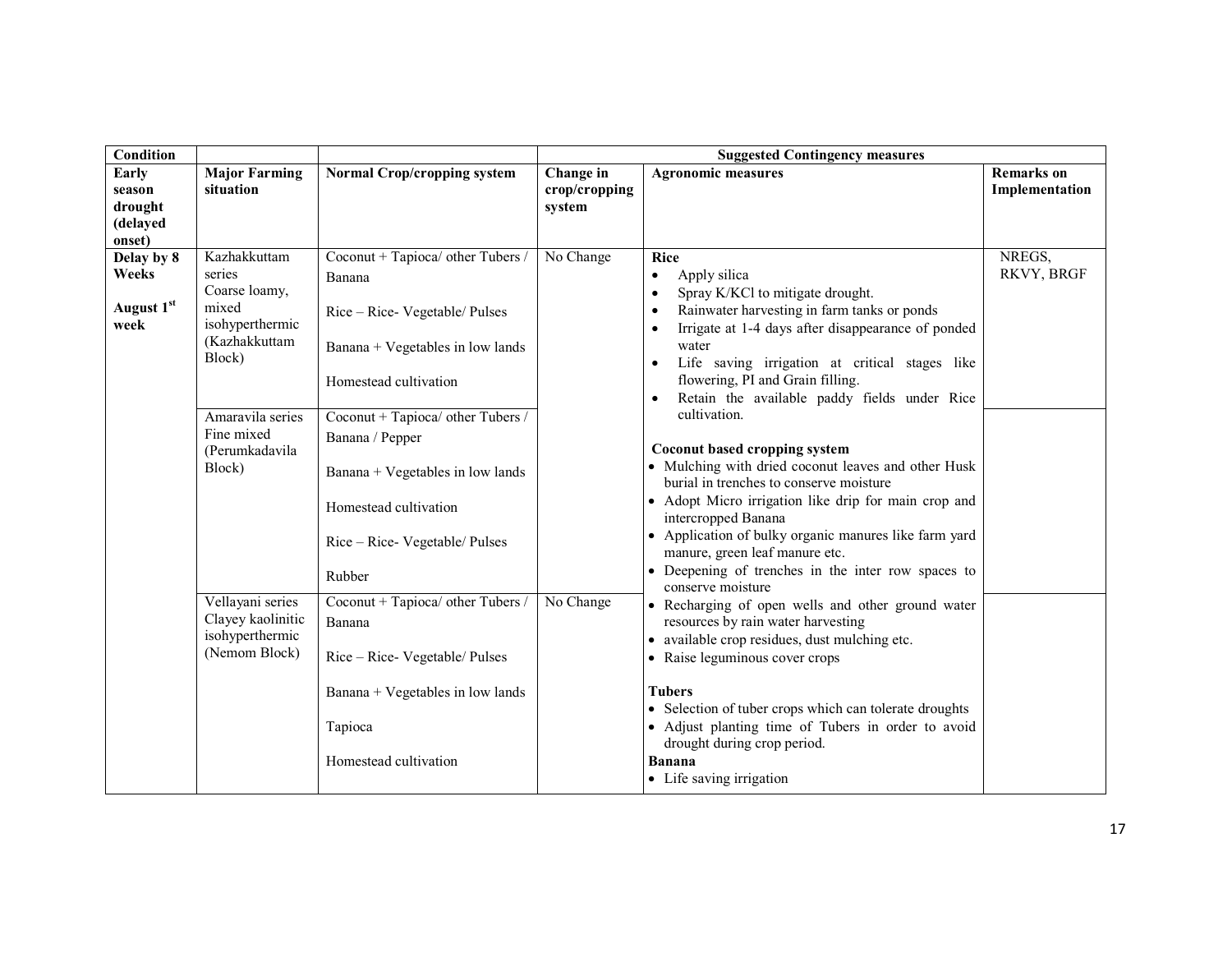| Trivandrum<br>series clayey-<br>skelal, kaolinitic,<br>isohyperthermic<br>(Kazhakkuttam<br>Block) | Coconut + Tapioca/ other Tubers /<br>Banana<br>Rice – Rice- Vegetable/ Pulses<br>Banana + Vegetables in low lands<br>Homestead cultivation | • Drip irrigation<br>• Mulching Protecting pseudo stems of standing crop<br>with the hanging dry leaves<br>• Application of bulky organic manures<br>• Deepening of trenches in low lands for rain water<br>harvesting<br><b>Vegetables</b><br>Give very heavy mulching. Only organic manuring,                                                                                                                                                             |                                                   |
|---------------------------------------------------------------------------------------------------|--------------------------------------------------------------------------------------------------------------------------------------------|-------------------------------------------------------------------------------------------------------------------------------------------------------------------------------------------------------------------------------------------------------------------------------------------------------------------------------------------------------------------------------------------------------------------------------------------------------------|---------------------------------------------------|
| Nedumangadu<br>series, clayey -<br>skela, mixed<br>isohyperthermic.<br>(Nedumangadu<br>Block)     | Rubber<br>Coconut + Tapioca/ other Tubers /<br>Banana / Pepper<br>Banana + Vegetables in low lands<br>Homestead cultivation                | drip irrigation / pitcher irrigation follow rainwater<br>conservation measures, renovation of irrigation<br>channels in time. Keep the field weed free. Timely<br>repairing and renovation of irrigation channels,<br>measures like surface storing of ground water, husk<br>burial, life saving irrigation, reclining of used water.<br>Minimize chemical fertilizers.<br><b>Homesteads</b><br>Subsidiary income generation through dairying,<br>$\bullet$ | Various schemes<br>implemented by<br>rubber board |
| Kallar series<br>Clayey, mixed,<br>isohyperthermic<br>(Vamanapuram<br>Block)                      | Coconut + Tapioca/ other Tubers /<br>Banana / Pepper<br>Rubber<br>Banana + Vegetables in low lands<br>Homestead cultivation                | mushroom cultivation, bee keeping, sericulture etc.<br>No Change<br><b>Rubber</b><br>Terracing<br>$\bullet$<br>Digging slit pits<br>$\bullet$<br>Cover cropping using Pueraria area /Mucuna<br>$\bullet$<br>mixture<br>Giving tapping rest for four weeks from December<br>to February<br><b>Protect young plants</b><br>By shading with plated coconut leaves of bamboo                                                                                    |                                                   |
| Ponmudi series<br>Fine loamy,<br>mixed,<br>isohperthermic<br>(Vamanapuram<br>Block)               | Tea<br>Homestead cultivation<br>Tpioca/ other Tubers / Banana /<br>Pepper                                                                  | baskets<br>Whitewashing stem using lime/china clay till<br>$\bullet$<br>canopy closes<br>Mulching around plant based using dry leaves,<br>$\bullet$<br>grass cuttings etc.                                                                                                                                                                                                                                                                                  |                                                   |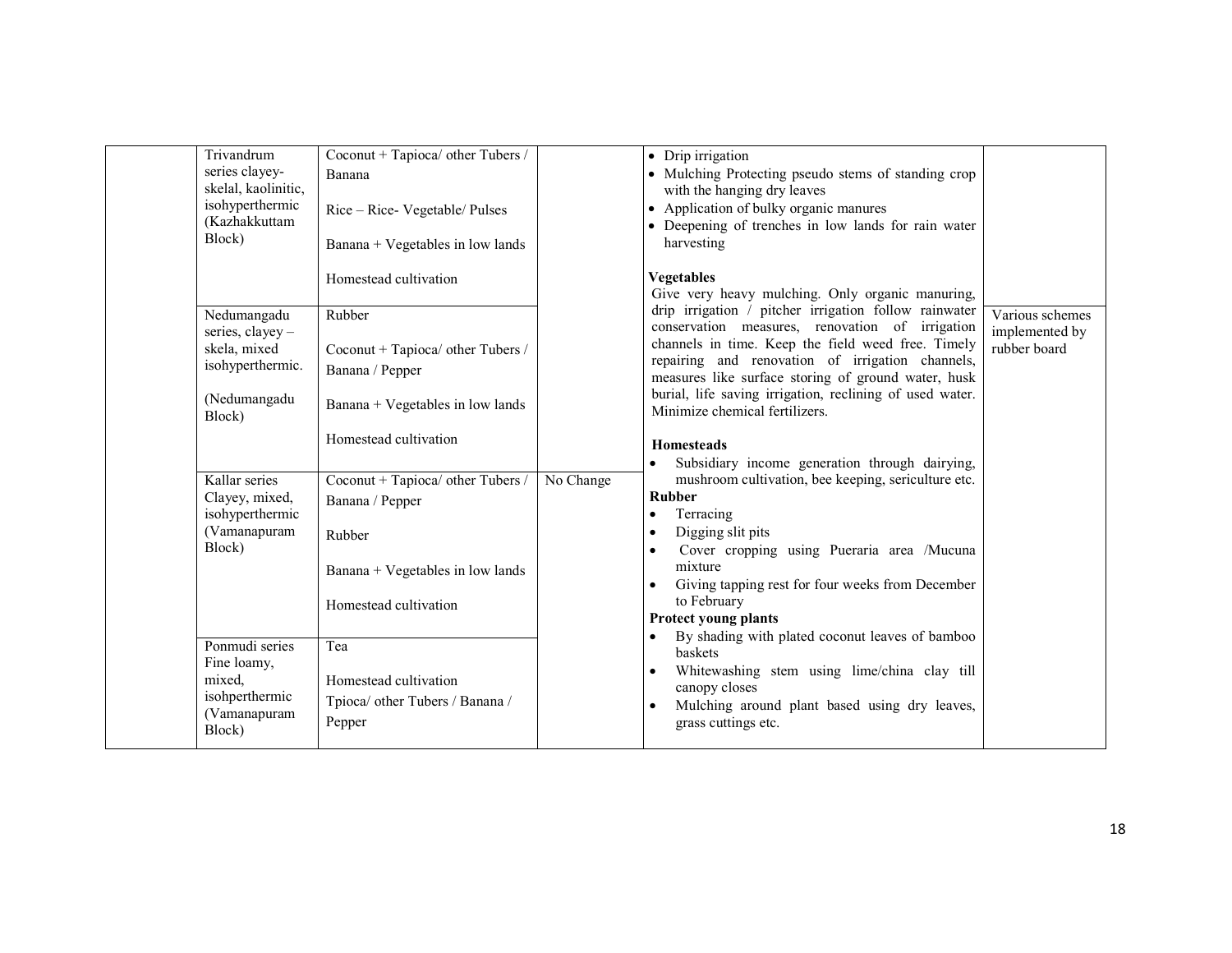| Kottur series    | Coconut/Tapioca/ other Tubers /                                                                       | Mulching after manuring before onset of summer<br>$\bullet$                                             |  |
|------------------|-------------------------------------------------------------------------------------------------------|---------------------------------------------------------------------------------------------------------|--|
| Gravelly sandy   | Banana / Pepper                                                                                       | Cashew                                                                                                  |  |
| clay-forest      |                                                                                                       | Liberal addition of organic manure<br>$\bullet$                                                         |  |
| (Nedumangadu     | Rubber                                                                                                | Protective irrigation during peak summer (drip<br>$\bullet$                                             |  |
| Block)           |                                                                                                       | irrigation)                                                                                             |  |
|                  | Homestead cultivation                                                                                 | Mulching the basins with green/dry leaves<br>$\bullet$                                                  |  |
| Thonnackal       |                                                                                                       | Forming terrace at 2 m at radius around the plant<br>$\bullet$                                          |  |
| series           | Coconut                                                                                               | at the base within three years of planting by                                                           |  |
| Gravelly sandy   | Tapioca/ other Tubers /                                                                               | cutting the soil from upper portion of the slope and                                                    |  |
| loam forest      |                                                                                                       | filling the lower portion so that the soil around the                                                   |  |
| (Thiruvananthapu | Banana/Vegetables / Pepper                                                                            | plant is flatted.                                                                                       |  |
| ram Block)       | Homestead cultivation                                                                                 | Husk burial in trenches of 1 m width 0.5 m depth<br>$\bullet$                                           |  |
|                  | Rubber                                                                                                | and 3.5 m length opened across the slope between                                                        |  |
|                  |                                                                                                       | 2 rows of cashew                                                                                        |  |
|                  |                                                                                                       | Digging the basin area or ploughing the ground<br>$\bullet$<br>between two rows of cashew before summer |  |
| Vilappil series  | Coconut + Tapioca/ other ubers /                                                                      | In level area coconut has burial in circular trenches                                                   |  |
| Fine loamy       | Banana<br>Rice - Rice- Vegetable/ Pulses<br>Banana + Vegetables in low lands<br>Homestead cultivation | 0.3 m width and 0.5 m depth opened at 2 m away                                                          |  |
| mixed            |                                                                                                       | from the trunk of the plant                                                                             |  |
| isohyperthermic  |                                                                                                       | Arecanut                                                                                                |  |
|                  |                                                                                                       | Protect young seedlings from direct exposure to<br>$\bullet$                                            |  |
|                  |                                                                                                       | sun by covering with coconut/Arecanut leaves                                                            |  |
|                  |                                                                                                       | Whitewashing the stem<br>$\bullet$                                                                      |  |
|                  |                                                                                                       | Cover the exposed trunk with dry areca leaves or<br>$\bullet$                                           |  |
|                  |                                                                                                       | opaque polythene film                                                                                   |  |
|                  |                                                                                                       | Raising quick growing trees on the western or                                                           |  |
|                  |                                                                                                       | southern sites of the garden                                                                            |  |
|                  |                                                                                                       | Tea                                                                                                     |  |
|                  |                                                                                                       | New planning                                                                                            |  |
|                  |                                                                                                       | Use drought resistant/grafted/biclonal progenies<br>$\bullet$                                           |  |
|                  |                                                                                                       | Early planning before the onset of south-west<br>$\bullet$                                              |  |
|                  |                                                                                                       | monsoon                                                                                                 |  |
|                  |                                                                                                       | Follow trench planting<br>$\bullet$                                                                     |  |
|                  |                                                                                                       | Avoid close planting (spacing 135 x75x75 cm<br>$\bullet$                                                |  |
|                  |                                                                                                       | Use China type (more tolerant to drought)<br>$\bullet$                                                  |  |
|                  |                                                                                                       | Make trenches across the slope 180x30x45)                                                               |  |
|                  |                                                                                                       | staggered every 2-3 rows depending on the slope                                                         |  |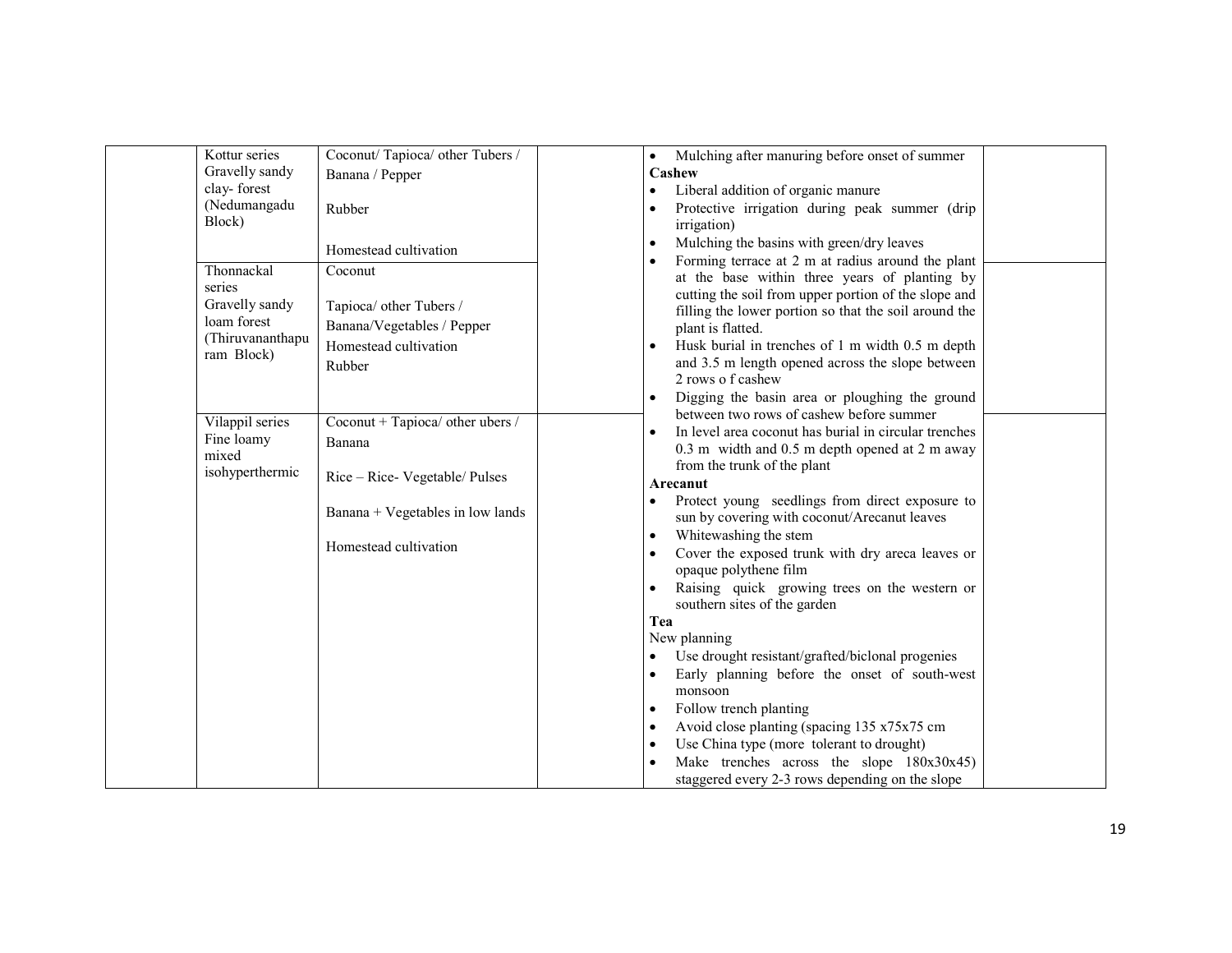|  | Foliar application of a suspension of 12 Kg kaolin<br>$\epsilon$<br>in combination with vinofan at 3.30 mn in hundred<br>liters of water<br>Provide shade by Silver oak <i>(Grevillea robusta)</i><br><b>Mature Plants</b><br>Manuring should be completed by the end of<br>October.<br>Heavy dose/haphazard application should be<br>avoided<br>Hard plucking/shear harvesting should be avoided<br>٠<br>Addition of one tier of maintenance foliage every<br>٠<br>year between January and March<br>Follow the recommended duration of pruning<br>٠<br>cycle<br>Retain the pruning materials by chopping and<br>spreading in the soil<br>Foliar application of KCl (MoP combined with urea 2<br>Kg each $+500$ ml Green Miraculan in 200 litres of<br>water per hectare to induce drought tolerance.<br>Commence from mid November and repeat at monthly |
|--|------------------------------------------------------------------------------------------------------------------------------------------------------------------------------------------------------------------------------------------------------------------------------------------------------------------------------------------------------------------------------------------------------------------------------------------------------------------------------------------------------------------------------------------------------------------------------------------------------------------------------------------------------------------------------------------------------------------------------------------------------------------------------------------------------------------------------------------------------------|
|  | intervals                                                                                                                                                                                                                                                                                                                                                                                                                                                                                                                                                                                                                                                                                                                                                                                                                                                  |

| <b>Condition</b>                                                                                                               |                                                                                          |                                                                                                                                            |                                                                                                                                                                                                                                                                   | <b>Suggested Contingency measures</b>                                                     |                                     |
|--------------------------------------------------------------------------------------------------------------------------------|------------------------------------------------------------------------------------------|--------------------------------------------------------------------------------------------------------------------------------------------|-------------------------------------------------------------------------------------------------------------------------------------------------------------------------------------------------------------------------------------------------------------------|-------------------------------------------------------------------------------------------|-------------------------------------|
| <b>Early season</b><br>drought<br>(normal onset)                                                                               | <b>Major Farming</b><br>situation                                                        | <b>Normal Crop/cropping system</b>                                                                                                         | Crop management                                                                                                                                                                                                                                                   | Soil nutrient and<br>moisture<br>conservation<br>measures                                 | <b>Remarks</b> on<br>Implementation |
| Normal onset<br>followed by $15-$<br>20 days dry<br>spell after<br>sowing leading<br>to poor<br>germination/<br>crop stand etc | Kazhakkuttam series<br>Coarse loamy, mixed<br>isohyperthermic<br>(Kazhakkuttam<br>Block) | Coconut + Tapioca/ other Tubers /<br>Banana<br>Rice – Rice- Vegetable/ Pulses<br>Banana + Vegetables in low lands<br>Homestead cultivation | <b>Rice</b><br>Delay seeding $3 - 4$ weeks<br>Irrigate 1 - 4 days after<br>appearance of pounded water<br>If transplanting is delayed,<br>adopt closer spacing, increase<br>the number of seedlings to 3-5<br>per hill and apply additional<br>dose of N @ 5kg/ha | Application of $P \&$<br>K as basal, Reduce<br>nitrogen dose<br>Apply organic<br>manures. |                                     |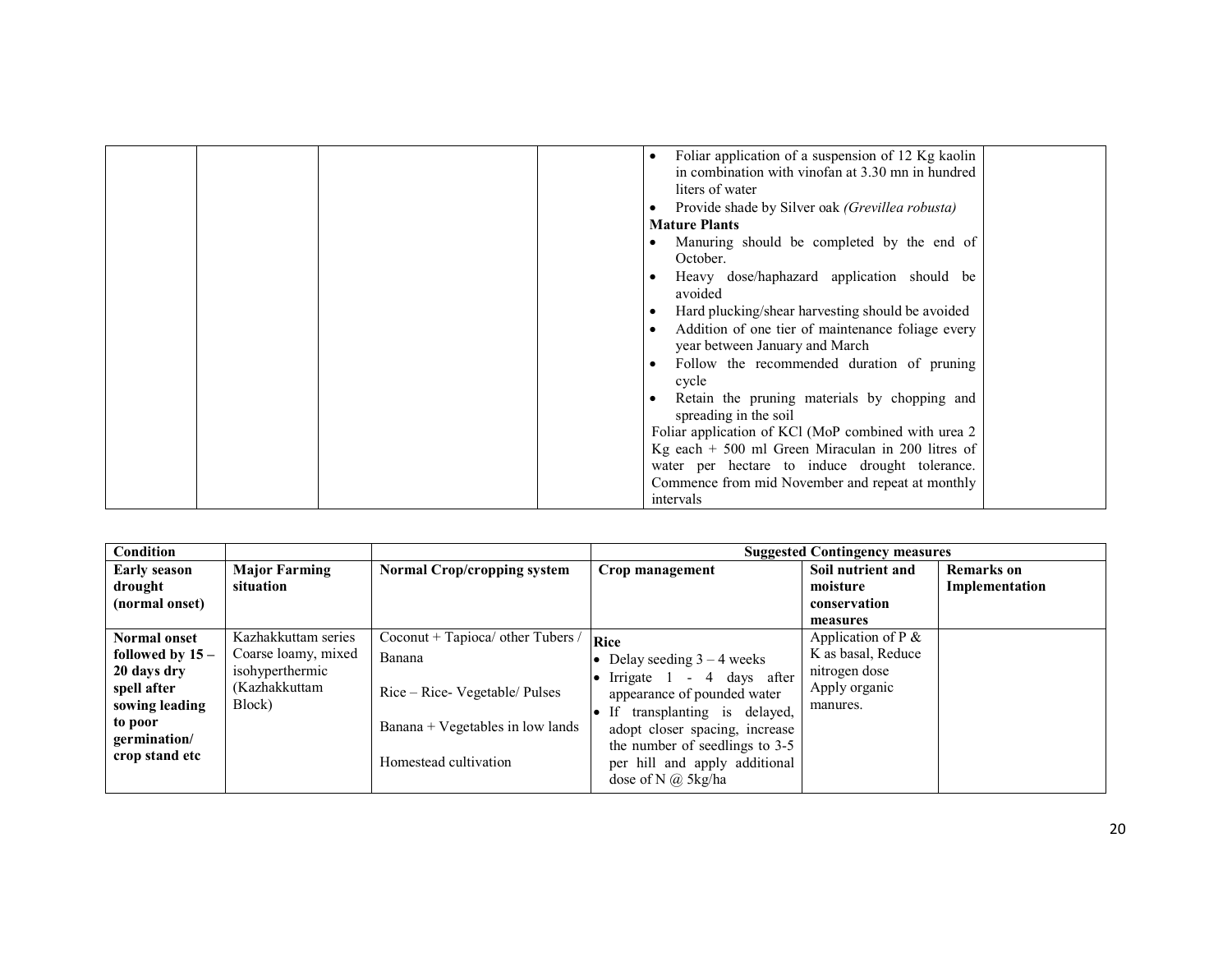| Amaravila series<br>Fine mixed<br>(Perumkadavila | Coconut + Tapioca/ other Tubers /<br>Banana / Pepper | • In direct seeding/upland Rice,<br>adopt<br>seed<br>hardening<br>technique. |  |
|--------------------------------------------------|------------------------------------------------------|------------------------------------------------------------------------------|--|
| Block)                                           | Banana + Vegetables                                  | In the direct seeding/upland<br>area, midterm correction <i>i.e.</i>         |  |
|                                                  | Homestead cultivation                                | reduce plant population and<br>use the weed biomass (through                 |  |
|                                                  | Rice – Rice- Vegetable/ Pulses                       | land weeder) for mulching and<br>moisture conservation.                      |  |
|                                                  | Rubber                                               | • Give phasic stress/life saving<br>irrigations<br>from<br>available         |  |
| Vellayani series                                 | Coconut + Tapioca/ other tubers /                    | irrigation sources                                                           |  |
| Clayey kaolinitic<br>isohyperthermic             | Banana                                               | • Supply N & K fertilizers<br>through foliar application                     |  |
| (Nemom Block)                                    | Rice – Rice- Vegetable/ Pulses                       | • Resowing with shorter duration<br>varieties                                |  |
|                                                  | Banana + Vegetables in low lands                     | • Husk burial in trenches to<br>conserve moisture                            |  |
|                                                  | Tapioca                                              | Application of bulky organic<br>$\bullet$<br>like<br>farm<br>manures<br>yard |  |
|                                                  | Homestead cultivation                                | manure, green leaf manure etc.<br>• Deepening of trenches in the             |  |
| Trivandrum series                                | Coconut + Tapioca/ other Tubers /                    | inter row spaces                                                             |  |
| clayey-skelal,                                   |                                                      |                                                                              |  |
| kaolinitic,                                      | Banana                                               | Coconut<br>cropping<br>based                                                 |  |
| isohyperthermic<br>(Kazhakkuttam                 | Rice – Rice- Vegetable/ Pulses                       | system<br>Continue irrigation in Coconut                                     |  |
| Block)                                           | Banana + Vegetables in low lands                     | gardens.                                                                     |  |
|                                                  | Homestead cultivation                                | Open basins of Palms and mulch<br>with organic matter<br>green               |  |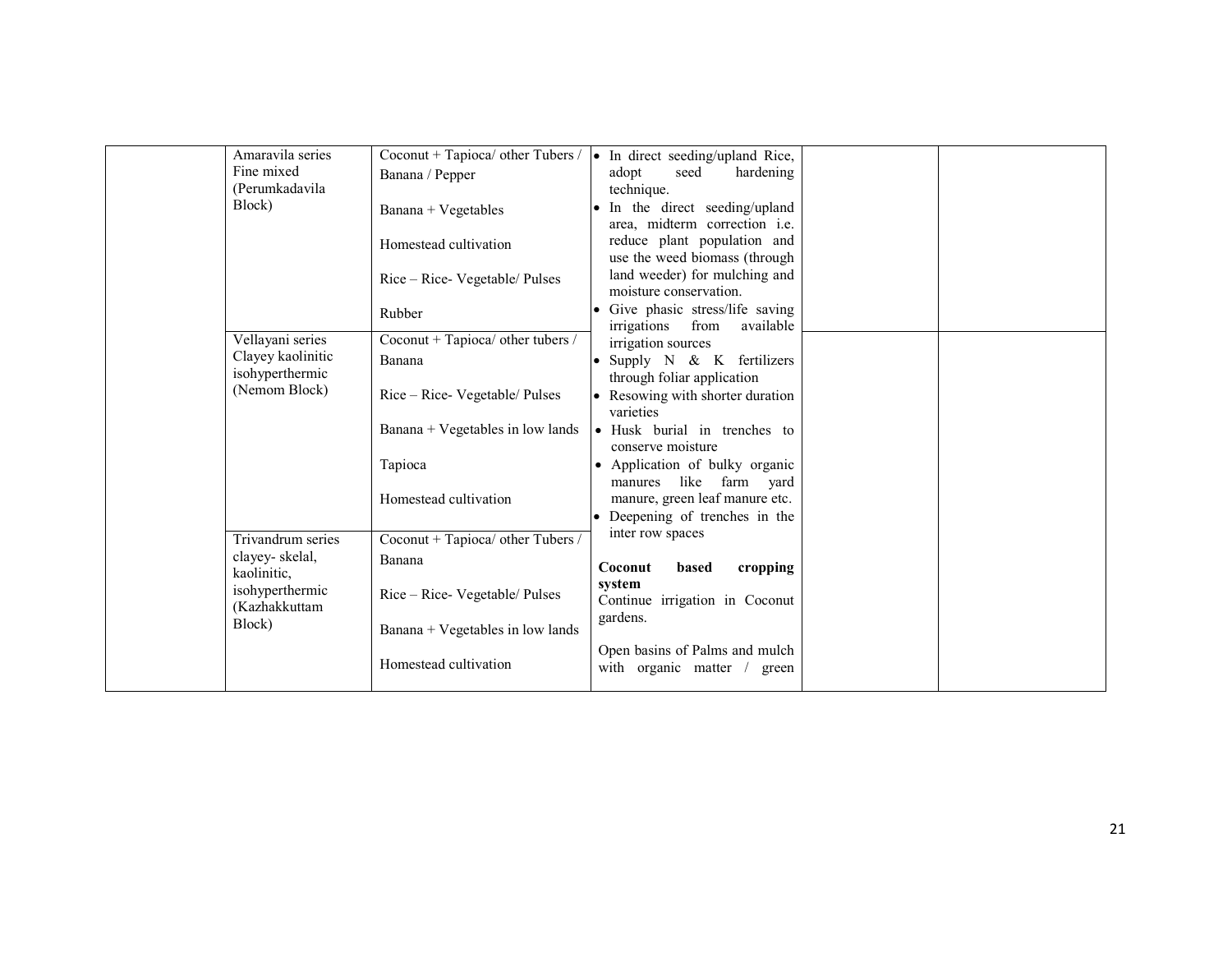| Nedumangadu series,<br>clayey - skela, mixed | Rubber                                               | leaves or Coconut leaves                                                         |  |
|----------------------------------------------|------------------------------------------------------|----------------------------------------------------------------------------------|--|
| isohyperthermic.<br>(Nedumangadu             | Coconut + Tapioca/ other Tubers /<br>Banana / Pepper | Adopt moisture conservation<br>measures to prevent loss of<br>available moisture |  |
| Block)                                       | Banana + Vegetables in low lands                     | <b>Tubers</b><br>Adopt measures to protect the                                   |  |
|                                              | Homestead cultivation                                | plants from direct sunlight                                                      |  |
| Kallar series<br>Clayey, mixed,              | Coconut + Tapioca/ other Tubers /<br>Banana / Pepper | Mulching                                                                         |  |
| isohyperthermic<br>(Vamanapuram<br>Block)    | Rubber                                               | <b>Banana</b><br>Continue irrigation for Banana<br>and other intercrops          |  |
|                                              | Banana + Vegetables in low lands                     | <b>Vegetables</b>                                                                |  |
|                                              | Homestead cultivation                                | Continue irrigation                                                              |  |
| Ponmudi series<br>Fine loamy, mixed,         | Tea                                                  | Give mulching to<br>conserve<br>moisture available                               |  |
| isohperthermic                               | Homestead cultivation                                |                                                                                  |  |
| (Vamanapuram<br>Block)                       | Tapioca/ other Tubers / Banana /<br>Pepper           |                                                                                  |  |
| Kottur series                                | Coconut/Tapioca/ other Tubers /                      |                                                                                  |  |
| Gravelly sandy clay-<br>forest               | Banana / Pepper                                      |                                                                                  |  |
| (Nedumangadu<br>Block)                       | Rubber                                               |                                                                                  |  |
|                                              | Homestead cultivation                                |                                                                                  |  |
|                                              |                                                      |                                                                                  |  |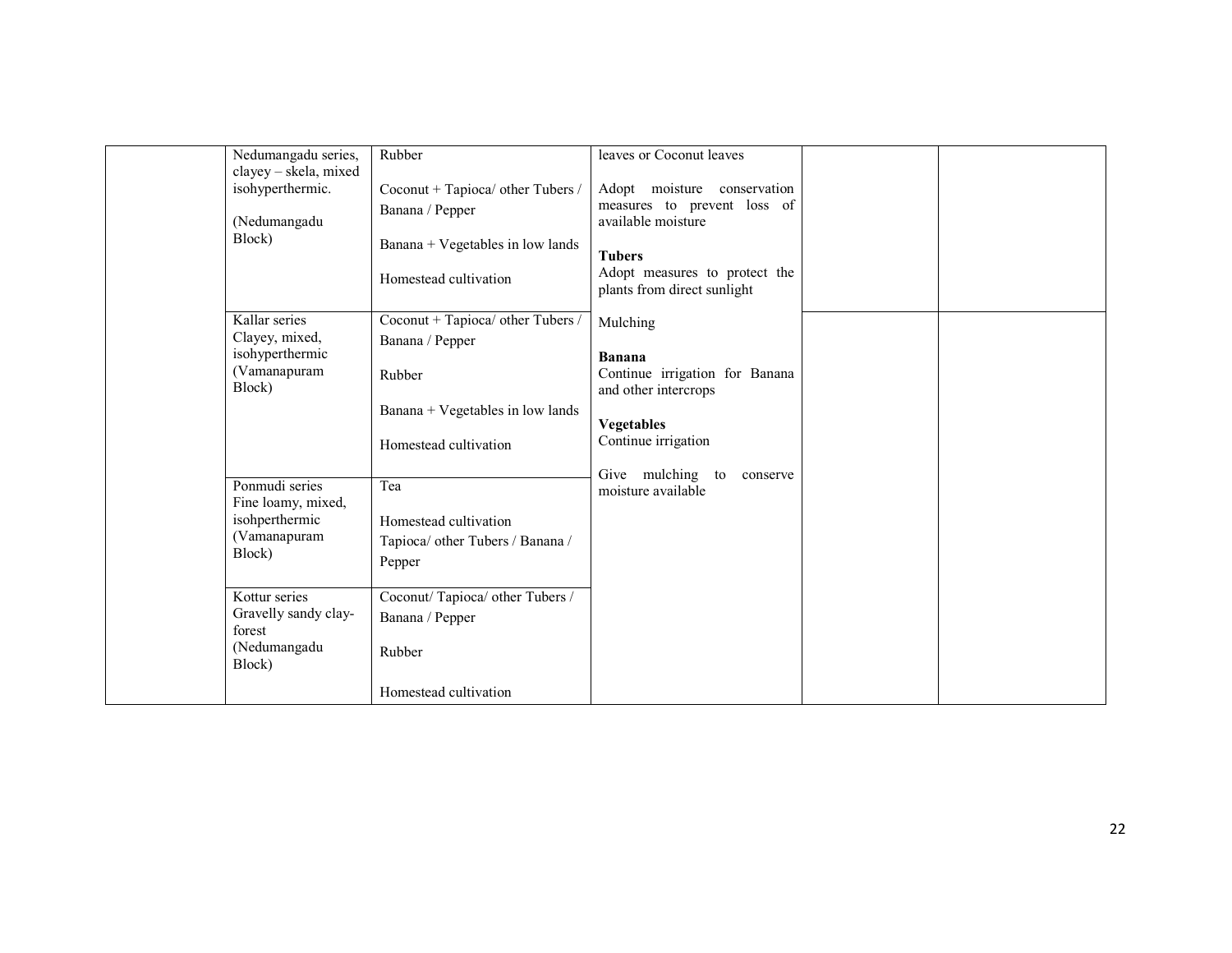| Thonnackal series<br>Gravelly sandy loam<br>forest<br>(Thiruvananthapuram<br>Block) | Coconut<br>Tapioca/ other Tubers /<br>Banana/Vegetables / Pepper<br>Homestead cultivation |  |  |
|-------------------------------------------------------------------------------------|-------------------------------------------------------------------------------------------|--|--|
| Vilappil series<br>Fine loamy mixed<br>isohyperthermic                              | Rubber<br>Coconut + Tapioca/ other ubers /<br>Banana<br>Rice – Rice- Vegetable/ Pulses    |  |  |
|                                                                                     | Banana + Vegetables in low lands<br>Homestead cultivation                                 |  |  |

| <b>Condition</b>      |                                                                                                |                                                                                                                                                     |                                                                                                                                                                                                                                                                                                                                       | <b>Suggested Contingency measures</b>                                                                                                                                                                                                                                |                   |
|-----------------------|------------------------------------------------------------------------------------------------|-----------------------------------------------------------------------------------------------------------------------------------------------------|---------------------------------------------------------------------------------------------------------------------------------------------------------------------------------------------------------------------------------------------------------------------------------------------------------------------------------------|----------------------------------------------------------------------------------------------------------------------------------------------------------------------------------------------------------------------------------------------------------------------|-------------------|
| Mid season drought    | Major                                                                                          | <b>Normal Crop/cropping</b>                                                                                                                         | Crop management                                                                                                                                                                                                                                                                                                                       | Soil nutrient and                                                                                                                                                                                                                                                    | <b>Remarks</b> on |
| (Long dry spell,      | Farming                                                                                        | system                                                                                                                                              |                                                                                                                                                                                                                                                                                                                                       | moisture conservation                                                                                                                                                                                                                                                | Implementation    |
| consecutive two weeks | situation                                                                                      |                                                                                                                                                     |                                                                                                                                                                                                                                                                                                                                       | measures                                                                                                                                                                                                                                                             |                   |
| rainless $(2.5$ mm)   |                                                                                                |                                                                                                                                                     |                                                                                                                                                                                                                                                                                                                                       |                                                                                                                                                                                                                                                                      |                   |
| period                |                                                                                                |                                                                                                                                                     |                                                                                                                                                                                                                                                                                                                                       |                                                                                                                                                                                                                                                                      |                   |
| At vegetative stage   | Kazhakkuttam<br>series<br>Coarse loamy,<br>mixed<br>isohyperthermic<br>(Kazhakkuttam<br>Block) | Coconut + Tapioca/ other<br>Tubers / Banana<br>$Rice - Rice - Vegetable/$<br>Pulses<br>Banana + Vegetables in low<br>lands<br>Homestead cultivation | <b>Rice</b><br>Suppress weed growth<br>Make shelter belts<br>Spraying potassium chloride<br>$\bullet$<br>Thinning of $30-50$ % of<br>population<br>Anti transpirant spray<br>$\bullet$<br>Irrigate at 1-4 days after<br>$\bullet$<br>disappearance of ponded water<br>In situ rainwater conservation<br>Coconut based cropping system | • Application of NPK as<br>reduce<br>basal<br>to<br>Nitrogen lose<br>• Application of<br>bulky<br>organic manures<br>Rainwater harvesting<br>Intermittent<br>flooding<br>maintaining the soil in<br>sub-saturated condition<br>Alternate<br>drying<br>and<br>wetting |                   |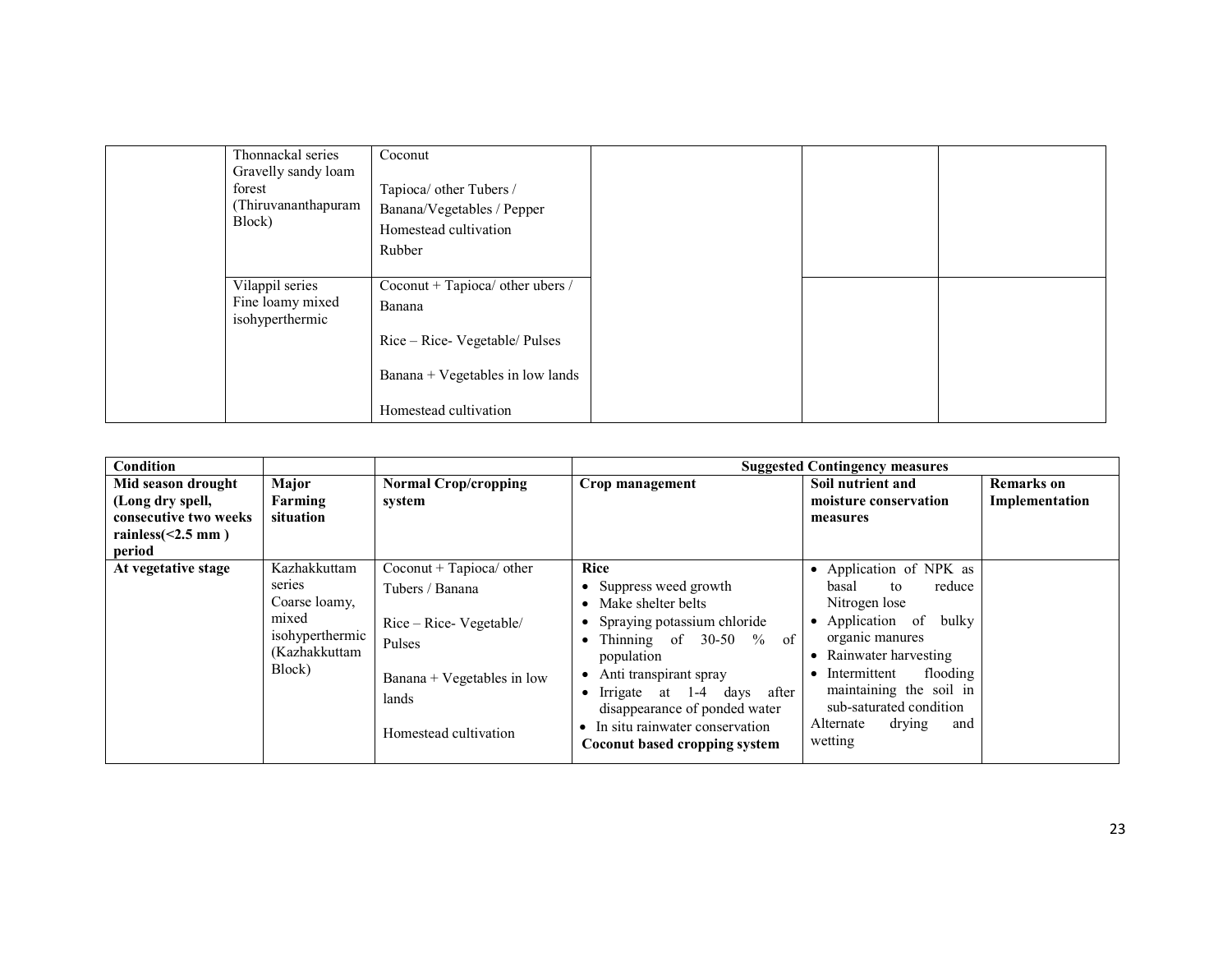| Amaravila        | Coconut + Tapioca/ other   | Establish leguminous cover crops    |  |
|------------------|----------------------------|-------------------------------------|--|
| series           | Tubers / Banana / Pepper   | Shading young plants                |  |
| Fine mixed       |                            | Painting the trunk white.           |  |
| (Perumkadavila   | Banana + Vegetables in low | Anti transpirant spray              |  |
| Block)           | lands                      | Zero tillage, Mulching,             |  |
|                  |                            | Sub surface<br>storing of ground    |  |
|                  | Homestead cultivation      | water.                              |  |
|                  |                            | Drip irrigation, terracing, husk    |  |
|                  |                            | burial, leaf cutting                |  |
|                  | Rice – Rice- Vegetable/    | <b>Tubers</b>                       |  |
|                  | Pulses                     | Production of buffer stock planting |  |
|                  |                            | materials by mini sett technique    |  |
|                  | Rubber                     | Life saving irrigation              |  |
| Vellayani series | Coconut + Tapioca/ other   | Mulching with available oraganic    |  |
| Clayey           | tubers / Banana            | matter                              |  |
| kaolinitic       |                            | <b>Banana</b>                       |  |
| isohyperthermic  |                            | Life saving irrigation              |  |
| (Nemom Block)    | Rice - Rice- Vegetable/    | Irrigation coinciding with the time |  |
|                  | Pulses                     | of application of fertilizers       |  |
|                  |                            | Construction<br>of<br>rain<br>water |  |
|                  | Banana + Vegetables in low | harvesting structures in the field  |  |
|                  | lands                      | Application of bulky<br>organic     |  |
|                  |                            | manures                             |  |
|                  | Tapioca                    | Deepening of trenches in low lands  |  |
|                  |                            | for rain water harvesting           |  |
|                  | Homestead cultivation      | <b>Vegetables</b>                   |  |
|                  |                            | Life saving irrigation              |  |
| Trivandrum       | Coconut + Tapioca/ other   | Roof water harvesting & recharging  |  |
| series clayey-   | Tubers / Banana            | open wells for irrigation.          |  |
| skelal,          |                            | Grow cover crops                    |  |
| kaolinitic,      | $Rice - Rice - Vegetable/$ | Recharging of open wells and ponds  |  |
| isohyperthermic  | Pulses                     |                                     |  |
| (Kazhakkuttam    |                            |                                     |  |
| Block)           | Banana + Vegetables in low | Improved techniques like precision  |  |
|                  |                            | farming                             |  |
|                  | lands                      |                                     |  |
|                  |                            | Popularization of drip irrigation.  |  |
|                  | Homestead cultivation      |                                     |  |
|                  |                            |                                     |  |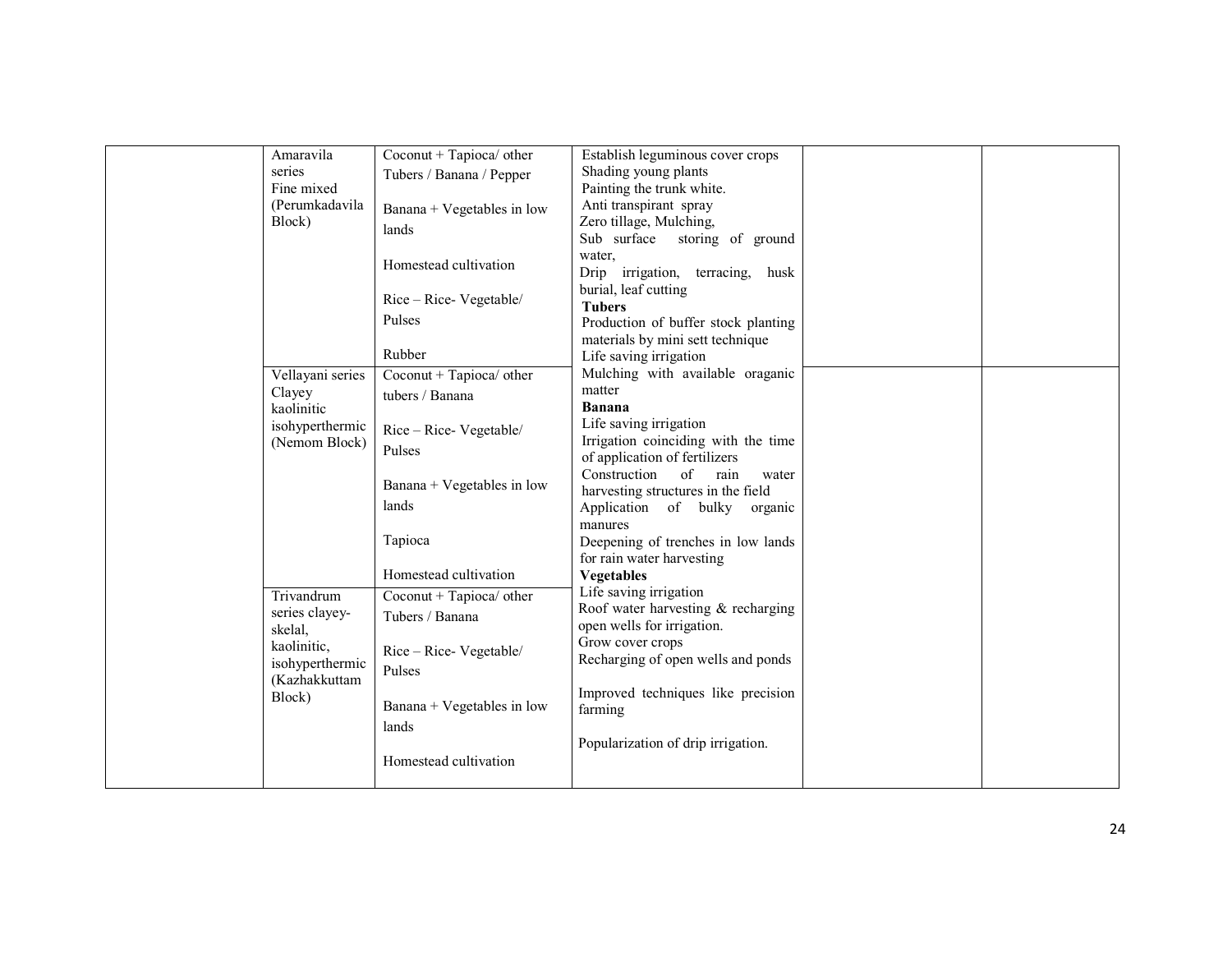| Nedumangadu           | Rubber                     |  |  |
|-----------------------|----------------------------|--|--|
| series, clayey-       |                            |  |  |
| skela, mixed          | Coconut + Tapioca/ other   |  |  |
| isohyperthermic       | Tubers / Banana / Pepper   |  |  |
|                       |                            |  |  |
| (Nedumangadu          | Banana + Vegetables in low |  |  |
| Block)                | lands                      |  |  |
|                       | Homestead cultivation      |  |  |
| Kallar series         | Coconut + Tapioca/ other   |  |  |
| Clayey, mixed,        | Tubers / Banana / Pepper   |  |  |
| isohyperthermic       |                            |  |  |
| (Vamanapuram          | Rubber                     |  |  |
| Block)                |                            |  |  |
|                       | Banana + Vegetables in low |  |  |
|                       | lands                      |  |  |
|                       |                            |  |  |
|                       | Homestead cultivation      |  |  |
| Ponmudi series        | Tea                        |  |  |
| Fine loamy,<br>mixed, |                            |  |  |
| isohperthermic        | Homestead cultivation      |  |  |
| (Vamanapuram          | Tapioca/ other Tubers /    |  |  |
| Block)                | Banana / Pepper            |  |  |
| Kottur series         | Coconut/Tapioca/other      |  |  |
| Gravelly sandy        | Tubers / Banana / Pepper   |  |  |
| clay-forest           |                            |  |  |
| (Nedumangadu          | Rubber                     |  |  |
| Block)                |                            |  |  |
|                       | Homestead cultivation      |  |  |
|                       |                            |  |  |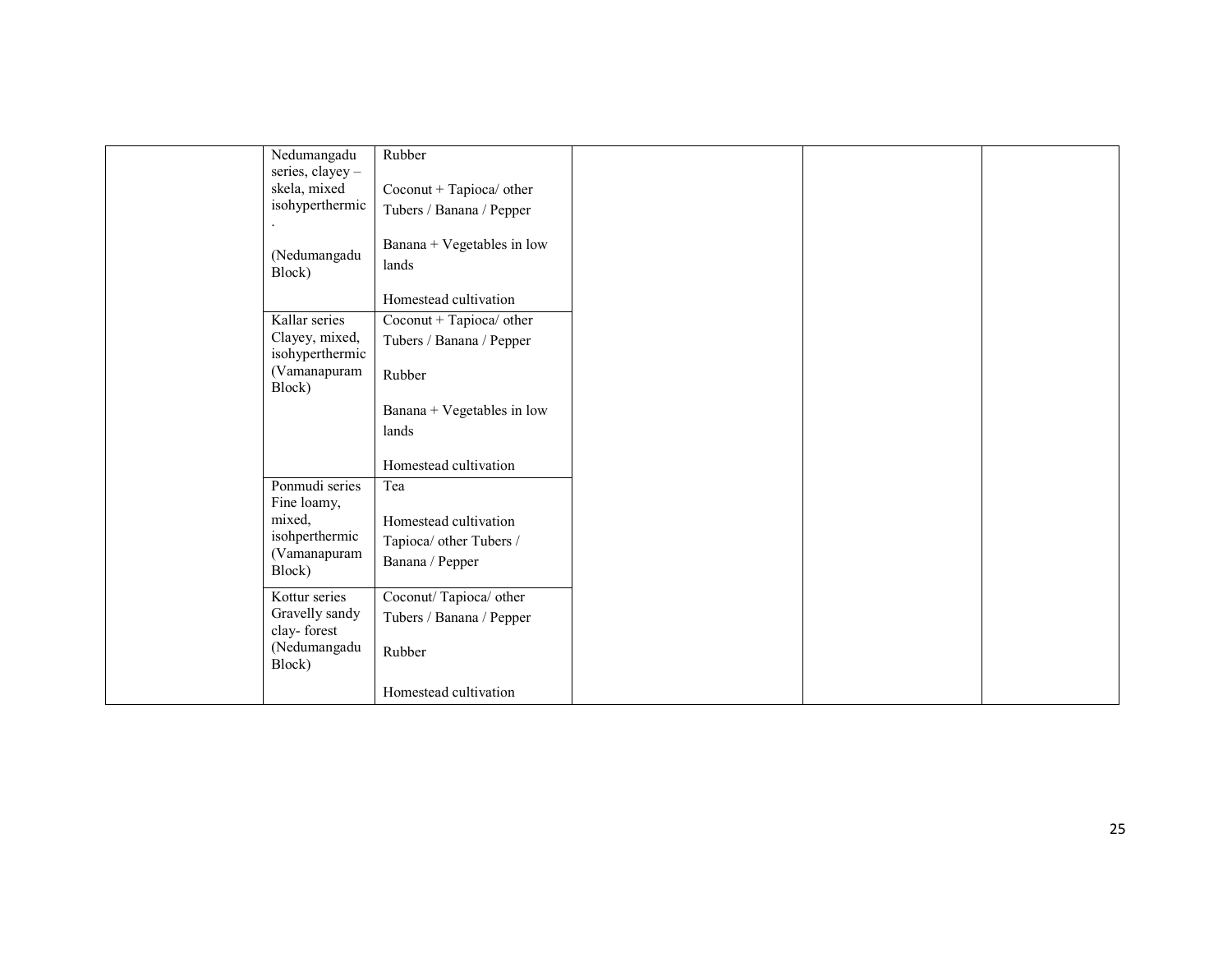| Thonnackal                                                      | Coconut                                                                                                        |  |  |
|-----------------------------------------------------------------|----------------------------------------------------------------------------------------------------------------|--|--|
| series                                                          |                                                                                                                |  |  |
| Gravelly sandy<br>loam forest<br>(Thiruvanantha<br>puram Block) | Tapioca/ other Tubers /<br>Banana/Vegetables / Pepper<br>Homestead cultivation<br>Rubber                       |  |  |
| Vilappil series<br>Fine loamy<br>mixed<br>isohyperthermic       | Coconut + Tapioca/ other<br>tubers / Banana<br>Rice – Rice- Vegetable/<br>Pulses<br>Banana + Vegetables in low |  |  |
|                                                                 | lands                                                                                                          |  |  |
|                                                                 | Homestead cultivation                                                                                          |  |  |

| <b>Condition</b> |                                        |                                |                                                 | <b>Suggested Contingency measures</b> |                   |
|------------------|----------------------------------------|--------------------------------|-------------------------------------------------|---------------------------------------|-------------------|
| Mid season       | <b>Major Farming</b>                   | <b>Normal Crop/cropping</b>    | Crop management                                 | Soil nutrient and                     | <b>Remarks</b> on |
| drought (long    | situation                              | system                         |                                                 | moisture conservation                 | Implementation    |
| dry spell)       |                                        |                                |                                                 | measures                              |                   |
| At flowering /   | Kazhakkuttam series                    | $Cocount + Tapioca/other$      | Rice                                            |                                       |                   |
| fruiting stage   | Coarse loamy, mixed<br>isohyperthermic | Tubers / Banana                | Make shelter belts                              |                                       |                   |
|                  | (Kazhakkuttam<br>Block)                | Rice – Rice- Vegetable/ Pulses | Spraying potassium chloride<br>Anti transpirant |                                       |                   |
|                  |                                        | Banana + Vegetables in low     | spray                                           |                                       |                   |
|                  |                                        | lands                          | Irrigate at 1-4 days after disappearance        |                                       |                   |
|                  | Homestead cultivation                  | of ponded water                |                                                 |                                       |                   |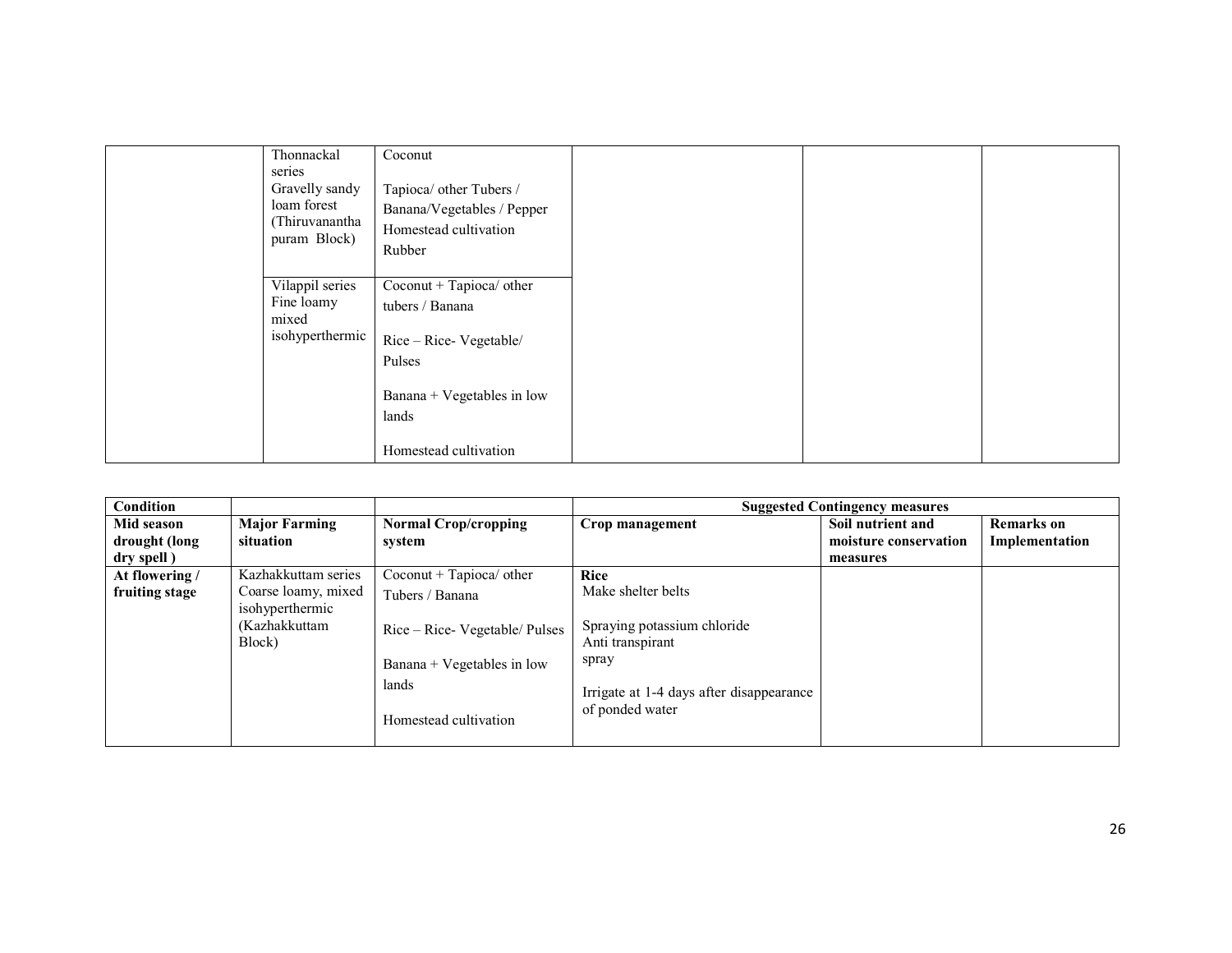| Amaravila series<br>Fine mixed<br>(Perumkadavila<br>Block)                                       | Coconut + Tapioca/ other<br>Tubers / Banana / Pepper<br>Banana + Vegetables in low<br>lands<br>Homestead cultivation                                     | phasic<br>stress/life<br>saving<br>Give<br>irrigations from available irrigation<br>sources<br>Coconut gardens<br>Mulching with dried coconut leaves and<br>other Husk burial in trenches to<br>conserve moisture                                                                                                       |                                                                                 |  |
|--------------------------------------------------------------------------------------------------|----------------------------------------------------------------------------------------------------------------------------------------------------------|-------------------------------------------------------------------------------------------------------------------------------------------------------------------------------------------------------------------------------------------------------------------------------------------------------------------------|---------------------------------------------------------------------------------|--|
| Vellayani series<br>Clayey kaolinitic                                                            | Rice – Rice- Vegetable/ Pulses<br>Rubber<br>Coconut + Tapioca/ other<br>Tubers / Banana                                                                  | Adopt Micro irrigation like drip for<br>main crop and intercropped Banana,<br>green leaf manure etc.<br>Deepening of trenches in the inter row<br>spaces to conserve moisture                                                                                                                                           | Coconut<br>Application of bulky<br>organic manures like<br>farm yard manure     |  |
| isohyperthermic<br>(Nemom Block)                                                                 | Rice - Rice- Vegetable/ Pulses<br>Banana + Vegetables in low<br>lands                                                                                    | <b>Banana</b><br>Irrigation is very important during the<br>5 <sup>th</sup> month of the plant as development<br>of bunch starts during this month                                                                                                                                                                      |                                                                                 |  |
| Trivandrum series<br>clayey-skelal,<br>kaolinitic,<br>isohyperthermic<br>(Kazhakkuttam<br>Block) | Tapioca<br>Homestead cultivation<br>Coconut + Tapioca/ other<br>Tubers / Banana<br>Rice – Rice- Vegetable/ Pulses<br>Banana + Vegetables in low<br>lands | Covering of bunches to protect from<br>direct sun<br><b>Vegetables</b><br>Irrigation is very much important for<br>fertilization<br>fruit<br>and<br>proper<br>development. Immediate<br>measures<br>should be taken to provide irrigation<br>otherwise a long dry spell during this<br>stage may result in crop failure | <b>Banana</b><br>Apply the last dose of<br>fertilizer followed by<br>irrigation |  |
|                                                                                                  | Homestead cultivation                                                                                                                                    |                                                                                                                                                                                                                                                                                                                         |                                                                                 |  |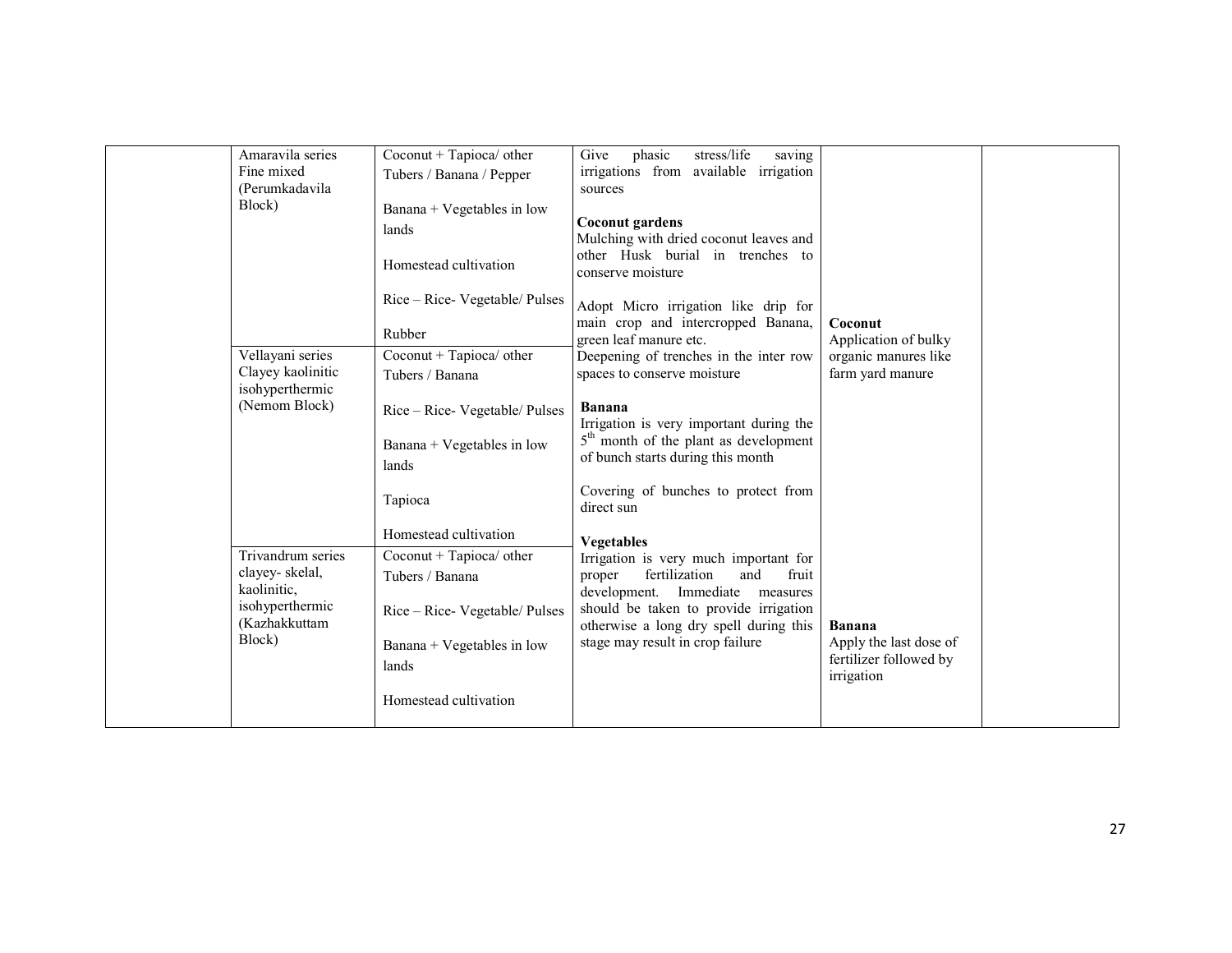|                        | Homestead cultivation                                                                                                                                                                                                              |                                                                                                                                                                                                                                                                 |  |
|------------------------|------------------------------------------------------------------------------------------------------------------------------------------------------------------------------------------------------------------------------------|-----------------------------------------------------------------------------------------------------------------------------------------------------------------------------------------------------------------------------------------------------------------|--|
| Kallar series          | Coconut + Tapioca/ other                                                                                                                                                                                                           |                                                                                                                                                                                                                                                                 |  |
|                        | Tubers / Banana / Pepper                                                                                                                                                                                                           |                                                                                                                                                                                                                                                                 |  |
| (Vamanapuram<br>Block) | Rubber                                                                                                                                                                                                                             |                                                                                                                                                                                                                                                                 |  |
|                        |                                                                                                                                                                                                                                    |                                                                                                                                                                                                                                                                 |  |
|                        | lands                                                                                                                                                                                                                              |                                                                                                                                                                                                                                                                 |  |
|                        | Homestead cultivation                                                                                                                                                                                                              |                                                                                                                                                                                                                                                                 |  |
|                        | Tea                                                                                                                                                                                                                                |                                                                                                                                                                                                                                                                 |  |
|                        |                                                                                                                                                                                                                                    |                                                                                                                                                                                                                                                                 |  |
| (Vamanapuram           |                                                                                                                                                                                                                                    |                                                                                                                                                                                                                                                                 |  |
| Block)                 |                                                                                                                                                                                                                                    |                                                                                                                                                                                                                                                                 |  |
|                        |                                                                                                                                                                                                                                    |                                                                                                                                                                                                                                                                 |  |
|                        |                                                                                                                                                                                                                                    |                                                                                                                                                                                                                                                                 |  |
| forest                 |                                                                                                                                                                                                                                    |                                                                                                                                                                                                                                                                 |  |
| (Nedumangadu<br>Block) | Rubber                                                                                                                                                                                                                             |                                                                                                                                                                                                                                                                 |  |
|                        | Homestead cultivation                                                                                                                                                                                                              |                                                                                                                                                                                                                                                                 |  |
|                        | Nedumangadu series,<br>clayey - skela, mixed<br>isohyperthermic.<br>(Nedumangadu<br>Block)<br>Clayey, mixed,<br>isohyperthermic<br>Ponmudi series<br>Fine loamy, mixed,<br>isohperthermic<br>Kottur series<br>Gravelly sandy clay- | Rubber<br>Coconut + Tapioca/ other<br>Tubers / Banana / Pepper<br>Banana + Vegetables in low<br>lands<br>Banana + Vegetables in low<br>Homestead cultivation<br>Tapioca/ other Tubers /<br>Banana / Pepper<br>Coconut/Tapioca/other<br>Tubers / Banana / Pepper |  |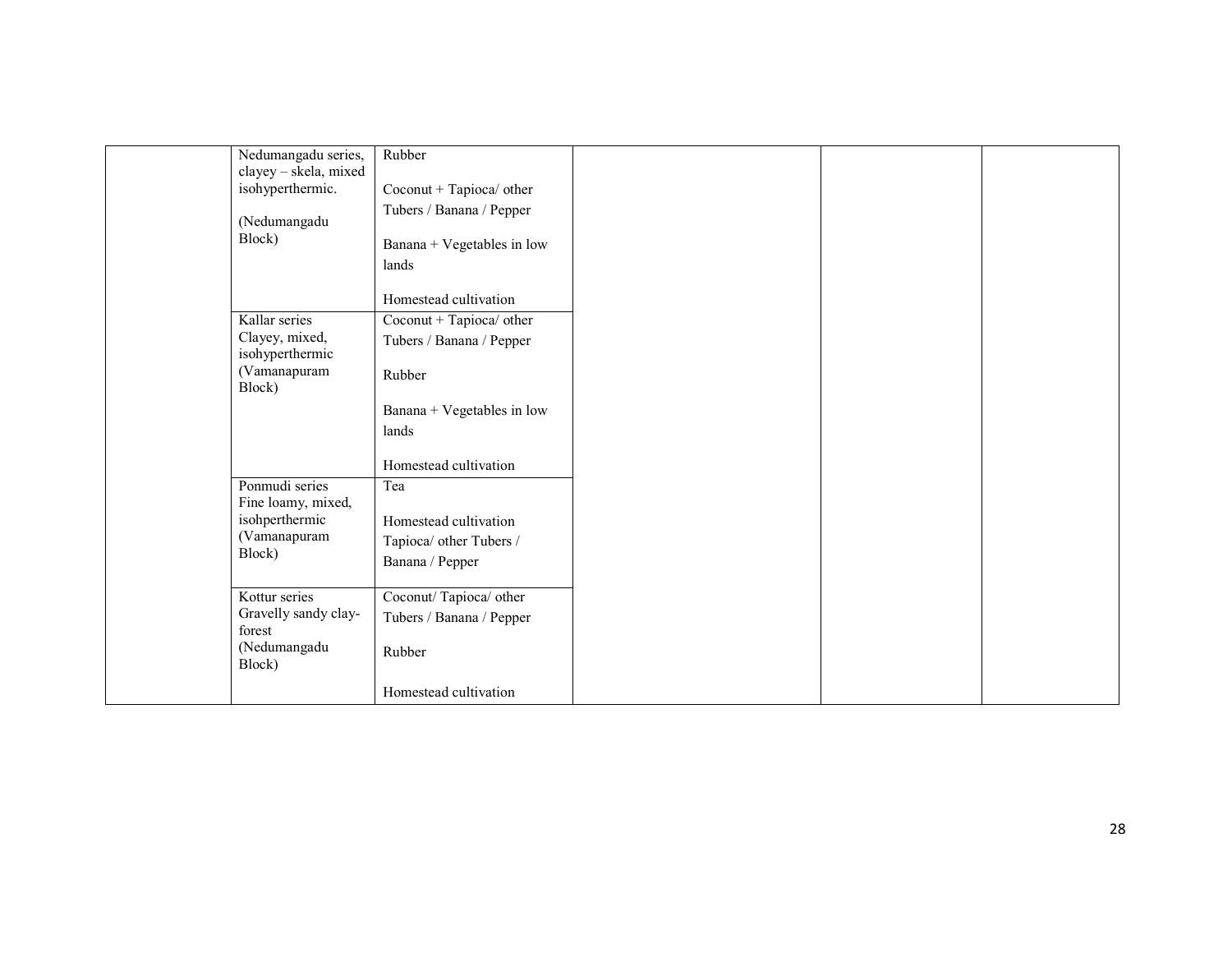| Thonnackal series<br>Gravelly sandy loam<br>forest<br>(Thiruvananthapuram<br>Block) | Coconut<br>Tapioca/ other Tubers /<br>Banana/Vegetables / Pepper<br>Homestead cultivation<br>Rubber                                            |  |  |
|-------------------------------------------------------------------------------------|------------------------------------------------------------------------------------------------------------------------------------------------|--|--|
| Vilappil series<br>Fine loamy mixed<br>isohyperthermic                              | $Coconut + Tapioca/other$<br>Tubers / Banana<br>Rice – Rice- Vegetable/ Pulses<br>Banana + Vegetables in low<br>lands<br>Homestead cultivation |  |  |

| Condition       |                      |                                    |                                                   | <b>Suggested Contingency measures</b> |                   |
|-----------------|----------------------|------------------------------------|---------------------------------------------------|---------------------------------------|-------------------|
| <b>Terminal</b> | <b>Major Farming</b> | <b>Normal Crop/cropping system</b> | Crop management                                   | Rabi crop planning                    | <b>Remarks</b> on |
| drought         | situation            |                                    |                                                   |                                       | Implementation    |
|                 | Kazhakkuttam series  | Coconut + Tapioca/ other Tubers    | • Life saving irrigation                          |                                       |                   |
|                 | Coarse loamy, mixed  | ' Banana                           | Harvest the crop at                               |                                       |                   |
|                 | isohyperthermic      |                                    | Physiological maturity                            |                                       |                   |
|                 | (Kazhakkuttam Block) | Rice – Rice- Vegetable/ Pulses     | In severe situations convert<br>to fodder purpose |                                       |                   |
|                 |                      | Banana + Vegetables in low         | Shading of crops                                  |                                       |                   |
|                 |                      | lands                              | Mulching                                          |                                       |                   |
|                 |                      |                                    | Shelter belts                                     |                                       |                   |
|                 |                      | Homestead cultivation              | Establishment of cover<br>crops                   |                                       |                   |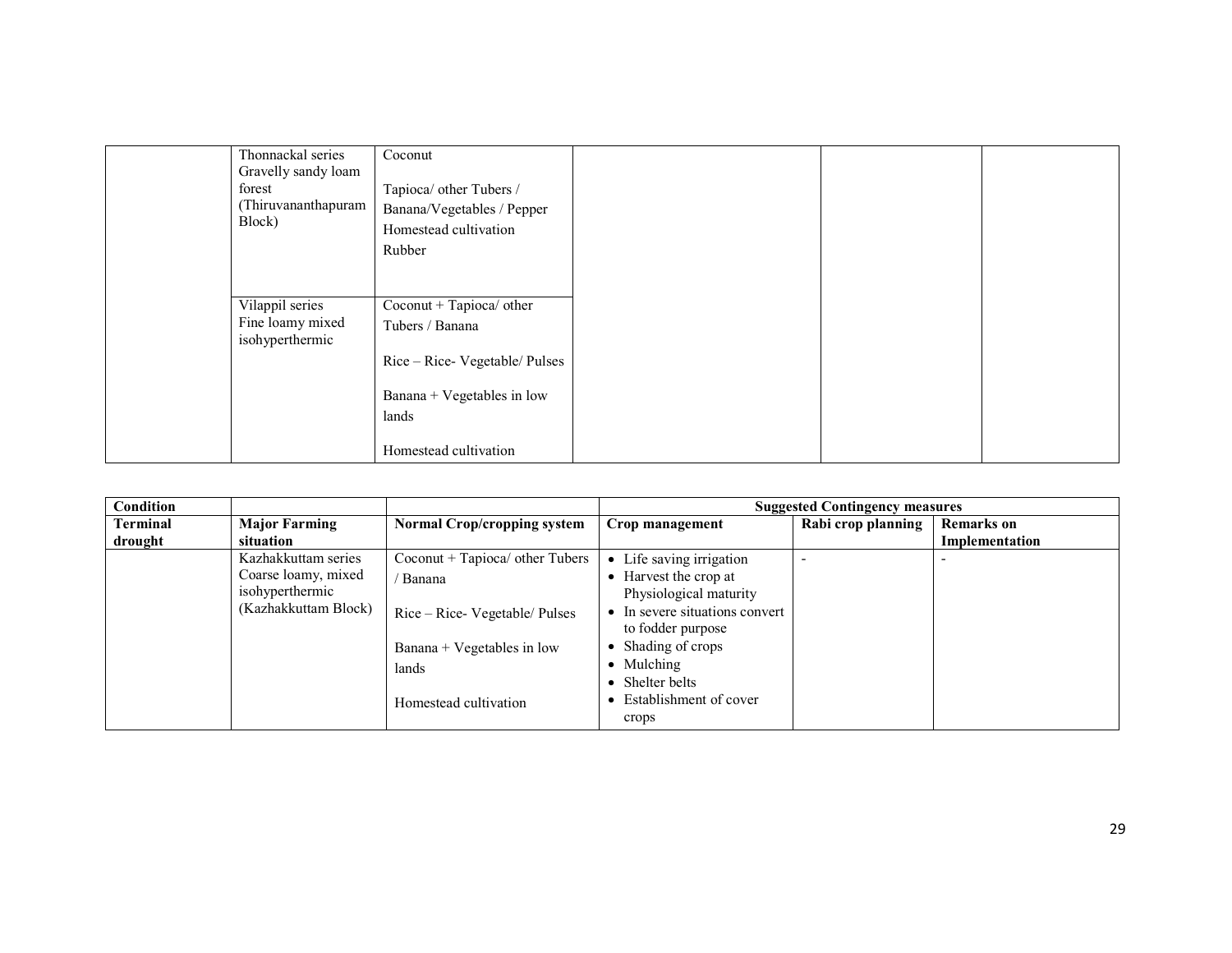| Amaravila series                                   | Coconut + Tapioca/ other Tubers             | • Water storing pits in the | $\blacksquare$           |                          |
|----------------------------------------------------|---------------------------------------------|-----------------------------|--------------------------|--------------------------|
| Fine mixed<br>(Perumkadavila Block)                | / Banana / Pepper                           | field<br>• Husk burial      |                          |                          |
|                                                    | Banana + Vegetables in low                  | • Contour terracing         |                          |                          |
|                                                    | lands                                       |                             |                          |                          |
|                                                    | Homestead cultivation                       |                             |                          |                          |
|                                                    | Rice - Rice- Vegetable/ Pulses              |                             |                          |                          |
|                                                    | Rubber                                      |                             |                          |                          |
| Vellayani series                                   | Coconut + Tapioca/ other ubers /            |                             | $\overline{\phantom{a}}$ | $\overline{\phantom{a}}$ |
| Clayey kaolinitic<br>isohyperthermic               | Banana                                      |                             |                          |                          |
| (Nemom Block)                                      | Rice - Rice- Vegetable/ Pulses              |                             |                          |                          |
|                                                    | Banana + Vegetables in low                  |                             |                          |                          |
|                                                    | lands                                       |                             |                          |                          |
|                                                    | Tapioca                                     |                             |                          |                          |
|                                                    | Homestead cultivation                       |                             |                          |                          |
| Trivandrum series<br>clayey-skelal,<br>kaolinitic, | Coconut + Tapioca/ other Tubers<br>/ Banana |                             |                          | $\overline{\phantom{a}}$ |
| isohyperthermic<br>(Kazhakkuttam Block)            | Rice - Rice- Vegetable/ Pulses              |                             |                          |                          |
|                                                    | Banana + Vegetables in low                  |                             |                          |                          |
|                                                    | lands                                       |                             |                          |                          |
|                                                    | Homestead cultivation                       |                             |                          |                          |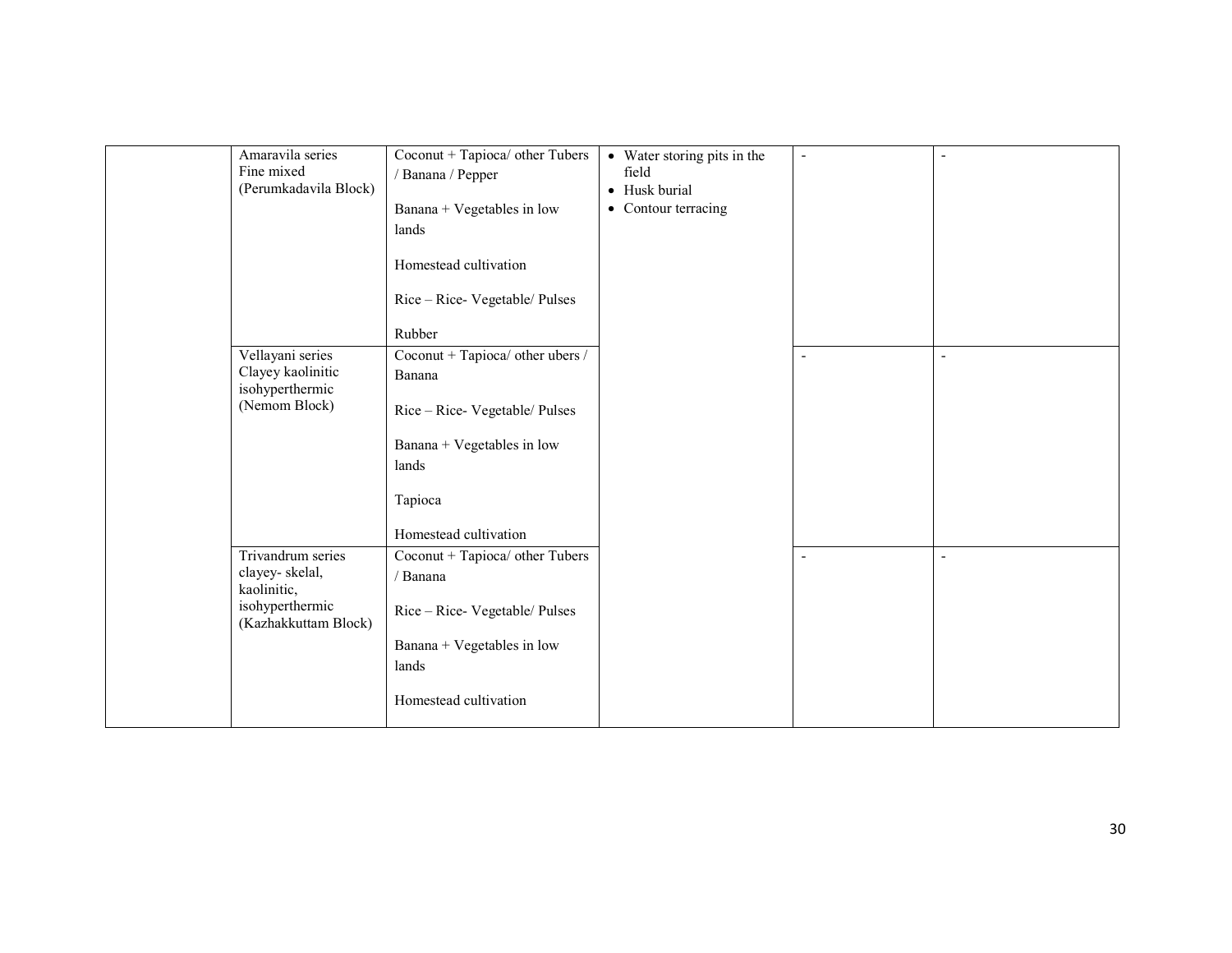| Nedumangadu series,<br>clayey - skela, mixed | Rubber                           |                          | $\overline{\phantom{a}}$ |
|----------------------------------------------|----------------------------------|--------------------------|--------------------------|
| isohyperthermic.                             | Coconut + Tapioca/ other Tubers  |                          |                          |
|                                              | / Banana / Pepper                |                          |                          |
| (Nedumangadu Block)                          |                                  |                          |                          |
|                                              | Banana + Vegetables in low       |                          |                          |
|                                              | lands                            |                          |                          |
|                                              | Homestead cultivation            |                          |                          |
| Kallar series                                | Coconut + Tapioca/ other Tubers  | $\overline{\phantom{a}}$ | ٠                        |
| Clayey, mixed,<br>isohyperthermic            | / Banana / Pepper                |                          |                          |
| (Vamanapuram Block)                          | Rubber                           |                          |                          |
|                                              | Banana + Vegetables in low       |                          |                          |
|                                              | lands                            |                          |                          |
|                                              | Homestead cultivation            |                          |                          |
| Ponmudi series<br>Fine loamy, mixed,         | Tea                              |                          |                          |
| isohperthermic                               | Homestead cultivation            |                          |                          |
| (Vamanapuram Block)                          | Tapioca/ other Tubers / Banana / |                          |                          |
|                                              | Pepper                           |                          |                          |
|                                              |                                  |                          |                          |
| Kottur series                                | Coconut/Tapioca/ other Tubers /  |                          |                          |
| Gravelly sandy clay-<br>forest               | Banana / Pepper                  |                          |                          |
| (Nedumangadu Block)                          | Rubber                           |                          |                          |
|                                              | Homestead cultivation            |                          |                          |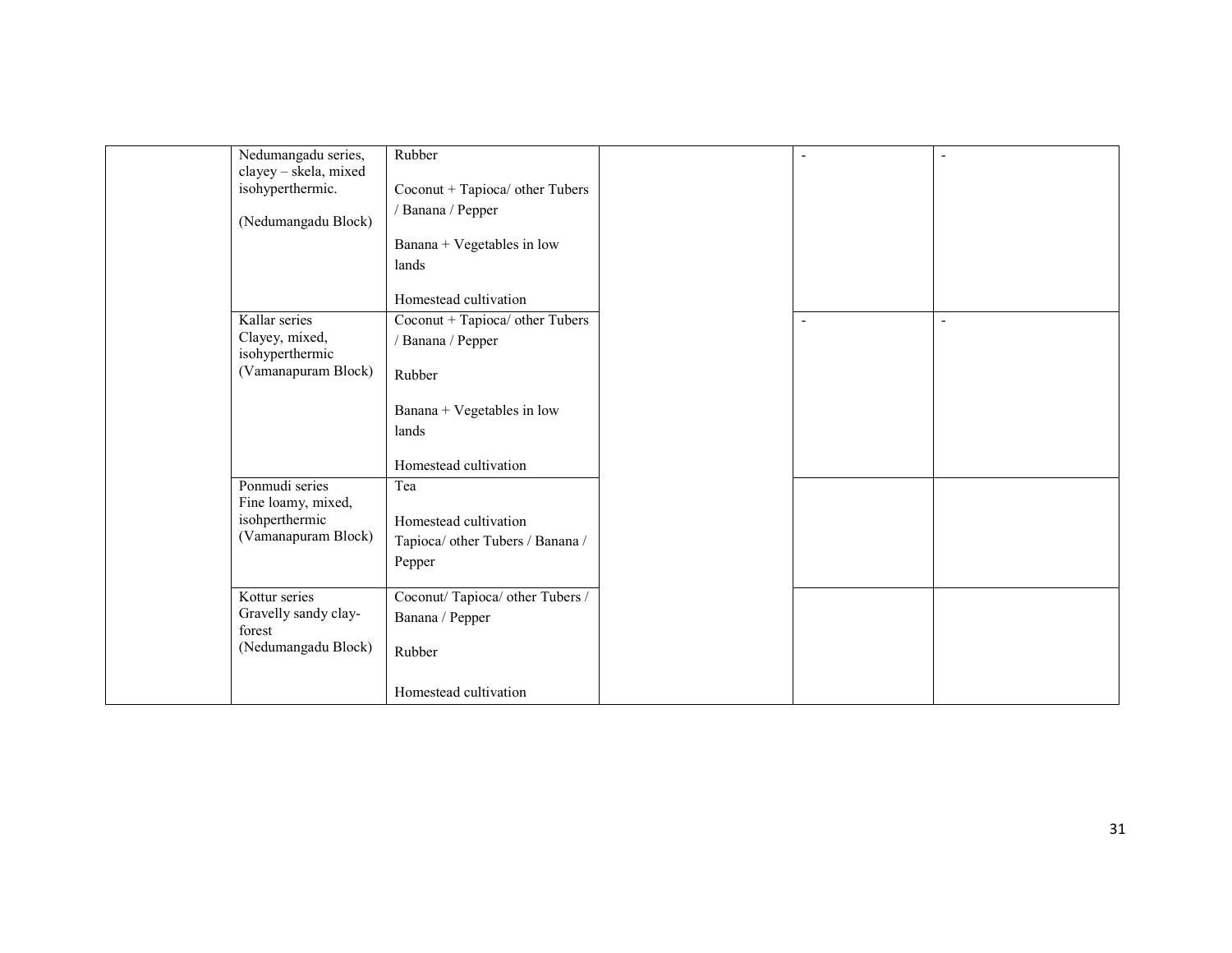| Thonnackal series                   | Coconut                         |  |  |
|-------------------------------------|---------------------------------|--|--|
| Gravelly sandy loam                 |                                 |  |  |
| forest                              | Tapioca/ other Tubers /         |  |  |
| (Thiruvananthapuram<br>Block)       | Banana/Vegetables / Pepper      |  |  |
|                                     | Homestead cultivation           |  |  |
|                                     | Rubber                          |  |  |
|                                     |                                 |  |  |
| Vilappil series                     | Coconut + Tapioca/ other Tubers |  |  |
| Fine loamy mixed<br>isohyperthermic | / Banana                        |  |  |
|                                     | Rice – Rice- Vegetable/ Pulses  |  |  |
|                                     | Banana + Vegetables in low      |  |  |
|                                     | lands                           |  |  |
|                                     | Homestead cultivation           |  |  |

#### 2.1.2 Irrigated situation

| <b>Condition</b>    |                                    |                                    | <b>Suggested Contingency measures</b> |                            |                   |
|---------------------|------------------------------------|------------------------------------|---------------------------------------|----------------------------|-------------------|
|                     | <b>Major Farming</b>               | <b>Normal Crop/cropping system</b> | Change in crop/cropping               | <b>Agronomic measures</b>  | <b>Remarks</b> on |
|                     | situation                          |                                    | system                                |                            | Implementation    |
| Delayed release of  | Amaravila series                   | Rice based                         | The third crop of Rice can be         | Direct seeding,<br>Dapog   | <b>RKVY</b>       |
| water in canals due | Kazhakkuttam,                      | Coconut based                      | and Pulses can be<br>skipped          | nurseries.                 | <b>SHM</b>        |
| to low rainfall     | Vellavani<br>22                    | Banana based                       | utilizing<br>available<br>cultivated  | duration<br>and<br>short   |                   |
|                     | Trivandrum<br>, 22                 | Tubers                             | water                                 | varieties in<br>case third |                   |
|                     | Nedumangadu,,                      | Vegetables                         |                                       | crop of Rice               |                   |
|                     | Kallar<br>$\overline{\phantom{a}}$ |                                    |                                       | irrigation<br>Alternative  |                   |
|                     | Ponmudi,                           | Homesteads                         |                                       | methods in<br>- of<br>case |                   |
|                     | Kottur<br>, 2, 3                   | Plantations                        |                                       | Banana and Vegetables      |                   |
|                     | Thonnackal<br>$\ddot{\phantom{0}}$ |                                    |                                       |                            |                   |
|                     | Vilappil<br>, 22                   |                                    |                                       |                            |                   |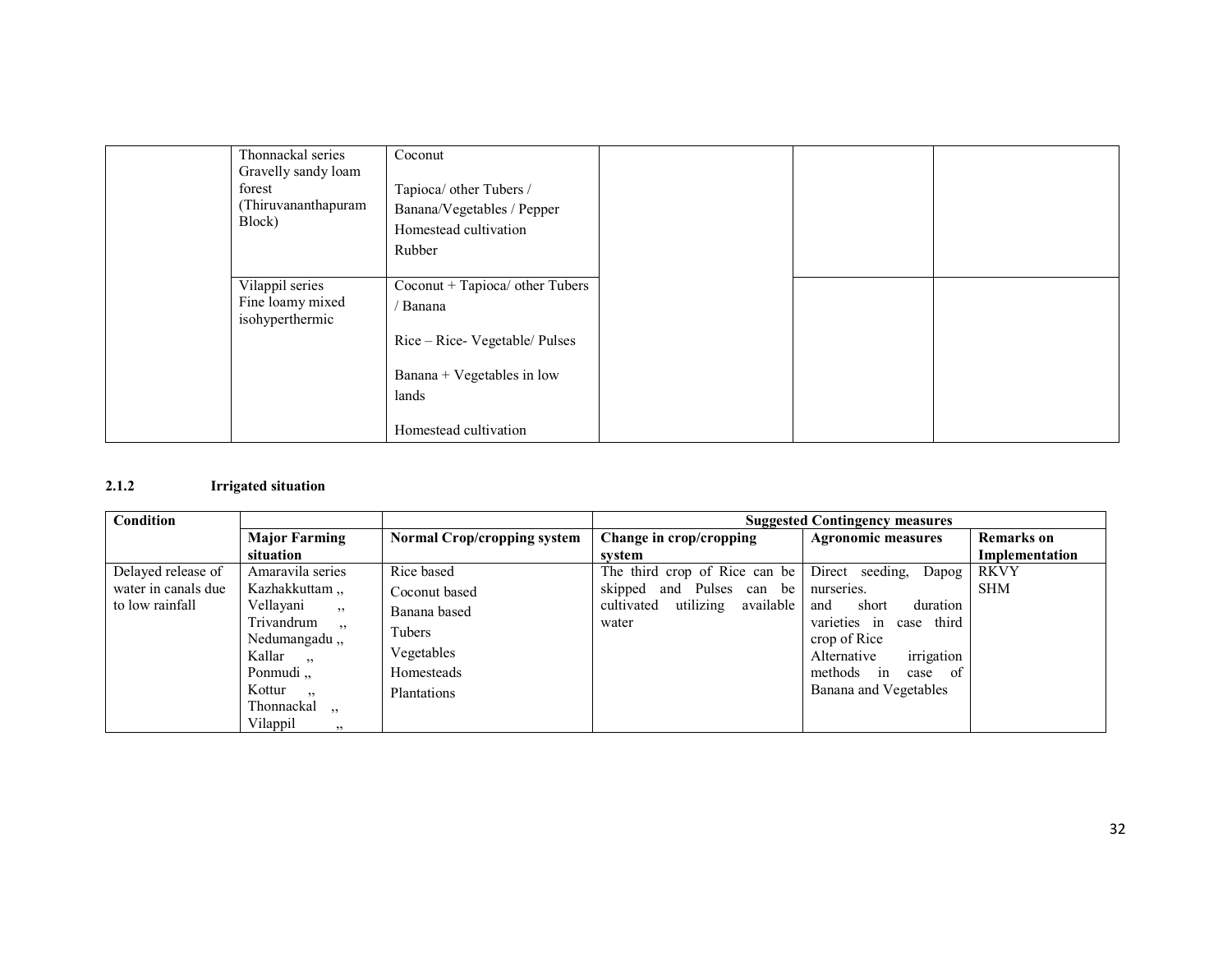| <b>Condition</b>    |                                        |                                    |                         | <b>Suggested Contingency measures</b> |                   |
|---------------------|----------------------------------------|------------------------------------|-------------------------|---------------------------------------|-------------------|
|                     | <b>Major Farming</b>                   | <b>Normal Crop/cropping system</b> | Change in crop/cropping | <b>Agronomic measures</b>             | <b>Remarks</b> on |
|                     | situation                              |                                    | system                  |                                       | Implementation    |
| Limited release of  | Amaravila series                       | Rice based                         | Not required            | More concentration                    | NREGS, RKVY       |
| water in canals due | Kazhakkuttam,                          | Coconut based                      |                         | should be given to                    |                   |
| to low rainfall     | Vellavani<br>, 2, 3                    | Banana based                       |                         | conserve the available                |                   |
|                     | Trivandrum<br>, 2, 3                   | Tubers                             |                         | water.                                |                   |
|                     | Nedumangadu,                           |                                    |                         | Mulching                              |                   |
|                     | Kallar,                                | Vegetables                         |                         | Shelter beds                          |                   |
|                     | Ponmudi,                               | Homesteads                         |                         | Selection of more                     |                   |
|                     | Kottur<br>$, \cdot$                    | Plantaions                         |                         | tolerant varieties                    |                   |
|                     | Thonnackal<br>$\overline{\phantom{a}}$ |                                    |                         |                                       |                   |
|                     | Vilappil<br>, 2, 3                     |                                    |                         |                                       |                   |

| Condition                         |                        |                             |                                | <b>Suggested Contingency measures</b> |                   |
|-----------------------------------|------------------------|-----------------------------|--------------------------------|---------------------------------------|-------------------|
|                                   | <b>Major Farming</b>   | <b>Normal Crop/cropping</b> | Change in crop/cropping system | <b>Agronomic measures</b>             | <b>Remarks</b> on |
|                                   | situation              | svstem                      |                                |                                       | Implementation    |
| Non release of                    | Amaravila series       | Rice based                  | Rice single crop               | Recharging of wells and               | <b>NREGS</b>      |
| water in canals                   | Kazhakkuttam,          | Coconut based               |                                | ponds, rainwater                      | <b>RKVY</b>       |
| under delayed<br>Vellayani<br>, 2 | Banana based           | harvesting, direct          |                                | <b>SHM</b>                            |                   |
| onset of monsoon                  | Trivandrum<br>22       | Tubers                      |                                | sowing, conservation of               |                   |
| in catchment                      | Nedumangadu,           |                             |                                | available water                       |                   |
|                                   | Kallar,                | Vegetables                  |                                |                                       |                   |
|                                   | Ponmudi <sub></sub>    | Homesteads                  |                                |                                       |                   |
|                                   | Kottur<br>$, \, \cdot$ | Plantaions                  |                                |                                       |                   |
|                                   | Thonnackal,            |                             |                                |                                       |                   |
|                                   | Vilappil<br>, 2, 3     |                             |                                |                                       |                   |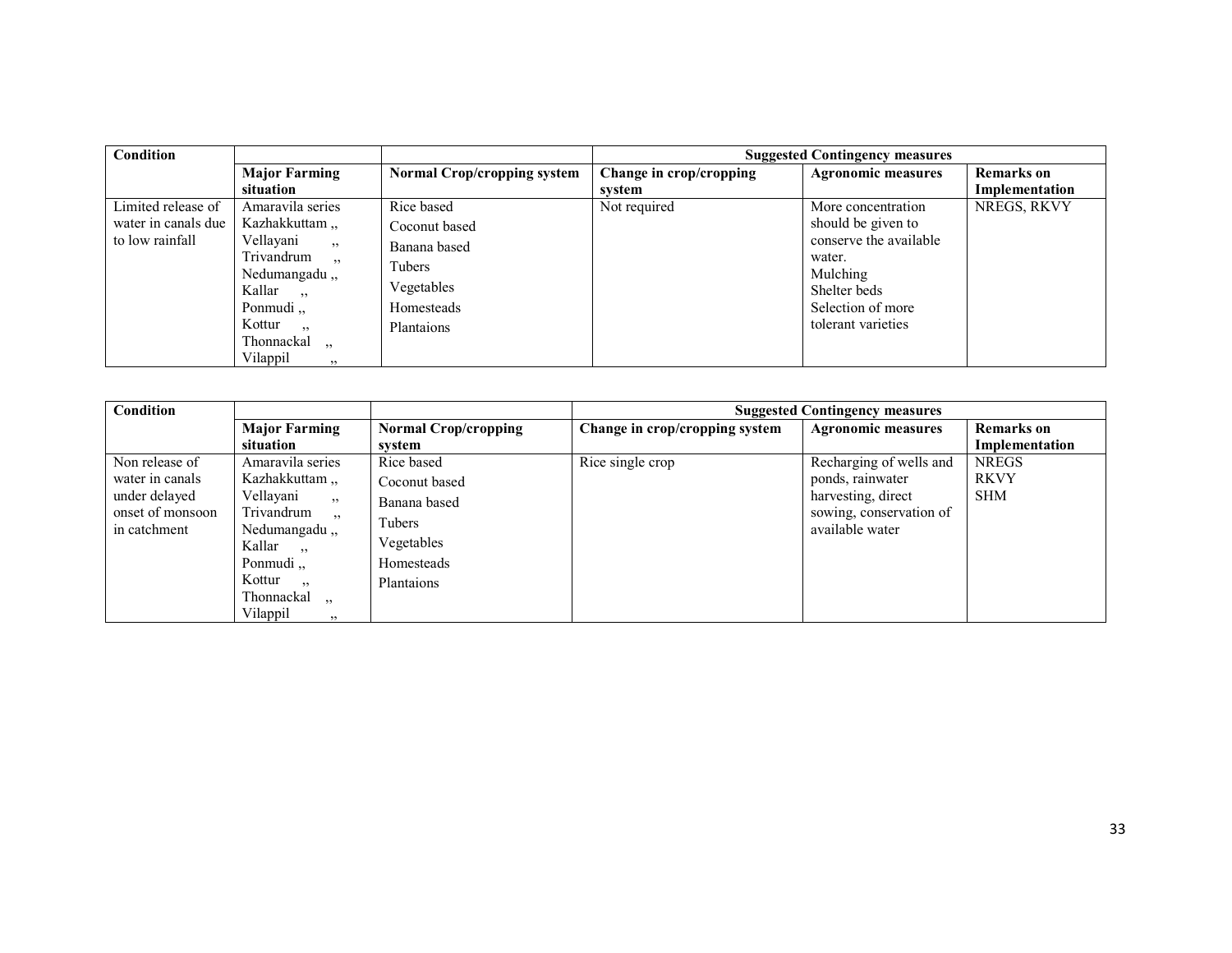| <b>Condition</b>                 |                                        |                             |                                | <b>Suggested Contingency measures</b> |                   |
|----------------------------------|----------------------------------------|-----------------------------|--------------------------------|---------------------------------------|-------------------|
|                                  | <b>Major Farming</b>                   | <b>Normal Crop/cropping</b> | Change in crop/cropping system | <b>Agronomic measures</b>             | <b>Remarks</b> on |
|                                  | situation                              | svstem                      |                                |                                       | Implementation    |
| Lack of inflows                  | Amaravila series                       | Rice based                  | Not required                   | Conservation of                       | <b>NREGS</b>      |
| into tanks due to                | Kazhakkuttam,                          | Coconut based               |                                | available water                       |                   |
| insufficient<br>Vellayani<br>, 2 | Banana based                           |                             | Filling of tanks with          |                                       |                   |
|                                  | /delayed onset of<br>Trivandrum<br>, 2 | Tubers                      |                                | rainwater during season               |                   |
| monsoon                          | Nedumangadu,<br>Kallar,                | Vegetables                  |                                |                                       |                   |
|                                  | Ponmudi,                               | Homesteads                  |                                |                                       |                   |
|                                  | Kottur<br>$\overline{\phantom{a}}$     | Plantations                 |                                |                                       |                   |
|                                  | Thonnackal<br>$\overline{\phantom{a}}$ |                             |                                |                                       |                   |
|                                  | Vilappil<br>22                         |                             |                                |                                       |                   |

| <b>Condition</b> |                                                                                          |                             |                         | <b>Suggested Contingency measures</b> |                   |  |
|------------------|------------------------------------------------------------------------------------------|-----------------------------|-------------------------|---------------------------------------|-------------------|--|
|                  | <b>Major Farming</b>                                                                     | <b>Normal Crop/cropping</b> | Change in crop/cropping | <b>Agronomic measures</b>             | <b>Remarks</b> on |  |
|                  | situation                                                                                | svstem                      | system                  |                                       | Implementation    |  |
| Insufficient     | Amaravila series                                                                         | Rice based                  | Not required            | Contour terracing                     | <b>NREGS</b>      |  |
| groundwater      | Kazhakkuttam,                                                                            | Coconut based               |                         | Bunding, rainwater harvesting         |                   |  |
| recharge due to  | Vellavani<br>, 2                                                                         | Banana based                |                         | pits, small check dams,               |                   |  |
| low rainfall     | Trivandrum<br>, 2, 3                                                                     | Tubers                      |                         | growing more vegetative               |                   |  |
|                  | Nedumangadu,,                                                                            |                             |                         | cover over ground                     |                   |  |
|                  | Kallar<br>$\sim$                                                                         | Vegetables                  |                         |                                       |                   |  |
|                  | Ponmudi,                                                                                 | Homesteads                  |                         |                                       |                   |  |
|                  | Kottur<br>$, \cdot$                                                                      | <b>Plantations</b>          |                         |                                       |                   |  |
|                  | Thonnackal,                                                                              |                             |                         |                                       |                   |  |
|                  | Vilappil<br>$, \, \cdot$                                                                 |                             |                         |                                       |                   |  |
|                  | 2.2 Unusual rains (untimely, unseasonal etc) (for both rainfed and irrigated situations) |                             |                         |                                       |                   |  |

| <b>Outbreak of pests</b><br>and diseases due<br>to unseasonal<br>rains | Vegetative stage                                                                                                                                                                   | <b>Flowering stage</b> | Crop maturity stage                                     |
|------------------------------------------------------------------------|------------------------------------------------------------------------------------------------------------------------------------------------------------------------------------|------------------------|---------------------------------------------------------|
| Rice                                                                   | Cultivation of resistant varieties, Application of bio-control agents, Use of disease free seeds, Proper seed<br>treatment, Balanced application of fertilizers, Phyto-sanitation. |                        | Harvest<br>the<br>crop<br>at<br>physiological maturity. |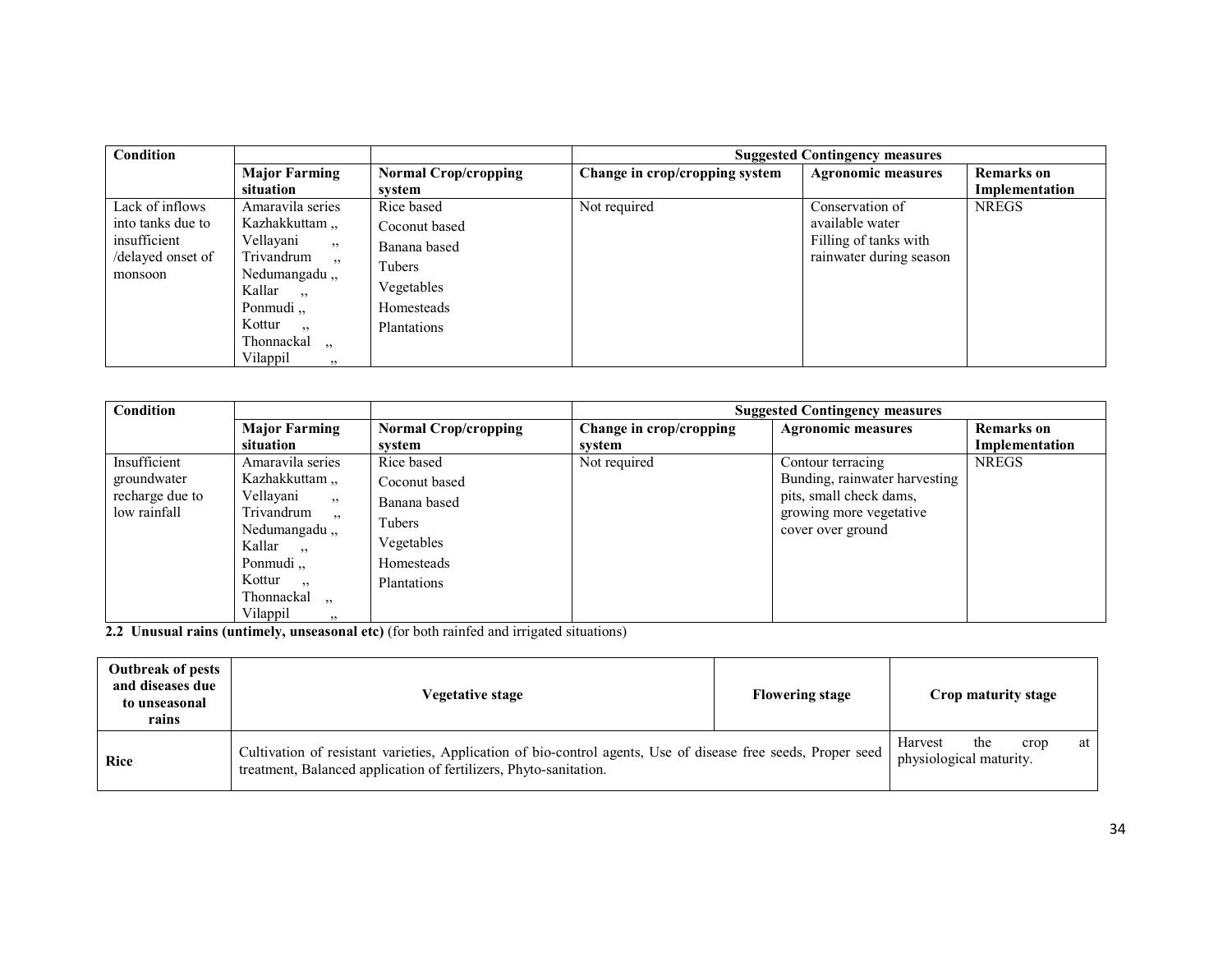| Horticulture |                                                                                                                                                                                                                                                                                                                                                                                      |
|--------------|--------------------------------------------------------------------------------------------------------------------------------------------------------------------------------------------------------------------------------------------------------------------------------------------------------------------------------------------------------------------------------------|
| Coffee       | Remove dead leaves and twigs which harbor the resting stage of the fungus, Provide proper drainage and spray 1 % BM before the onset of<br>monsoon, Prune the affected branches and protect the new shoots and berry stalks with 0.5% Bordeaux Mixture, Proper shade regulation to<br>avoid sun scalding.                                                                            |
| Pepper       | Remove and burn all infected plant debris and dead vines along with root system to reduce the build up of the inoculum in the field. Prune the<br>runner shoots or tie back to vines before the onset of monsoon. Prune off the leaves and shoots of vines to a height of 2 feet from the soil.<br>Application of bio-control agents.                                                |
| Banana       | Remove and destroy severely infected and completely dried leaves, Use disease free healthy planting material. Avoid any sort of root injury<br>through intercultural operations or by nematode infestation, Provide better drainage. Remove the pseudostem of plants from the field<br>immediately after harvest as a prophylactic measure to avoid the spread of pseudostem weevil. |
| Arecanut     | Grow cover crops in the garden and apply in situ. Avoid water stagnation in the garden by providing drainage facilities. Prophylactic spray of<br>1% Bordeaux mixture with stickers once before the onset of south west monsoon followed by second and third applications at 40-45 days<br>interval. Collect and destroy all fallen and infected nuts.                               |
| Rubber       | Spray 1 % Boradeaux mixture as a prophylactic measure against abnormal leaf fall of rubber. While tapping during rainy season care should be<br>taken to see that the latex in tapping panel is dried in between alternate tapping. This will help to prevent panel dryness.                                                                                                         |

| Condition                                                            | Suggested contingency measure                                                                                           |                           |                                                                                                                                |                                      |
|----------------------------------------------------------------------|-------------------------------------------------------------------------------------------------------------------------|---------------------------|--------------------------------------------------------------------------------------------------------------------------------|--------------------------------------|
| Continuous high rainfall in a short<br>span leading to water logging | <b>Vegetative stage</b>                                                                                                 | <b>Flowering</b><br>stage | Crop maturity stage                                                                                                            | Post harvest                         |
| <b>Rice</b>                                                          | Improve drainage facility                                                                                               |                           | Improve drainage facility, Cultivation<br>of<br>varieties having seed dormancy,<br>Harvest the crop at physiological maturity. | Improve storage<br>facility/ godowns |
| Horticulture                                                         |                                                                                                                         |                           |                                                                                                                                |                                      |
| Coconut                                                              | Improve drainage facility, Cover crops, Strip cropping with fodder grasses, Collection and<br>conservation of rainwater |                           |                                                                                                                                | $-do-$                               |
| Pepper                                                               |                                                                                                                         |                           |                                                                                                                                |                                      |
| Banana                                                               |                                                                                                                         |                           |                                                                                                                                |                                      |
| Arecanut                                                             |                                                                                                                         |                           |                                                                                                                                |                                      |
| Heavy rainfall with high speed<br>winds in a short span              |                                                                                                                         |                           |                                                                                                                                |                                      |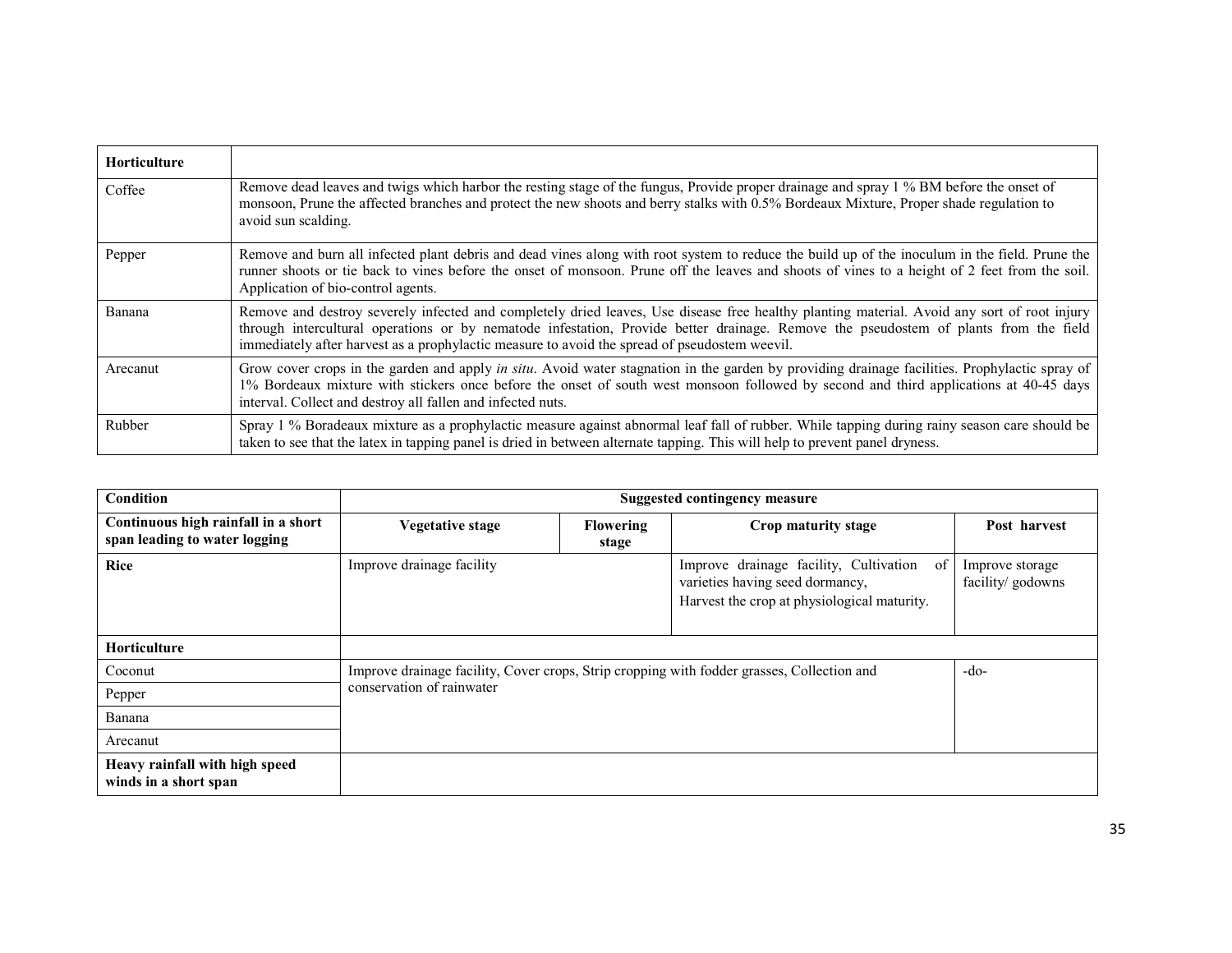| <b>Rice</b>                                               | Shelter belts, alley cropping, Improve drainage facility                                                                                                                                                                                                                                                                                                  | $-do-$                                      |                                         |
|-----------------------------------------------------------|-----------------------------------------------------------------------------------------------------------------------------------------------------------------------------------------------------------------------------------------------------------------------------------------------------------------------------------------------------------|---------------------------------------------|-----------------------------------------|
| Horticulture                                              |                                                                                                                                                                                                                                                                                                                                                           |                                             |                                         |
| Coconut                                                   | Propping of Banana plants, Improve drainage facility, shelter belts                                                                                                                                                                                                                                                                                       | $-do-$                                      |                                         |
| Pepper                                                    |                                                                                                                                                                                                                                                                                                                                                           |                                             |                                         |
| Banana                                                    |                                                                                                                                                                                                                                                                                                                                                           |                                             |                                         |
| Arecanut                                                  |                                                                                                                                                                                                                                                                                                                                                           |                                             |                                         |
| Outbreak of pests and diseases due<br>to unseasonal rains |                                                                                                                                                                                                                                                                                                                                                           |                                             |                                         |
| <b>Rice</b>                                               | Cultivation of resistant varieties, Application of bio-<br>control agents, Use of disease free seeds, Proper seed<br>treatment, Balanced application of fertilizers, Phyto-<br>sanitation. Planting plants belonging to compositae<br>family will help to increase the population of natural<br>enemies                                                   | Harvest the crop at physiological maturity. | Building storage<br>yards in the fields |
| <b>Horticulture</b>                                       |                                                                                                                                                                                                                                                                                                                                                           |                                             |                                         |
| Pepper                                                    | Remove and burn all infected plant debris and dead vines along with root system to reduce the build<br>up of the inoculum in the field. Prune the runner shoots or tie back to vines before the onset of<br>monsoon. Prune off the leaves and shoots of vines to a height of 2 feet from the soil. Application of<br>bio-control agents.                  | $-do-$                                      |                                         |
| Banana                                                    | Remove and destroy severely infected and completely dried leaves, Use disease free healthy planting<br>material. Avoid any sort of root injury through intercultural operations or by nematode infestation,<br>Provide better drainage,                                                                                                                   | $-do-$                                      |                                         |
| Arecanut                                                  | Grow cover crops in the garden and apply in situ. Avoid water stagnation in the garden by providing<br>drainage facilities. Prophylactic spray of 1% Bordeaux mixture with stickers once before the onset of<br>south west monsoon followed by second and third applications at 40-45 days interval. Collect and<br>destroy all fallen and infected nuts. | $-do-$                                      |                                         |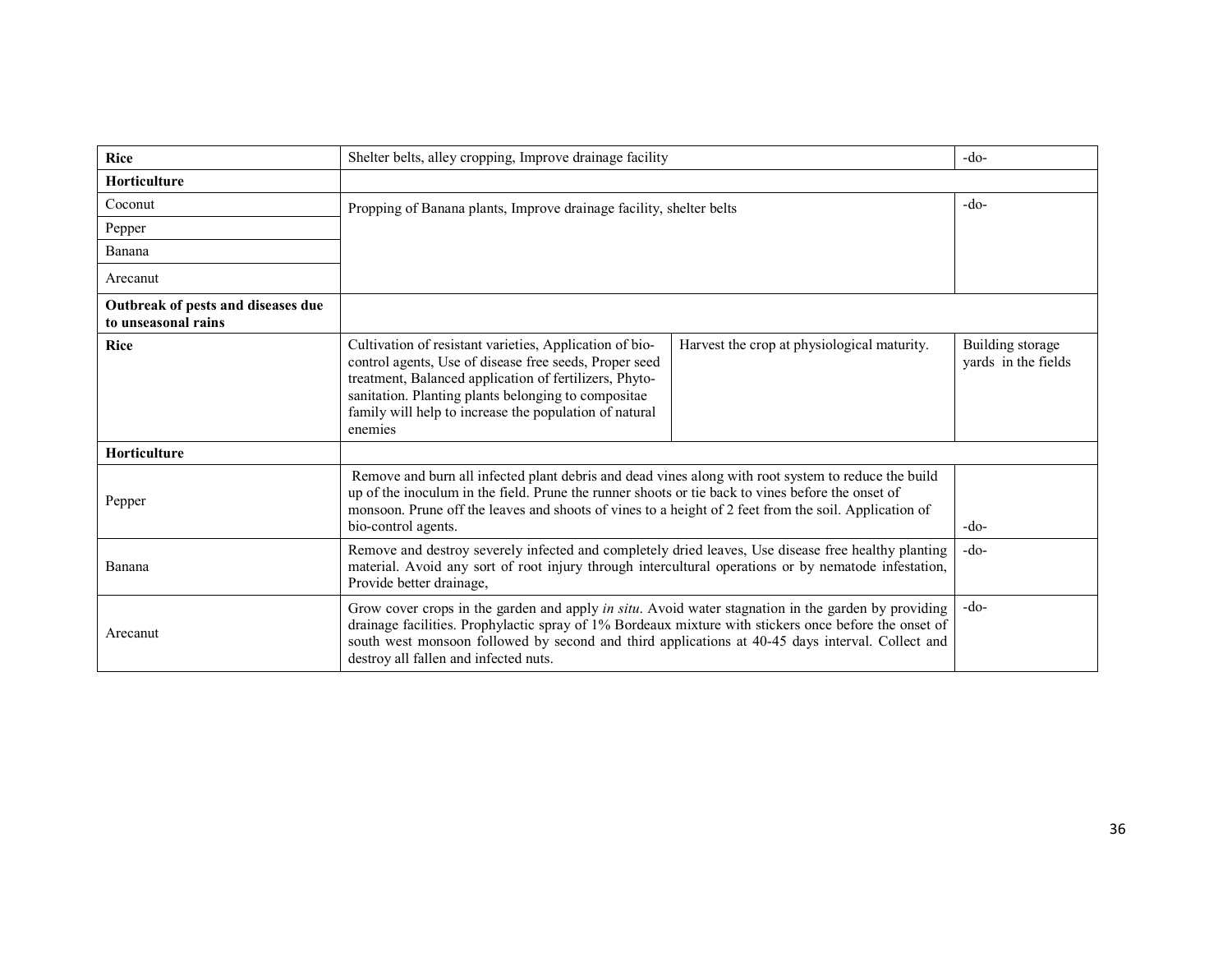#### 2.3 Floods

| Condition                                      | <b>Suggested contingency measure</b>                                                                                                                                                                                                                                                                                                                                                                                                                                                                      |                                                                                     |                                                                                  |                                                        |  |
|------------------------------------------------|-----------------------------------------------------------------------------------------------------------------------------------------------------------------------------------------------------------------------------------------------------------------------------------------------------------------------------------------------------------------------------------------------------------------------------------------------------------------------------------------------------------|-------------------------------------------------------------------------------------|----------------------------------------------------------------------------------|--------------------------------------------------------|--|
| Transient water logging/ partial<br>inundation | Seedling / nursery stage                                                                                                                                                                                                                                                                                                                                                                                                                                                                                  | <b>Vegetative stage</b>                                                             | <b>Reproductive stage</b>                                                        | At harvest                                             |  |
| <b>Rice</b>                                    | Buffer stock of seeds.<br>Preparation of mat nursery,<br>Direct sowing, using short<br>duration varieties                                                                                                                                                                                                                                                                                                                                                                                                 | Improving drainage, using<br>varieties tolerant to lodging                          | Crop insurance,<br>Improving drainage, using<br>varieties tolerant to<br>lodging | Building storage yards and<br>structures in the fields |  |
| <b>Horticulture</b>                            |                                                                                                                                                                                                                                                                                                                                                                                                                                                                                                           |                                                                                     |                                                                                  |                                                        |  |
| Coconut                                        |                                                                                                                                                                                                                                                                                                                                                                                                                                                                                                           |                                                                                     |                                                                                  |                                                        |  |
| Pepper                                         | Widening of natural canals, Cleaning of drainage channels at proper intervals, deepening of ponds and other natural reservoirs,<br>construction of water harvesting pits in big plantations, improving the green surface cover by planting more cover crops, contour<br>terracing, planting of fodder crops on the bunds to provide protection from surface run off and soil erosion. Small check dams                                                                                                    |                                                                                     |                                                                                  |                                                        |  |
| Banana                                         |                                                                                                                                                                                                                                                                                                                                                                                                                                                                                                           |                                                                                     |                                                                                  |                                                        |  |
| Vegetables                                     | will act as a temporary storing structure which reduces chances of flash floods.                                                                                                                                                                                                                                                                                                                                                                                                                          |                                                                                     |                                                                                  |                                                        |  |
| Continuous submergence                         |                                                                                                                                                                                                                                                                                                                                                                                                                                                                                                           |                                                                                     |                                                                                  |                                                        |  |
| for more than 2 days                           |                                                                                                                                                                                                                                                                                                                                                                                                                                                                                                           |                                                                                     |                                                                                  |                                                        |  |
| <b>Rice</b>                                    | Buffer stock of seeds, flood tolerant varieties, improving drainage facilities                                                                                                                                                                                                                                                                                                                                                                                                                            |                                                                                     |                                                                                  |                                                        |  |
| Horticulture                                   |                                                                                                                                                                                                                                                                                                                                                                                                                                                                                                           |                                                                                     |                                                                                  |                                                        |  |
| Coconut                                        |                                                                                                                                                                                                                                                                                                                                                                                                                                                                                                           |                                                                                     |                                                                                  |                                                        |  |
| Pepper                                         | Crop insurance, widening of natural canals, cleaning of drainage channels at proper intervals, deepening of ponds and other<br>natural reservoirs, construction of water harvesting pits in big plantations, improving the green surface cover by planting more<br>cover crops, contour terracing, planting of fodder crops on the bunds to provide protection from surface run off and soil erosion.<br>Small check dams will act as a temporary storing structure which reduces chances of flash floods |                                                                                     |                                                                                  |                                                        |  |
| Banana                                         |                                                                                                                                                                                                                                                                                                                                                                                                                                                                                                           |                                                                                     |                                                                                  |                                                        |  |
| Vegetables                                     |                                                                                                                                                                                                                                                                                                                                                                                                                                                                                                           |                                                                                     |                                                                                  |                                                        |  |
| Sea water intrusion                            |                                                                                                                                                                                                                                                                                                                                                                                                                                                                                                           |                                                                                     |                                                                                  |                                                        |  |
| Rice                                           |                                                                                                                                                                                                                                                                                                                                                                                                                                                                                                           | Improving drainage facilities, Flood and salinity tolerant varieties in prone areas |                                                                                  |                                                        |  |

2.4 Extreme events: Heat wave / Cold wave/Frost/ Hailstorm /Cyclone

| Condition | <b>Suggested Contingency measures</b> |
|-----------|---------------------------------------|
| Heat wave | NA                                    |
| Cold wave | NA                                    |
| Frost     | NA                                    |
| Hailstorm | NA                                    |
| Cyclone   | NA                                    |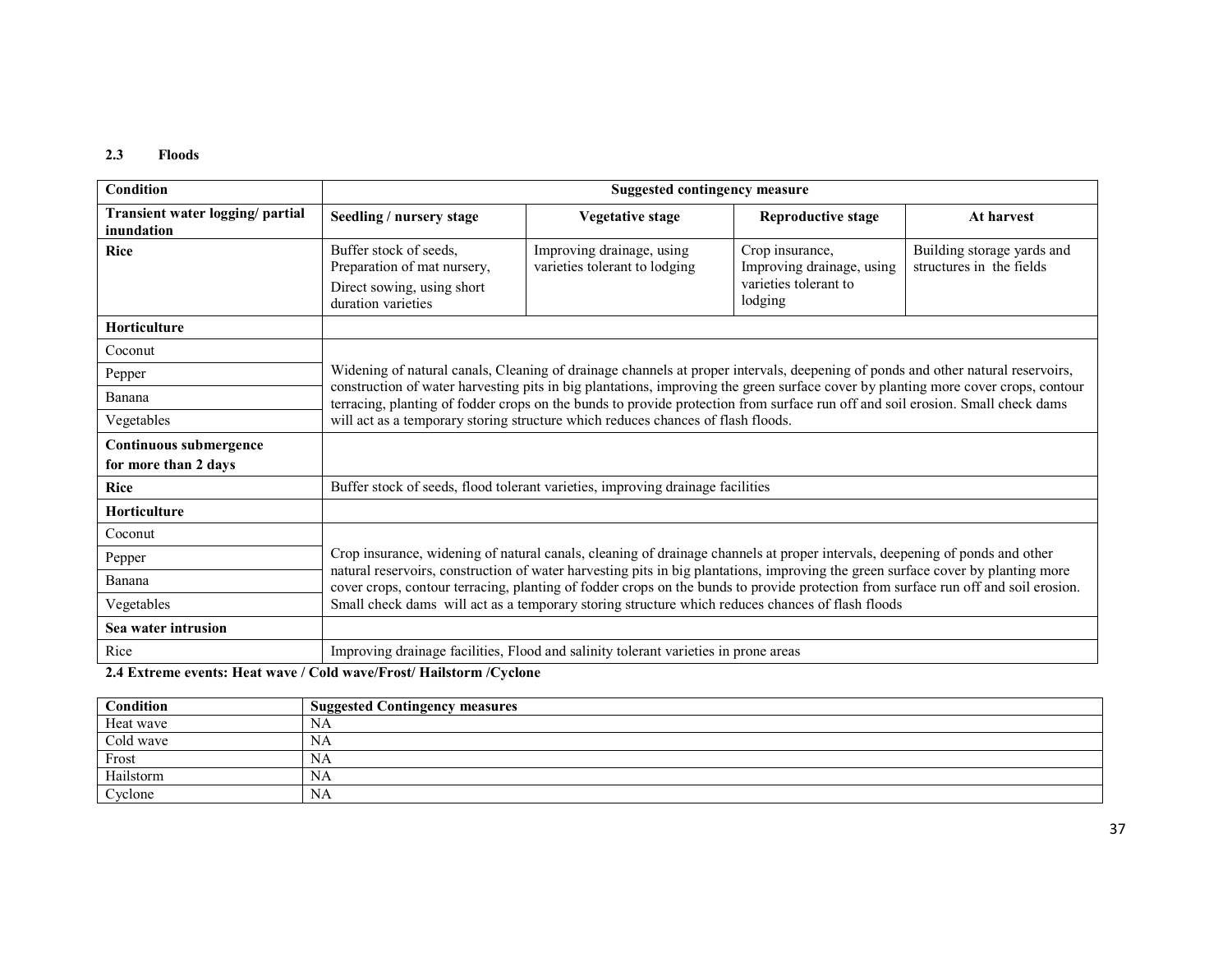#### 2.5Contingent strategies for Livestock, Poultry & Fisheries

# 2.5.1 Livestock

|                                     | <b>Suggested contingency measures</b>                                                                                                                               |                                                                                                                                                                                                                                                               |                                                                                                                                                              |  |
|-------------------------------------|---------------------------------------------------------------------------------------------------------------------------------------------------------------------|---------------------------------------------------------------------------------------------------------------------------------------------------------------------------------------------------------------------------------------------------------------|--------------------------------------------------------------------------------------------------------------------------------------------------------------|--|
|                                     | <b>Before the event</b>                                                                                                                                             | During the event                                                                                                                                                                                                                                              | After the event                                                                                                                                              |  |
| <b>Drought</b>                      |                                                                                                                                                                     |                                                                                                                                                                                                                                                               |                                                                                                                                                              |  |
| Feed and<br>fodder                  | Fodder can be converted to silage, hay & straw.<br>Bailing technologies to be adopted for proper<br>conservation of fodder. Proper storage of<br>concentrate feeds. | Focus on efficient utilization of existing feed resources.<br>Partially damaged grains not used for human<br>consumption can be used to feed animals but ensure that<br>it is not of substandard quality. Use of preserved and<br>stored silage, hay & straw. | Irrigated fodder production to be<br>encouraged for getting enough<br>fodder.<br>Establishment of feed and fodder<br><b>banks</b>                            |  |
| Feeding<br>practices                | Provide mineral mixture to overcome loss of<br>reproductive efficiency. Supply feed high in energy<br>and protein.                                                  | Feed only for body maintenance and minimum<br>production.                                                                                                                                                                                                     | Feed to attain full level of growth<br>and production.                                                                                                       |  |
| Drinking<br>water                   | Rain water harvesting should be encouraged.                                                                                                                         | Stored water can be used and prefer cold water for<br>drinking.                                                                                                                                                                                               | Rain water harvesting should be<br>done. Construction of water troughs<br>to store water.                                                                    |  |
| Management<br>practices             | Proper construction or renovation of shed for more<br>ventilation. Planting trees near shed                                                                         | Keep animals in clean and ventilated sheds; avoid direct<br>sunlight falling on them, less hours of grazing, feed<br>during early morning and late evening.                                                                                                   | Renovation of shed                                                                                                                                           |  |
| Health and<br>disease<br>management | Vaccination of animals as per schedule                                                                                                                              | Any mortality due to starvation /opportunistic diseases<br>should be managed effectively with veterinary aid.<br>Periodic health check up in camps should be practiced.                                                                                       | Improve the health status of animal<br>by proper feeding, adopt regular de<br>worming to improve feed intake;<br>vaccination to be done as per<br>scheduled. |  |
| <b>Floods</b>                       |                                                                                                                                                                     |                                                                                                                                                                                                                                                               |                                                                                                                                                              |  |
| Feed and<br>fodder                  | Storage of concentrate feeds and conserved fodder<br>in air tight containers to avoid fungal attack.                                                                | Ensure minimal exposure of feed to moisture. Green<br>fodder must be made available from near by areas not<br>affected.                                                                                                                                       | Dry feed and fodder in sunlight.                                                                                                                             |  |
| Feeding<br>practices                | Provide balanced feed to animals.                                                                                                                                   | Feed with high quality feed. Ensure that feed is free of<br>fungal toxins.                                                                                                                                                                                    | Include feed additives and mineral<br>mixture in the feed.                                                                                                   |  |
| Drinking<br>water                   | Storage of safe and clean drinking water.                                                                                                                           | Provide wholesome water for drinking. Available water<br>may be chlorinated if possible.                                                                                                                                                                      | Adopt<br>clean<br>measures to store<br>water.                                                                                                                |  |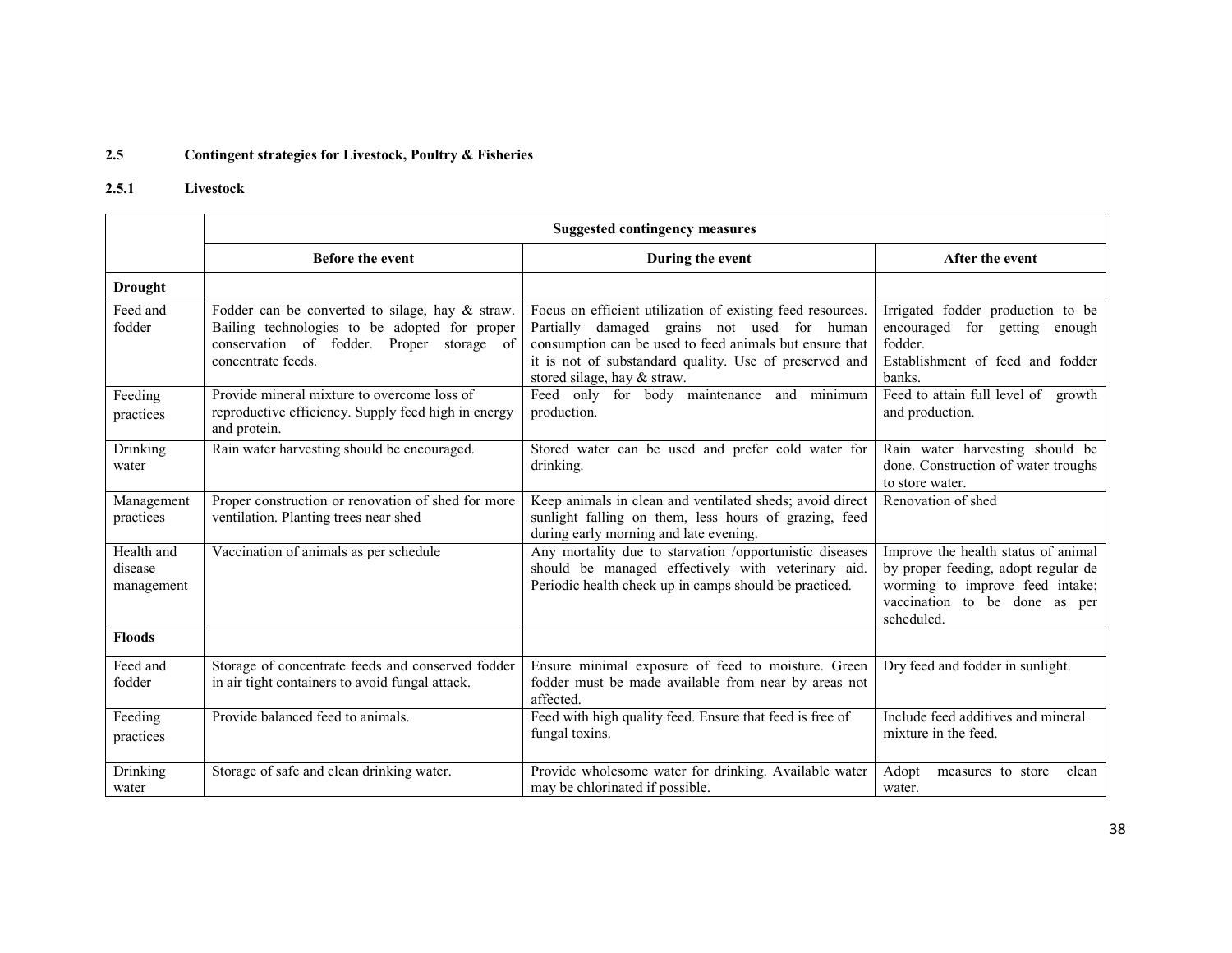| Management<br>practices             | Construction of flood resistant indigenous sheds.<br>Transfer the animals to upland areas.                                                                                                                             | Keep animals in clean sheds; Keep the shed clean and<br>well ventilated. If needed transfer the animals to upland<br>places which are not affected with flood. Temporary<br>shelter system must be provided at village level. Let<br>loose the animals than tying them to save their lives. | Strengthening of the shed from<br>future disaster.                                                                                                                                                                                                                                  |
|-------------------------------------|------------------------------------------------------------------------------------------------------------------------------------------------------------------------------------------------------------------------|---------------------------------------------------------------------------------------------------------------------------------------------------------------------------------------------------------------------------------------------------------------------------------------------|-------------------------------------------------------------------------------------------------------------------------------------------------------------------------------------------------------------------------------------------------------------------------------------|
| Health and<br>disease<br>management | District administration should procure and store<br>sufficient medicines to take care of livestock.<br>Vaccinate the animals as per schedule. Keep the<br>animals insured.                                             | Timely intervention of veterinary aid in case of disease<br>outbreak. Sanitation of temporary sheds                                                                                                                                                                                         | Analyze the health status of animals<br>by organising health camps and<br>carry out prophylactic vaccinations<br>against contagious diseases in the<br>area. Prompt disposal of carcasses<br>to prevent epidemics. Deworm with<br>broad spectrum anthelmintics to<br>regain health. |
| Cyclone                             |                                                                                                                                                                                                                        |                                                                                                                                                                                                                                                                                             |                                                                                                                                                                                                                                                                                     |
| Feed and<br>fodder                  | Storage of sufficient quantity of feed and fodder.<br>Identify the availability of dry and green fodder in<br>the nearby villages so as to make arrangements to<br>procure and supply to the affected areas if needed. | Use the conserved fodder. Procure and supply fodder<br>from near by villages.                                                                                                                                                                                                               | Assess the availability of feed and<br>fodder stocks in the affected area<br>and plan for procuring feed and<br>green/dry<br>fodder<br>from<br>the<br>neighboring areas.                                                                                                            |
| Drinking<br>water                   | Storage of sufficient quantity of feed and fodder.<br>Identify the availability of dry and green fodder in<br>the nearby villages so as to make arrangements to<br>procure and supply to the affected areas if needed. | Use the conserved fodder. Procure and supply fodder<br>from near by villages.                                                                                                                                                                                                               | Construction of water trough to<br>store water.                                                                                                                                                                                                                                     |
| Management<br>practices             | Safe storage of drinking water.                                                                                                                                                                                        | Provide clean wholesome stored water for drinking                                                                                                                                                                                                                                           | Strengthening of the shed from<br>future calamity. Advise the farmers<br>on the spread of diseases through<br>possible media.                                                                                                                                                       |
| Health and<br>disease<br>management | Watch the cyclone movement and alert the farmers.                                                                                                                                                                      | Keep the shed clean and well ventilated. Livestock and<br>fodder loss must be assessed and veterinary relief<br>operations must be adopted.                                                                                                                                                 | Organise health camps, carry out<br>prophylactic vaccinations against<br>contagious diseases in the area.<br>Prompt disposal of carcasses to<br>prevent epidemics.                                                                                                                  |